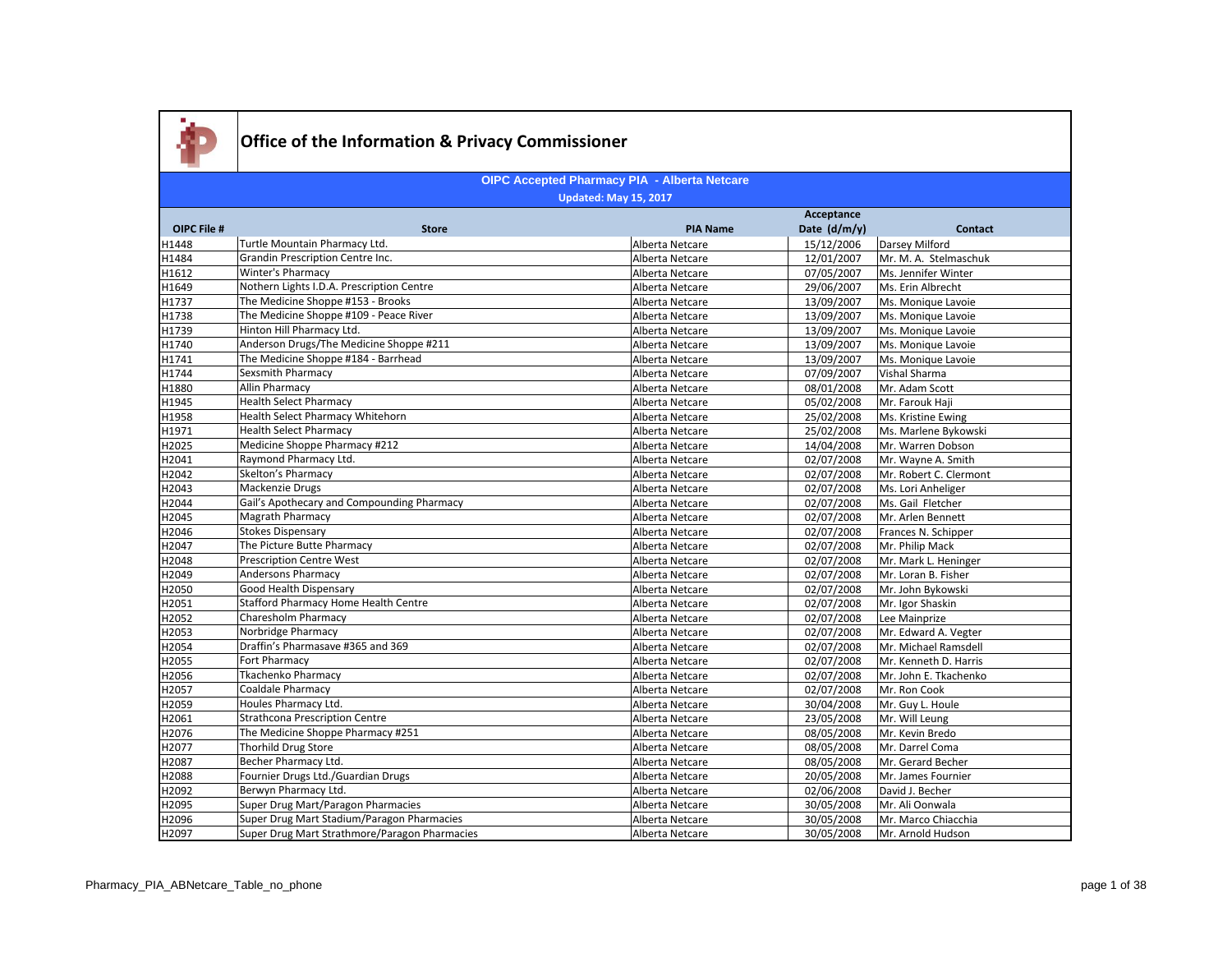

|             | <b>OIPC Accepted Pharmacy PIA - Alberta Netcare</b> |                 |              |                        |  |
|-------------|-----------------------------------------------------|-----------------|--------------|------------------------|--|
|             | <b>Updated: May 15, 2017</b>                        |                 |              |                        |  |
|             |                                                     |                 | Acceptance   |                        |  |
| OIPC File # | <b>Store</b>                                        | <b>PIA Name</b> | Date (d/m/y) | <b>Contact</b>         |  |
| H2098       | Super Drug Mart Airdrie/Paragon Pharmacies          | Alberta Netcare | 30/05/2008   | Ms. Karalee Clyde      |  |
| H2099       | Super Drug Mart Midniter/Paragon Pharmacies         | Alberta Netcare | 30/05/2008   | Mr. Brian Jones        |  |
| H2100       | Super Drug Mart Lakeview/Paragon Pharmacies         | Alberta Netcare | 30/05/2008   | Mr. Don Ankerman       |  |
| H2101       | Super Drug Mart Cochrane/Paragon Pharmacies         | Alberta Netcare | 30/05/2008   | Jodi Makkreel          |  |
| H2102       | Super Drug Mart Crowfoot/Paragon Pharmacies         | Alberta Netcare | 30/05/2008   | Ms. Karen Fairbairn    |  |
| H2103       | Super Drug Mart Tucker/Paragon Pharmacies           | Alberta Netcare | 30/05/2008   | Jackie Liu             |  |
| H2104       | Super Drug Mart Riverbend/Paragon Pharmacies        | Alberta Netcare | 30/05/2008   | Amin Karim             |  |
| H2105       | Super Drug Mart Westbrook/Paragon Pharmacies        | Alberta Netcare | 30/05/2008   | Mr. Ron Vinokoor       |  |
| H2120       | Beaverlodge Drug Ltd.                               | Alberta Netcare | 02/06/2008   | Ms. Lana Lojczyc       |  |
| H2121       | Medicine Shoppe #189                                | Alberta Netcare | 09/06/2008   | Mr. Jon Cummings       |  |
| H2131       | Boylan Pharmasave #315                              | Alberta Netcare | 02/07/2008   | Leslie Dunn            |  |
| H2134       | Pharmasave 303                                      | Alberta Netcare | 02/07/2008   | Ms. Lisa Nichols       |  |
| H2135       | <b>Balkwill Pharmacy Ltd</b>                        | Alberta Netcare | 28/07/2008   | Ms Isabel Whyte        |  |
| H2161       | Pharmasave 358                                      | Alberta Netcare | 10/07/2008   | Mr. Robert Boehme      |  |
| H2162       | <b>Westpark Drugs</b>                               | Alberta Netcare | 10/07/2008   | Mr. Tev Aggarwal       |  |
| H2163       | Reverdi Pharmacy Ltd. O/A Guardian Drugs            | Alberta Netcare | 10/07/2008   | Mr. Morris Sumyk       |  |
| H2166       | The Medicine Shoppe #266                            | Alberta Netcare | 14/07/2008   | Mr. Brad Kossowan      |  |
| H2170       | Fairview Value Drug Mart                            | Alberta Netcare | 16/07/2008   | Ms Deanna Jonson       |  |
| H2176       | Sproules Mountainview IDA                           | Alberta Netcare | 25/07/2008   | Bryon Wright           |  |
| H2177       | High Level Value Drugs                              | Alberta Netcare | 25/07/2008   | Karen Komarnicki-Lanti |  |
| H2180       | Manning Value Drug Mart                             | Alberta Netcare | 28/07/2008   | Mr. Barry Jonson       |  |
| H2187       | <b>Grimshaw Value Drug Mart</b>                     | Alberta Netcare | 01/08/2008   | Mr. Bob Jonson         |  |
| H2188       | La Crete Apple Drugs                                | Alberta Netcare | 01/08/2008   | Ms. Cynthia Driedger   |  |
| H2198       | Shamrock Pharmacy                                   | Alberta Netcare | 08/08/2008   | Mr. Wilson Gemmill     |  |
| H2208       | Pioneer Drugs                                       | Alberta Netcare | 15/08/2008   | Mr. Martin Stanners    |  |
| H2216       | <b>Pharmacy Plus</b>                                | Alberta Netcare | 25/08/2008   | Mr. Nermen Kassam      |  |
| H2262       | <b>Edmonton Remand Centre Pharmacy</b>              | Alberta Netcare | 27/11/2008   | Mr. Kory Sloan         |  |
| H2301       | Falher IDA Pharmacy                                 | Alberta Netcare | 10/24/2008   | Ms. Barbara Gardecki   |  |
| H2302       | McLennan IDA Pharmacy                               | Alberta Netcare | 10/27/2008   | Ms. Diane Valiquette   |  |
| H2305       | Oyen Value Drug Mart                                | Alberta Netcare | 10/27/2008   | Janice Summach         |  |
| H2308       | <b>Bow Island Apple Drugs</b>                       | Alberta Netcare | 10/27/2008   | Ms. Taria Gouw         |  |
| H2327       | <b>Extended Care Pharmacy</b>                       | Alberta Netcare | 10/12/2008   | Mr. Kevin Oczkowski    |  |
| H2331       | Spirit River Drug 1980 Ltd.                         | Alberta Netcare | 12/11/2008   | Mr. James Holmes       |  |
| H2333       | The Medicine Shoppe 129                             | Alberta Netcare | 12/13/2008   | Vien Truong            |  |
| H2339       | Signature Medicine Centre Pharmacy                  | Alberta Netcare | 11/17/2008   | Kim Mettimano          |  |
| H2340       | Hall's Pharmacy                                     | Alberta Netcare | 11/17/2008   | Ms. Elaine Hall        |  |
| H2350       | Waldins Pharmacy Ltd.                               | Alberta Netcare | 11/27/2008   | Shelda Kakoschke       |  |
| H2360       | Medicine Shoppe #111                                | Alberta Netcare | 10/12/2008   | Mr. Neil Devchand      |  |
| H2368       | Valley IDA Pharmacy                                 | Alberta Netcare | 22/12/2008   | Mr. Merv Bashforth     |  |
| H2374       | Market Mall Medicine Centre Pharmacy                | Alberta Netcare | 22/12/2008   | Ms. Audrey Fry         |  |
| H2379       | Didsbury Pharmasave                                 | Alberta Netcare | 05/01/2009   | Mr. Jody keller        |  |
| H2384       | <b>Hinton IDA Pharmacy</b>                          | Alberta Netcare | 05/01/2009   | Dr. Laurene Storr      |  |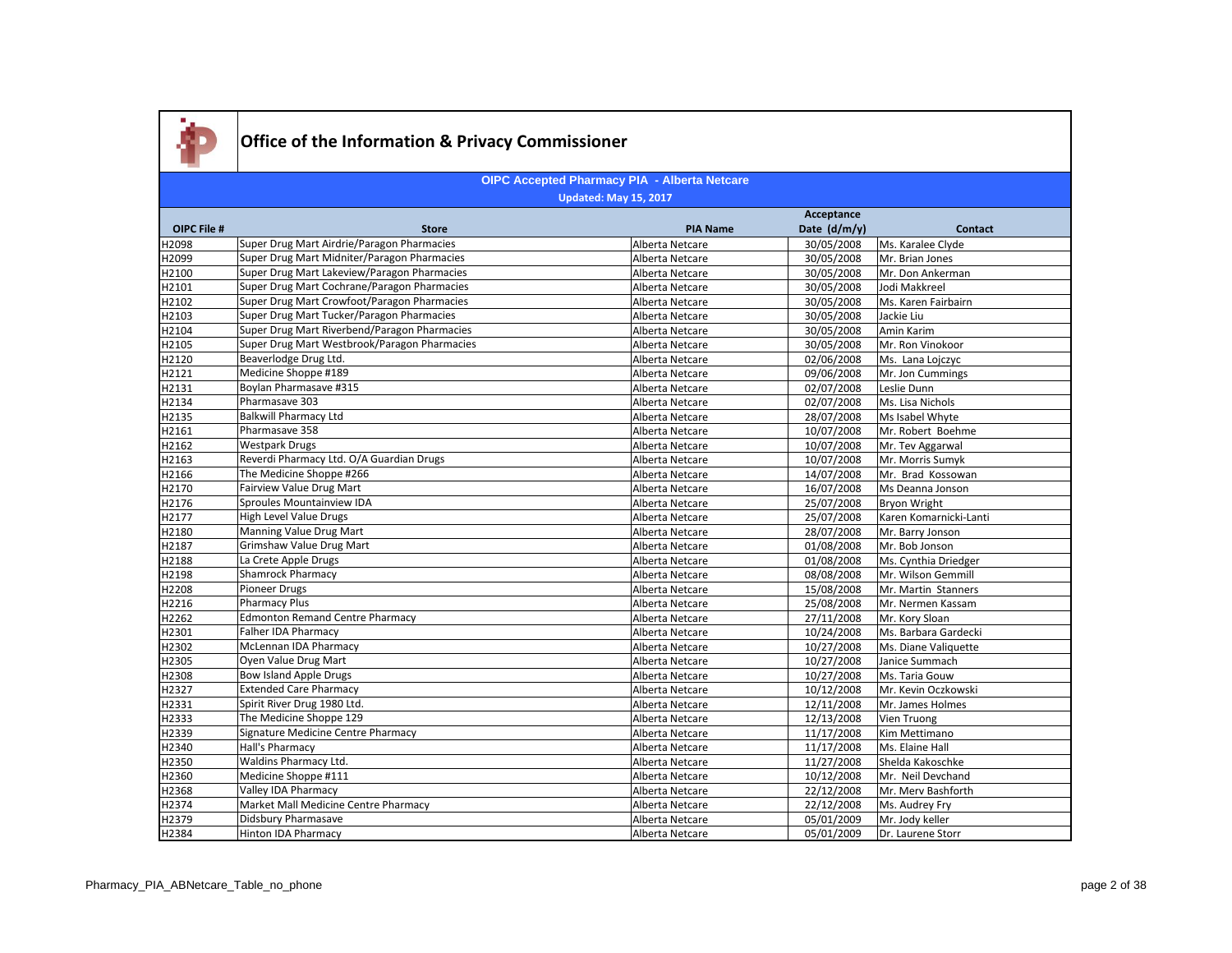

| Acceptance  |                                                         |                 |              |                          |
|-------------|---------------------------------------------------------|-----------------|--------------|--------------------------|
| OIPC File # | <b>Store</b>                                            | <b>PIA Name</b> | Date (d/m/y) | <b>Contact</b>           |
| H2396       | Penneys Drug Mart                                       | Alberta Netcare | 09/01/2009   | Ms. Jacalyn Swindlehurst |
| H2397       | Michener Services Pharmacy                              | Alberta Netcare | 12/01/2009   | Ms. Kathy To             |
| H2459       | The Medicine Shoppe Pharmacy #260                       | Alberta Netcare | 13/02/2009   | Mr. Randy Howden         |
| H2460       | Gourlay's Clinic Pharmacy                               | Alberta Netcare | 19/02/2009   | Mr. Darren Belik         |
| H2461       | Medicine Shoppe #158                                    | Alberta Netcare | 23/02/2009   | Jadesola Adedeii         |
| H2472       | <b>Tower Drugs</b>                                      | Alberta Netcare | 24/02/2009   | Mr. Orlando Caramignoli  |
| H2474       | Holy Cross Medicine Centre Pharmacy                     | Alberta Netcare | 25/02/2009   | Mr. Todd Gehring         |
| H2475       | Wright Pharmacy Ltd.                                    | Alberta Netcare | 25/02/2009   | Ms. Lynda Joyce          |
| H2476       | Fifthe Avenue Drugs - IDA #1780                         | Alberta Netcare | 25/02/2009   | Mr. Warren Biberdorf     |
| H2477       | Salvus Pharmacy                                         | Alberta Netcare | 25/02/2009   | Mr. Ahmed Jomha          |
| H2479       | The Medicine Shoppe #242                                | Alberta Netcare | 02/03/2009   | My Hoang                 |
| H2480       | <b>Barrhead District Coop Pharmacy</b>                  | Alberta Netcare | 18/03/2009   | Ms. Deb Mustard          |
| H2490       | Sherwood Dispensaries & Homecare                        | Alberta Netcare | 18/03/2009   | Ms. Arlene Raimondi      |
| H2502       | Shoppers Drug Mart - Brown's General Store Ltd.         | Alberta Netcare | 18/03/2009   | Mr. Bob Brown            |
| H2503       | Shoppers Drug Mar #353, Kalyn Holdings Inc.             | Alberta Netcare | 13/03/2009   | Ms. Valerie Kalyn        |
| H2511       | The Corner Drugstore #281                               | Alberta Netcare | 13/03/2009   | Mr. Abdul Kanji          |
| H2512       | The Medicine Shoppe #178                                | Alberta Netcare | 18/03/2009   | Mr. Andrew (Andy) Shiew  |
| H2513       | Shoppers Drug Mart #308, Jowsey Pharmacy Ltd.           | Alberta Netcare | 18/03/2009   | Mr. John Neil Jowsey     |
| H2514       | Scarcee IDA Pharmacy                                    | Alberta Netcare | 13/03/2009   | Ms. Jill Hutchison       |
| H2515       | <b>Cambrian Pharmacy</b>                                | Alberta Netcare | 11/03/2009   | Mr. Robert Heaton        |
| H2516       | Shoppers Drug Mart #2413, Adrian D. Azim Pharm Inc.     | Alberta Netcare | 18/03/2009   | Mr. Adrian D. Azim       |
| H2517       | Medicine Shoppe #199                                    | Alberta Netcare | 18/03/2009   | Ms. Janice Moriyama      |
| H2518       | Zinoha Pharmacy Ltd.                                    | Alberta Netcare | 13/03/2009   | Mr. Tad Kene             |
| H2518       | Mainstreet Home Health Pharmacy                         | Alberta Netcare | 05/13/2010   | Kit Poon                 |
| H2521       | Script Pharmacy                                         | Alberta Netcare | 19/03/2009   | Mr. Robert Geldreich     |
| H2527       | Future Drug Mart                                        | Alberta Netcare | 20/03/2009   | Khalil Khan              |
| H2528       | Blain MacLean Pharmacy                                  | Alberta Netcare | 20/03/2009   | Ms. Wanda Lindberg       |
| H2532       | <b>Clareview Drug Mart</b>                              | Alberta Netcare | 20/03/2009   | Mr. Murray Klein         |
| H2533       | Philmar Pharmacy Ltd.                                   | Alberta Netcare | 20/03/2009   | Mr. Philip Hall          |
| H2535       | Martindale Pharmacy                                     | Alberta Netcare | 20/03/2009   | Mr. Harbir Dhillon       |
| H2536       | First Choice Pharmacy                                   | Alberta Netcare | 20/03/2009   | Zhijan Huan              |
| H2537       | <b>Richmond Square Pharmacy</b>                         | Alberta Netcare | 18/03/2009   | Ms. Jennifer Iwanicki    |
| H2544       | Alberta Beach Community Drugs Inc.                      | Alberta Netcare | 26/03/2009   | Mr. Gary Langford        |
| H2545       | Community Health Pharmacy Ltd.                          | Alberta Netcare | 26/03/2009   | Mr. Don Makowichuk       |
| H2546       | Onoway Health Care Pharmacy Ltd.                        | Alberta Netcare | 26/03/2009   | Ms. Kerrie Gamble        |
| H2549       | Switzer's Drugs                                         | Alberta Netcare | 26/03/2009   | Mr. Harold Switzer       |
| H2550       | S. Parson Pharmacy/Shoppers Drug Mart #309              | Alberta Netcare | 26/03/2009   | Mr. Sheldon Parsons      |
| H2556       | Gill Pharmacy Services Ltd.                             | Alberta Netcare | 30/03/2009   | Parveen Gill             |
| H2557       | Jackson's Pharmasave                                    | Alberta Netcare | 20/04/2009   | Mr. Brent Jackson        |
| H2568       | <b>Bridgedale Pharmacy</b>                              | Alberta Netcare | 20/04/2009   | Ms. Rozina Alidina       |
| H2569       | Bassano IDA Pharmacy                                    | Alberta Netcare | 03/04/2009   | Ms. Gwen Young           |
| H2574       | St. Paul District Coop Pharmacy/Shoppers Drug Mart #389 | Alberta Netcare | 20/04/2009   | Ms. Jennifer Wozniak     |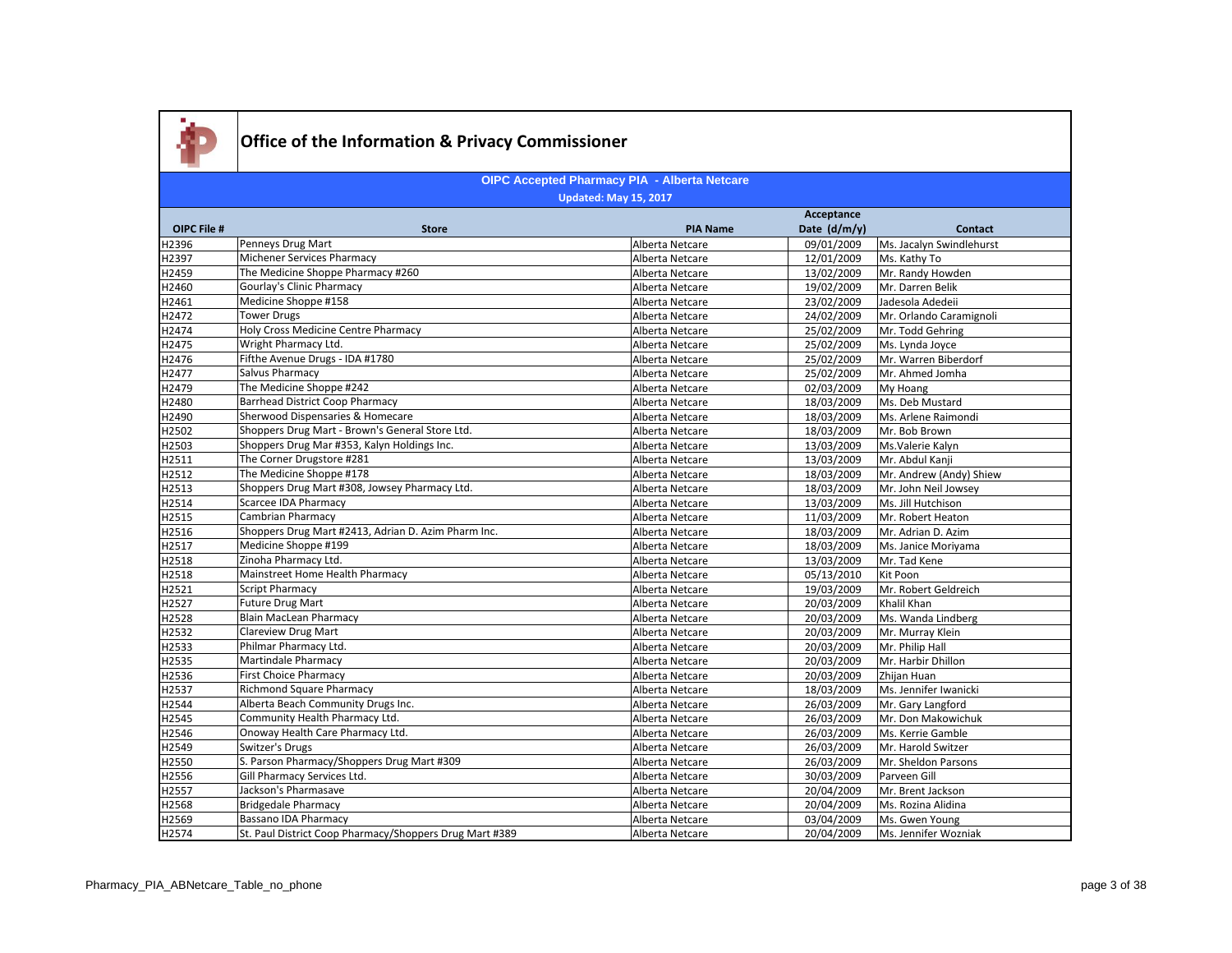

#### **OIPC File # Store PIA Name Acceptance Date (d/m/y) Contact OIPC Accepted Pharmacy PIA - Alberta Netcare Updated: May 15, 2017** H2575 Younghans Pharmacies Inc./Shopppers Drug Mart #335 Alberta Netcare 1998/04/2009 Ms. Marilyn Younghans Alberta Netcare 1998/04/2009 Mr. Brian Tercier<br>H2576 Glendon Drug Mart 1998 Mart 1999 Ms. Mart 1999 Mr. Brian Terc Glendon Drug Mart **Alberta Netcare** 20/04/2009 Mr. Brian Tercier H2577 Pharmasave #325 Pharmasave #325 Pharmasave #325 Pharmasave #325 Pharmasave #325 Pharmasave #325 Pharmasave #325 H2579 Mundare Guardian Pharmacy **Alberta Netcare** Alberta Netcare **Alberta Netcare** (a3/04/2009 Mr. Brendan Ihejirika H2580 Medicine Shoppe #161 Medicine Shoppe #161 Alberta Netcare Alberta Netcare 203/04/2009 Ms. Peggy Lobay<br>H2581 Champlain IDA Pharmacy Champla Dans and Dans Alberta Netcare 203/04/2009 Ms. Zenobia Jaffer Champlain IDA Pharmacy H2582 Medicine Chest Guardian Drugs Alberta Netcare Alberta Netcare 193/04/2009 Mr. Lyle Forbes H2583 St. Paul Guardian Drug Mart Alberta Netcare Alberta Netcare 20/04/2009 Mr. Dale Zalaski H2589 Bialas Drugs Ltd./Shoppers Drug Mart #2439 Alberta Netcare 20/04/2009 Ms. Doriann Bialas H2596 Crescent Drugs Crescent Drugs Crescent Drugs Alberta Netcare 2012 Metric Alberta Netcare 2014/2009 Ms. Zicki Eludin H2597 | Cedar Pharmacy | Cedar Charmacy | Cedar Pharmacy | Cedar Pharmacy | Cedar Pharmacy | Cedar Pharmacy | Cedar Pharmacy | Cedar Pharmacy | Cedar Pharmacy | Cedar Pharmacy | Cedar Pharmacy | Cedar Pharmacy | Cedar Phar H2599 Smoky Lake IDA Drugs National Communication of the Smoky Lake IDA Drugs Alberta Netcare Netcare (199/04/2009 Ms. Jean Phillips H2600 Medicine Shoppe #117 Medicine Shoppe #117 Medicine Shoppe #117 Alberta Netcare Alberta Netcare Mr. Mark Sigurdson H2604 HYC Dispensary Ltd./Shoppers Drug Mart 341 Alberta Netcare 09/04/2009 Ms. Heidi Chu H2605 Terrene Pharmacy Alberta Netcare 09/04/2009 Mr. Terranc eDanchuk H2606 White Earth Drugs Note at the Material State of the Materia Netcare and Alberta Netcare and O9/04/2009 Ms. Patti Carson H2610 Global Drugs Global Drugs Alberta Netcare Alberta Netcare 14/04/2009 Mr. Custer W. Tang H2613 | Evansburg Pharmacy Ltd. Alberta Netcare | 20/04/2009 Mr. Minaz K. Chatur H2624 Highland Green Value Drug Mart Alberta Netcare Alberta Netcare 23/04/2009 Mr. Brett Wikjord H2626 Valley Ridge Pharmacy National Alberta Netcare 24/04/2009 Mr. Moeen Pasha<br>H2627 Saigon Pharmacy 24/04/2009 Loi uu Nguyen H2627 Saigon Pharmacy Alberta Netcare 24/04/2009 Loi uu Nguyen H2632 Nanton Drugs Nation Drugs Alberta Netcare 27/04/2009 Mr. Stan Dabisza H2633 The Medicine Shoppe #194 **The Medicine Shoppe #194** Alberta Netcare 27/04/2009 Mr. Emmanuel Tse H2634 Pharmasave #354 Pharmasave #354 Pharmasave #354 Pharmasave #354 Pharmasave #354 Pharmasave #354 Pharmasave #354 H2635 Mayfair Pharmacy Alberta Netcare 27/04/2009 Mr. James Cugnet H2636 Lukes Drug Mart Lukes and Museum Martin Alberta Netcare 27/04/2009 Mr. Robert Lukes H2637 Marshall's Prescription Center Alberta Netcare Alberta Netcare 27/04/2009 Mr. Brad Marshall H2639 Alberta Clinic Pharmacy Alberta Clinic Pharmacy Alberta Netcare 27/04/2009 Kinga Szeweluk<br>Alberta Netcare 27/04/2009 Mr. Fred Leung H2640 ABC Pharmcy ABC Pharmcy Alberta Netcare 27/04/2009 Mr. Fred Leung H2641 Brent's Apothecary **Brent's Apothecary** Alberta Netcare 27/04/2009 Mr. Brent Pennell H2644 Gourlay's Pharmacy **Alberta Netcare** Alberta Netcare 27/04/2009 Mr. Peter Esheko H2645 Three Hills Pharmacy and the state of the Hills Pharmacy and the state and the Malaka Alberta Netcare and the 27/04/2009 Ms. Cindy Malaka Alberta Netcare 27/04/2009 Mr. Fred Kinas H2646 Lynnwood Drugs **Alberta Netcare** 27/04/2009 Mr. Fred Kinas H2647 IDA - Cornerstone Pharmacy Alberta Netcare 27/04/2009 Mr. Joe Pham H2648 Horizon Square Pharmacy National Alberta Netcare 27/04/2009 Mr. Brian Russell<br>H2649 RFP Pharmacy 27/04/2009 Ms. Peggy Hemst Alberta Netcare 27/04/2009 Ms. Peggy Hemstock H2650 Marshall's Drugs #2 Alberta Netcare 27/04/2009 Ms. Nadine Jolley H2651 Beacon Pharmacy **Beacon Pharmacy Beacon Pharmacy Beacon Pharmacy Alberta Netcare** 27/04/2009 Ms. Amy Rego H2653 Morley Pharmacy **Music and Alberta Netcare** 27/04/2009 Mr. Ken Whitely/Satye Joshi Research 27/04/2009 Mr. Ken Whitely/Satye Joshi Research 27/04/2009 Mr. Ben Chan<br>H2654 Super "B" Drug Mart Super "B" Drug Mart **Alberta Netcare** 27/04/2009 Mr. Ben Channel 27/04/2009 Mr. Ben Channel 27/04/2009 Mr. Ben Chan

H2655 IDA - Simons Valley Drug Mart Natural Alberta Netcare 27/04/2009 Mr. Robert Wilson Nulley Drug Mart Alberta Netcare 27/04/2009 Mr. Robert Wilson Nulley Drug Mart Auto Alberta Netcare 27/04/2009 Apinder Auila H2656 Westwind Pharmacy Alberta Netcare 27/04/2009 Apinder Aujla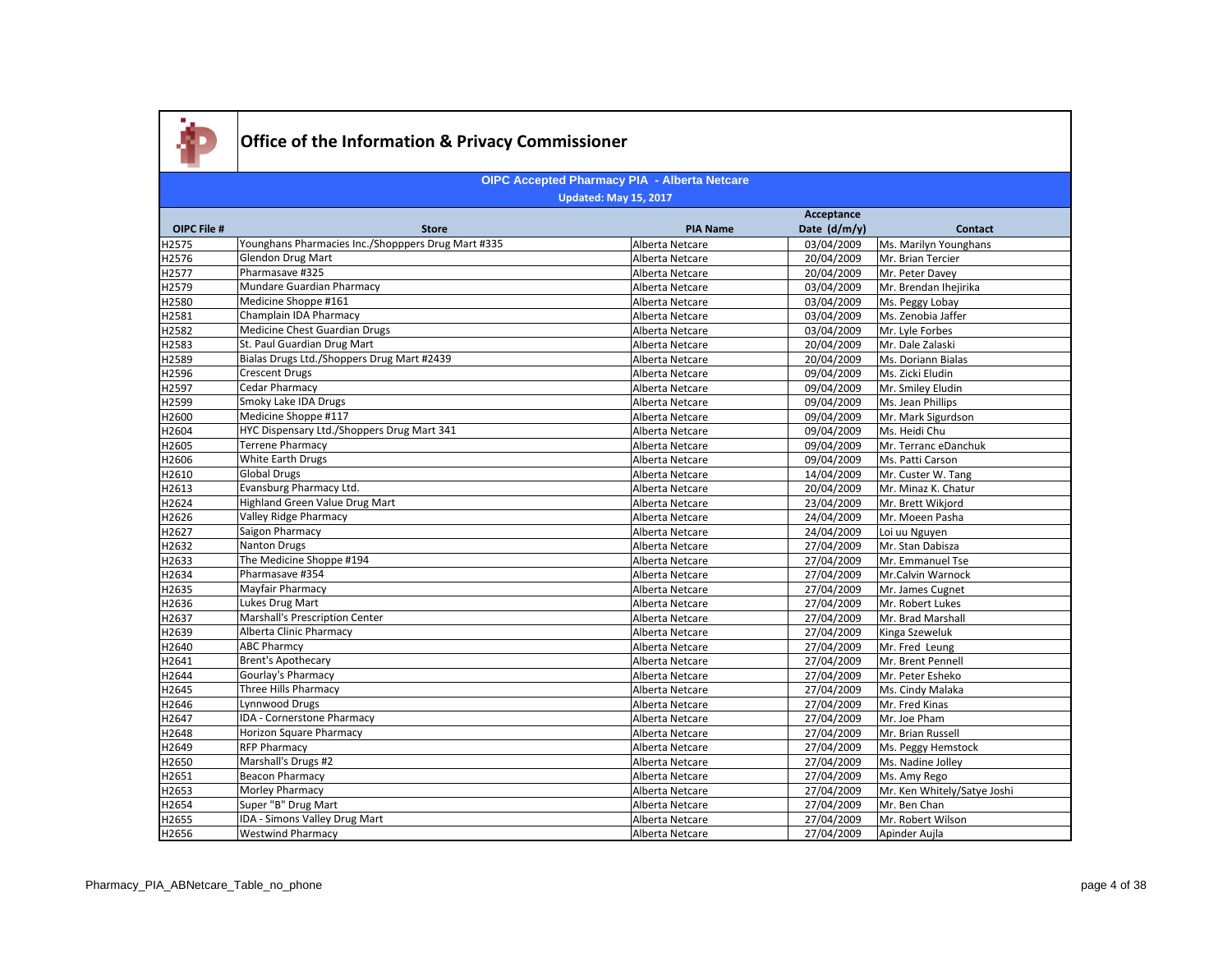

|                    |                                                            | Acceptance      |              |                       |
|--------------------|------------------------------------------------------------|-----------------|--------------|-----------------------|
| <b>OIPC File #</b> | <b>Store</b>                                               | <b>PIA Name</b> | Date (d/m/y) | <b>Contact</b>        |
| H2657              | Viet Hoa Pharmacy                                          | Alberta Netcare | 24/04/2009   | Ms. Dalia Liman Mabe  |
| H2658              | <b>Exalan Pharmacy</b>                                     | Alberta Netcare | 27/04/2009   | Mr. William Ng        |
| H2659              | Kenron Pharmacy                                            | Alberta Netcare | 24/04/2009   | Mr. Steve Manchur     |
| H2667              | The Medicine Shoppe Pharmacy #128                          | Alberta Netcare | 29/04/2009   | Mr. Danile Reich      |
| H2668              | Provost IDA                                                | Alberta Netcare | 29/04/2009   | Ms. Barb Hawken       |
| H2669              | <b>Guardian Drugs -Tofield</b>                             | Alberta Netcare | 29/04/2009   | Ms. Cory Parent       |
| H2670              | Jacobsen Drug Mart                                         | Alberta Netcare | 29/04/2009   | Mr. Lyle Jacobsen     |
| H2671              | Pharmasave #336                                            | Alberta Netcare | 29/04/2009   | Ms. Susan Mitchell    |
| H2672              | <b>Tofield IDA Pharmacy</b>                                | Alberta Netcare | 29/04/2009   | Mr. Darren Erickson   |
| H2673              | <b>Bashaw Drugs</b>                                        | Alberta Netcare | 30/04/2009   | Mr. Ted Szumlas       |
| H2674              | <b>Healthcheck Pharmacy</b>                                | Alberta Netcare | 30/04/2009   | Mr. Tom Keller        |
| H2688              | <b>Alix Drugs</b>                                          | Alberta Netcare | 04/05/2009   | Ms. Trish Verveda     |
| H2689              | Millerdale Pharmacy                                        | Alberta Netcare | 04/05/2009   | Ms. Kimberly Flunder  |
| H2690              | <b>Gibbons Guardian Pharmacy</b>                           | Alberta Netcare | 04/05/2009   | Ms. Laurie Vos        |
| H2691              | Red Deer Coop Pharmacy                                     | Alberta Netcare | 04/05/2009   | Mr. Peter Lam         |
| H2692              | <b>Rocky Guardian Drugs</b>                                | Alberta Netcare | 04/05/2009   | Mr. Norm Kwan         |
| H2693              | Rocky Mountain House Co-op Pharmacy                        | Alberta Netcare | 04/05/2009   | Ms. Leanna St. Onge   |
| H2694              | Crystal Ridge Professional Pharmacy                        | Alberta Netcare | 04/05/2009   | Ms. Hedy Mayes        |
| H2695              | <b>IDA Bonaventure Drugs</b>                               | Alberta Netcare | 04/05/2009   | Ms. Anita Annand      |
| H2696              | Crestwood Pharmacy                                         | Alberta Netcare | 04/05/2009   | Mr. Antonio Caixeiro  |
| H2700              | <b>Boylan Pharmasave</b>                                   | Alberta Netcare | 09/05/2009   | Mr. Robert Townsend   |
| H2702              | The Medicine Slhoppe Pharmacy #127                         | Alberta Netcare | 09/05/2009   | Mr. Jeff Mead         |
| H2705              | Rexall UAH Outpatient Pharmacy 9801                        | Alberta Netcare | 11/05/2009   | Ms. Cheryl West       |
| H2706              | Rexall Outpatient Pharmacy 9802 - Royal Alexander Hospital | Alberta Netcare | 11/05/2009   | Mr. R. Allan Schuster |
| H2707              | Slave Lake Rexall 7218                                     | Alberta Netcare | 11/05/2009   | Ms. Karen Brassard    |
| H2708              | Rexall Pharmacy #7227                                      | Alberta Netcare | 11/05/2009   | Kit Poon              |
| H2709              | Rexall Pharmacy #7228                                      | Alberta Netcare | 11/05/2009   | Noorbegum Lalani      |
| H2710              | Heritage Rexall #7230                                      | Alberta Netcare | 11/05/2009   | Ms. Joanne Mah        |
| H2711              | Capilano Rexall Drug Store 7251                            | Alberta Netcare | 11/05/2009   | Ms. Shanta Surock     |
| H2712              | Cochrane Rexall Drug Store 7268                            | Alberta Netcare | 11/05/2009   | Ms. Judith Mills      |
| H2713              | Canmore Rexall Drug Store 7269                             | Alberta Netcare | 11/05/2009   | Mr. Wayne Hall        |
| H2714              | Rexall 7282                                                | Alberta Netcare | 11/05/2009   | Ms. Cecli Mzenuk      |
| H2715              | Douglasdale Rexall #7283                                   | Alberta Netcare | 11/05/2009   | Ms. Elizabeth Watt    |
| H2726              | <b>Castledowns Prescription Centre</b>                     | Alberta Netcare | 19/05/2009   | Mr. Ken Pon           |
| H2727              | <b>Market Street Pharmacy</b>                              | Alberta Netcare | 19/05/2009   | Mr. David Mitchell    |
| H2728              | Castledowns Drug Centre                                    | Alberta Netcare | 19/05/2009   | Mr. Ken Pon           |
| H2739              | Rockyview Dispensary                                       | Alberta Netcare | 19/05/2009   | Nasir Pirbhai         |
| H2740              | Harders Pharmacy Mart Ltd.                                 | Alberta Netcare | 19/05/2009   | Mr. Vernon Harder     |
| H2741              | <b>Rite Care Pharmacy</b>                                  | Alberta Netcare | 21/05/2009   | Mr. Allan Zanewich    |
| H2742              | <b>ScenicAcres IDA</b>                                     | Alberta Netcare | 21/05/2009   | Mr. Denys Kytsenko    |
| H2743              | Shoppers Drug Mart #2335                                   | Alberta Netcare | 21/05/2009   | Mr. Adrian Azim       |
| H2744              | Jerry's Pharmacy                                           | Alberta Netcare | 21/05/2009   | Mr. Jerry Saik        |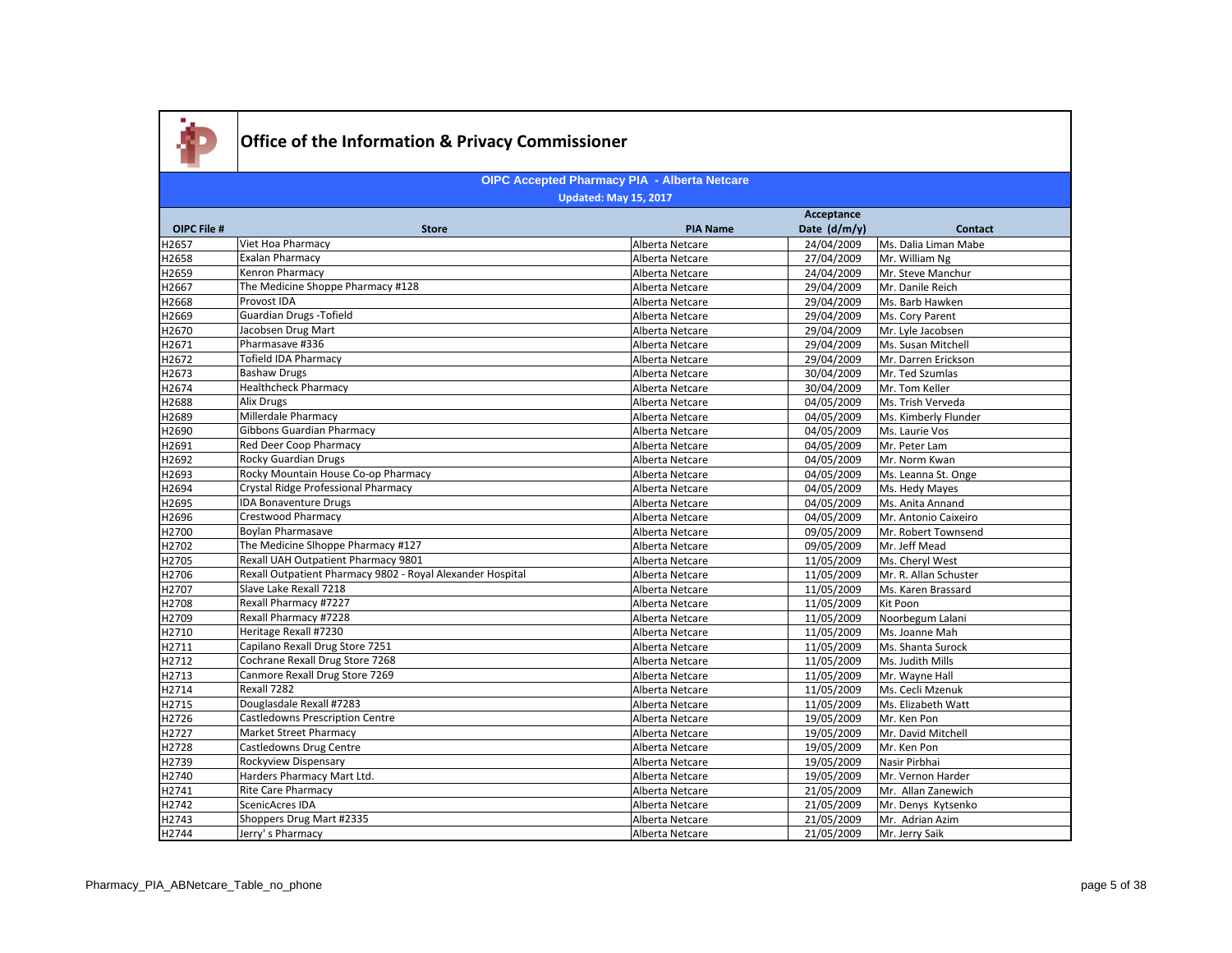

|                    |                                                  | Acceptance      |              |                       |
|--------------------|--------------------------------------------------|-----------------|--------------|-----------------------|
| <b>OIPC File #</b> | <b>Store</b>                                     | <b>PIA Name</b> | Date (d/m/y) | <b>Contact</b>        |
| H2745              | Pharmasave #390                                  | Alberta Netcare | 21/05/2009   | Mr. Dean Jarrett      |
| H2755              | Pharmasave #302                                  | Alberta Netcare | 25/05/2009   | Mr. Shane Rathwell    |
| H2756              | The Medicine Hat Co-op Pharmacy                  | Alberta Netcare | 25/05/2009   | Mr. Robert Stadnyk    |
| H2758              | <b>Smordin's Pharmacy</b>                        | Alberta Netcare | 25/05/2009   | Mr. Michael Paulsen   |
| H2759              | Care Plus Pharmacy                               | Alberta Netcare | 25/05/2009   | Ms. Lidia Molinara    |
| H2763              | Pharmasave 304                                   | Alberta Netcare | 28/05/2009   | Mr. Rob Hozack        |
| H2768              | Sprucewood Pharmacy and Home Care                | Alberta Netcare | 01/06/2009   | Ms. Sandra Shephert   |
| H2769              | <b>Beaumont Centre Pharmacy</b>                  | Alberta Netcare | 01/06/2009   | Mr. Mike Wong         |
| H2773              | Co-op Marketplace Pharmacy                       | Alberta Netcare | 03/06/2009   | Ms. Paulette Holden   |
| H2774              | Norlite IDA                                      | Alberta Netcare | 03/06/2009   | Mr. Doug Allen        |
| H2778              | Wainwright IDA Pharmacy                          | Alberta Netcare | 01/06/2009   | Ms. Robin Shaw        |
| H2779              | Crossroads IDA Pharmacy                          | Alberta Netcare | 01/06/2009   | Ms. Debbie Hill       |
| H2780              | Sedgewick IDA Pharmacy                           | Alberta Netcare | 01/06/2009   | Ms. Judy Zinck        |
| H2781              | <b>Hardisty Remedy's RX</b>                      | Alberta Netcare | 01/06/2009   | Ms. Diana Hooper      |
| H2782              | Town and Country Drugs                           | Alberta Netcare | 29/05/2009   | Mr. Robert Borth      |
| H2784              | The Medicine Shoppe 200                          | Alberta Netcare | 01/06/2009   | Mr. Alex Chiu         |
| H2785              | Thriftway Pharmacy 1988 Limited                  | Alberta Netcare | 03/06/2009   | Mr. Ronald Hendry     |
| H2804              | <b>Bragg Creek Pharmacy</b>                      | Alberta Netcare | 12/06/2009   | Mr. Donald Gebauer    |
| H2807              | <b>Stettler Apple Drugs</b>                      | Alberta Netcare | 12/06/2009   | Mr. Mike Chase        |
| H2808              | Varsity Pharmacy and Natural Health              | Alberta Netcare | 15/06/2009   | Mr. Ron Summers-Gill  |
| H2809              | The Medicine Shoppe #181                         | Alberta Netcare | 15/06/2009   | Ms. Linda Janzen      |
| H2812              | <b>Southport Pharmacy</b>                        | Alberta Netcare | 15/06/2009   | Anar Suleman          |
| H2813              | <b>Wellness Pharmacy</b>                         | Alberta Netcare | 15/06/2009   | Mr. Jason Wong        |
| H2814              | Peoples Pharmacy                                 | Alberta Netcare | 15/06/2009   | Hafiz Ali             |
| H2816              | The Medicine Shoppe #171                         | Alberta Netcare | 10/06/2009   | Mr. Jim So            |
| H2817              | Universal IDA Pharmacy                           | Alberta Netcare | 15/06/2009   | Shanawar A. Syed      |
| H2819              | Dominion Drug Pharmasave                         | Alberta Netcare | 15/06/2009   | Mr. Mark Sawchuk      |
| H2820              | McKenzie IDA Pharmacy                            | Alberta Netcare | 15/06/2009   | Mr. Robert Staples    |
| H2821              | Sprague Drug                                     | Alberta Netcare | 15/06/2009   | Mr. Robert Sprague    |
| H2822              | Ron's Pharmacy & Home Health Centre              | Alberta Netcare | 15/06/2009   | Mr. Harvey Cyngiser   |
| H2823              | <b>Tsuu Tina Pharmacy</b>                        | Alberta Netcare | 15/06/2009   | Mr. Alfred Lee        |
| H2824              | <b>Woodbine Pharmacy</b>                         | Alberta Netcare | 15/06/2009   | Mr. Larry Sandul      |
| H2825              | Rideau Pharmacy                                  | Alberta Netcare | 15/06/2009   | Mr. Timothy Heaton    |
| H2826              | Dermatology Centre Pharmacy & Skin Care Supplies | Alberta Netcare | 15/06/2009   | Ms. Ellen San Agustin |
| H2827              | The Medicine Shoppe #126                         | Alberta Netcare | 15/06/2009   | Mr. Thomas Yip        |
| H2828              | Day Light Dispensary                             | Alberta Netcare | 15/06/2009   | Mr. Stephen Miller    |
| H2829              | <b>Britannia Pharmacy</b>                        | Alberta Netcare | 15/06/2009   | Ms. Debbie Boyle      |
| H2830              | Siksika Nation Pharmacy                          | Alberta Netcare | 15/06/2009   | Mr. Khan Qaisar       |
| H2831              | <b>Calgary International Airport Pharmacy</b>    | Alberta Netcare | 15/06/2009   | Mr. Robert Wong       |
| H2832              | Calea Pharmacy                                   | Alberta Netcare | 15/06/2009   | Mr. Kate Pierini      |
| H2833              | South Short Pharmacy                             | Alberta Netcare | 15/06/2009   | Mr. Stephen O'Hara    |
| H2835              | <b>Wood's Dispensary</b>                         | Alberta Netcare | 18/06/2009   | Mr. Dennis Strong     |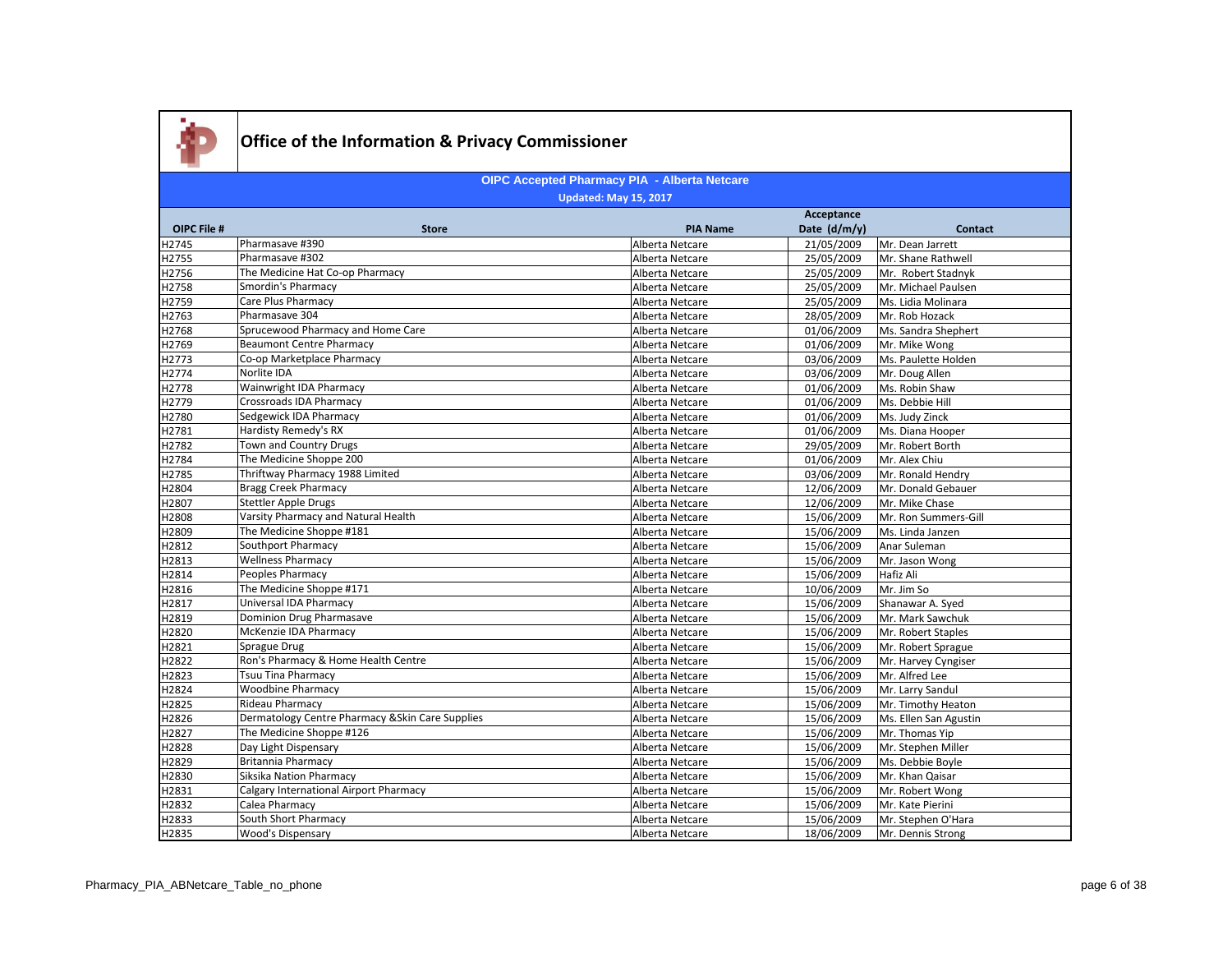

|             |                                                  |                 | Acceptance   |                        |
|-------------|--------------------------------------------------|-----------------|--------------|------------------------|
| OIPC File # | <b>Store</b>                                     | <b>PIA Name</b> | Date (d/m/y) | <b>Contact</b>         |
| H2836       | Rimbey Pharmasave #375                           | Alberta Netcare | 18/06/2009   | Mr. Carl Ziegler       |
| H2837       | <b>Westpark Drugs</b>                            | Alberta Netcare | 18/06/2009   | Mr. Dev Aggarwal       |
| H2838       | Ponoka Professional Pharmacy                     | Alberta Netcare | 18/06/2009   | Mr. Jamil Rawii        |
| H2839       | <b>Wetaskiwin Family Pharmacy</b>                | Alberta Netcare | 18/06/2009   | Ms. Michelle Reid      |
| H2840       | Innisfail Pharmacy                               | Alberta Netcare | 18/06/2009   | Ms. Healther Verbitsky |
| H2841       | <b>Parkland Pharmacy</b>                         | Alberta Netcare | 18/06/2009   | Mr. Clark Jantzie      |
| H2842       | Taylor's Pharmacy                                | Alberta Netcare | 18/06/2009   | Mr. Bob Taylor         |
| H2843       | Leibel's Pharmacy                                | Alberta Netcare | 18/06/2009   | Mr. Greg Leibel        |
| H2844       | Breton IDA Pharmacy                              | Alberta Netcare | 16/06/2009   | Ms. Jocelyn Maciborsky |
| H2845       | Main Street Pharmacy 2007 Limited                | Alberta Netcare | 18/06/2009   | Mr. Ian Kruger         |
| H2852       | <b>Bowness Drugs</b>                             | Alberta Netcare | 19/06/2009   | Mr. Teodore Giorgini   |
| H2853       | Drug Shoppe                                      | Alberta Netcare | 19/06/2009   | Ms. Yasmin Ramji       |
| H2854       | Down Town Drugmart                               | Alberta Netcare | 19/06/2009   | Mr. Hanif Mulji        |
| H2855       | Spicer's Apothecary Limited, Pharmasave 364      | Alberta Netcare | 19/06/2009   | Mr. Jason Spricer      |
| H2859       | East Lake Pharmacy, 1168686 Alberta Incorporated | Alberta Netcare | 22/06/2009   | Mr. Les Brandrick      |
| H2860       | Pharmasave 337                                   | Alberta Netcare | 22/06/2009   | Mr. Timothy fluet      |
| H2861       | Rockyview Pharmacy, 1350641 Alberta Limited      | Alberta Netcare | 22/06/2009   | Mr. Jennifer Fraser    |
| H2862       | Sandul's Pharmacy Limited                        | Alberta Netcare | 26/06/2009   | Ms. Ron Sandul         |
| H2863       | The Medicine Shoppe #202                         | Alberta Netcare | 26/06/2009   | Mr. Somayeh Sattari    |
| H2864       | <b>Bentley IDA Pharmacy</b>                      | Alberta Netcare | 26/06/2009   | Mr. Robert Swartz      |
| H2865       | Forhan'S Pharmacy                                | Alberta Netcare | 26/06/2009   | Mr. Ralph Hope         |
| H2866       | <b>Blackfalds IDA</b>                            | Alberta Netcare | 26/06/2009   | Mr. Max Beairsto       |
| H2869       | Fisher's Vauxhall Pharmacy                       | Alberta Netcare | 26/06/2009   | Mr. Rodney Lee         |
| H2871       | Roots and Berries Pharmacy                       | Alberta Netcare | 26/06/2009   | Ms. Roberta Taylor     |
| H2872       | <b>Elnora Pharmacy</b>                           | Alberta Netcare | 26/06/2009   | Mr. Don Westersund     |
| H2873       | <b>Ross Street IDA Pharmacy</b>                  | Alberta Netcare | 26/06/2009   | Mr. Dennis Miller      |
| H2874       | Red Deer Co-op Pharmacy #5                       | Alberta Netcare | 26/06/2009   | Mr. John Rudgrum       |
| H2875       | Plaza Dispensary                                 | Alberta Netcare | 25/06/2009   | Ms. Oksana McIntyre    |
| H2876       | Pharmasave #384                                  | Alberta Netcare | 26/06/2009   | Mr. Ian Fisher         |
| H2877       | Riverside Value Drug Mart                        | Alberta Netcare | 03/07/2009   | Mr. Ray Ainscough      |
| H2878       | <b>Hilltop Pharmacy</b>                          | Alberta Netcare | 26/06/2009   | Mr. Mike Tweedy        |
| H2880       | <b>DLF Holdings Limited Pharmacy</b>             | Alberta Netcare | 26/06/2009   | Mr. David Fegan        |
| H2884       | <b>Blue Bottle Pharmacy</b>                      | Alberta Netcare | 29/06/2009   | Mr. Dave Smith         |
| H2888       | Carstairs Family Pharmasave                      | Alberta Netcare | 29/06/2009   | Mr. Jody Keller        |
| H2889       | Sprague Retail Group Inc. #4                     | Alberta Netcare | 29/06/2009   | Ms. Linda Miller       |
| H2899       | <b>Blood Tribe Pharmacy</b>                      | Alberta Netcare | 02/07/2009   | Mr. Tim Tail Feathers  |
| H2904       | <b>Eastview Apple Drugs</b>                      | Alberta Netcare | 06/07/2009   | Mr. Randy Webber       |
| H2919       | The Medicine Shoppe #170                         | Alberta Netcare | 13/07/2009   | Jasbir Bhui            |
| H2921       | The Medicine Shoppe #225                         | Alberta Netcare | 13/07/2009   | Parminder Bhui         |
| H2930       | Douglasdale Pharmacy                             | Alberta Netcare | 20/07/2009   | Alnasir Kassam         |
| H2931       | Cross Bridge Medicine Centre Pharmacy            | Alberta Netcare | 20/07/2009   | Riyaz Virani           |
| H2936       | Coles Pharmacy                                   | Alberta Netcare | 27/07/2009   | Ms. Charlene Vu        |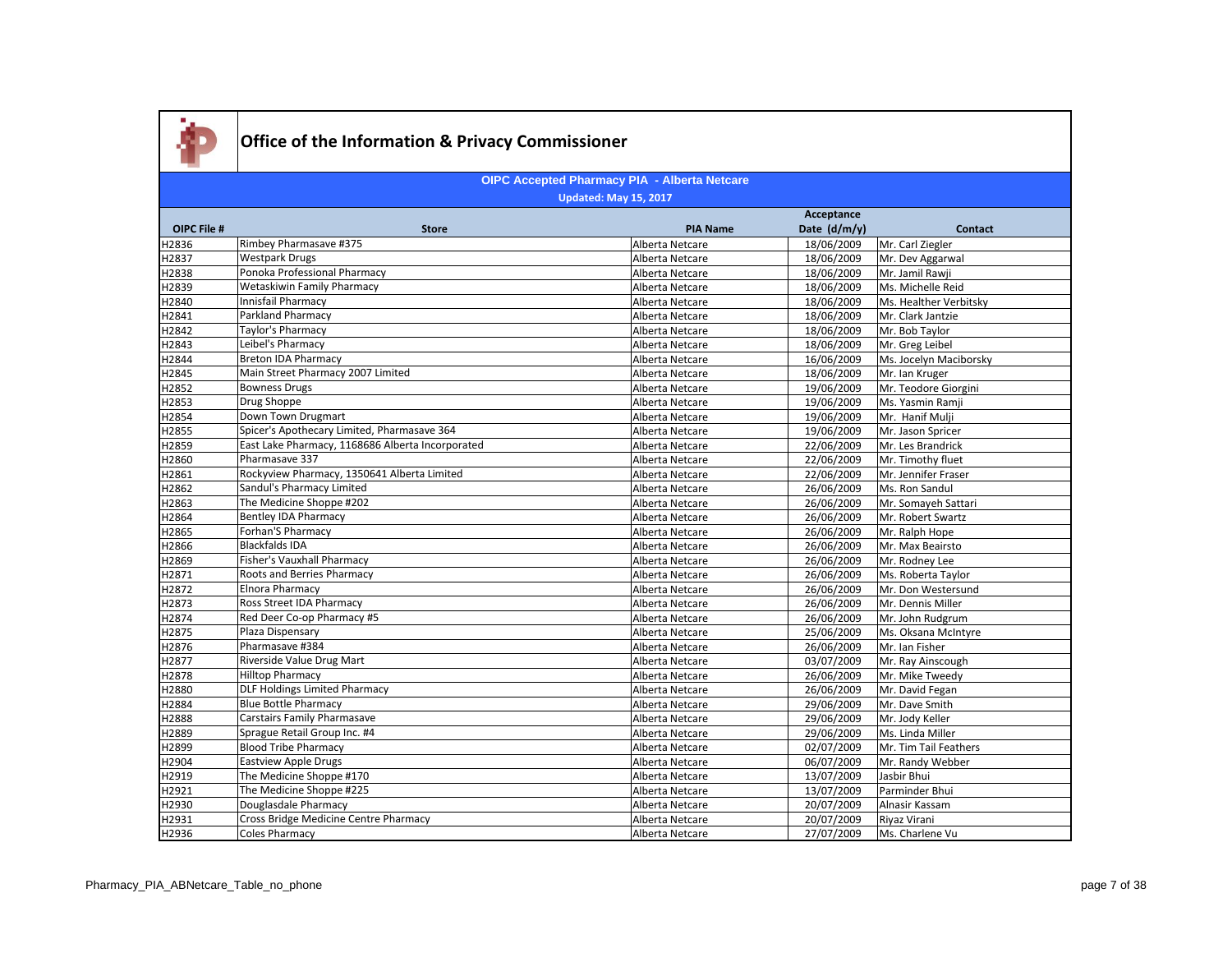

|                    |                                                   | Acceptance      |              |                           |
|--------------------|---------------------------------------------------|-----------------|--------------|---------------------------|
| <b>OIPC File #</b> | <b>Store</b>                                      | <b>PIA Name</b> | Date (d/m/y) | <b>Contact</b>            |
| H2947              | Fourth Street Pharmacy                            | Alberta Netcare | 31/07/2009   | Ms. Pamela Gilbert        |
| H2948              | Dolar Drugs #2                                    | Alberta Netcare | 31/07/2009   | Mr. Dan Allen             |
| H2950              | Drayton Valley Value Drug Mart                    | Alberta Netcare | 31/07/2009   | Mr. Jeffery Zalitach      |
| H2962              | <b>Crescent Heights IDA Pharmacy</b>              | Alberta Netcare | 14/08/2009   | Mr. Ken Walker            |
| H2966              | <b>Townsend Drug Limited</b>                      | Alberta Netcare | 04/09/2009   | Mr. Darcy Erickson        |
| H2984              | Northlands Co-op Pharmacy                         | Alberta Netcare | 31/08/2009   | Ms. Kathryn Kieser        |
| H2985              | <b>Okotoks HCPharmacy</b>                         | Alberta Netcare | 31/08/2009   | Ms. Tricia Coles          |
| H2992              | G & E Pharmacy                                    | Alberta Netcare | 04/09/2009   | Ms. Doris Fech            |
| H2995              | <b>Gateway Pharmacy</b>                           | Alberta Netcare | 08/09/2009   | Ms. Shirley Ellerbeck     |
| H3001              | Pharmasave 301                                    | Alberta Netcare | 11/09/2009   | Mr. Darrell Jesse         |
| H3004              | Melrose Drug Ltd.                                 | Alberta Netcare | 11/09/2009   | Ms. Denis Melrose         |
| H3014              | The Pharmacy on 7th and 9th                       | Alberta Netcare | 15/09/2009   | Thien Bui                 |
| H3018              | Hawkstone home Health Care Pharmacy               | Alberta Netcare | 18/09/2009   | Ms. Jordan Allen          |
| H3028              | <b>Family Drugs</b>                               | Alberta Netcare | 25/09/2009   | Yip Lee                   |
| H3030              | Dispensaries (1991) Ltd.                          | Alberta Netcare | 07/10/2009   | Ms. Kathleen Daintith     |
| H3032              | Zellers Pharmacy 106                              | Alberta Netcare | 07/10/2009   | Ms. Jency L. Chung        |
| H3033              | Kingston Pharmacy                                 | Alberta Netcare | 25/09/2009   | Mr. Nigel Dagenais        |
| H3038              | The Park Pharmacy                                 | Alberta Netcare | 28/09/2008   | Mr. Alhandro Poon         |
| H3039              | Stubbs Pharmacy Ltd.                              | Alberta Netcare | 28/09/2008   | Mr. Douglas Bennett       |
| H3040              | Lac La Biche Value Drug Mart                      | Alberta Netcare | 28/09/2009   | Mr. Colin Stratichuk      |
| H3049              | Dispensaries (1991) Ltd.                          | Alberta Netcare | 28/09/2009   | Mr. Darrin Berlin         |
| H3062              | Sylvan Lake Value Drug Mart                       | Alberta Netcare | 06/10/2009   | Ms. Val Lagevin           |
| H3066              | Hazeldean Drug Mart                               | Alberta Netcare | 16/10/2009   | Ms. Katrina Mau Ling Wong |
| H3067              | The Drug Store (Castledowns)                      | Alberta Netcare | 16/10/2009   | Ms. Katrina Mau Ling Wong |
| H3068              | Coleman's Remedy's RX                             | Alberta Netcare | 07/10/2009   | Mr. Stephen Little        |
| H3070              | Medicine Shoppe #274                              | Alberta Netcare | 06/10/2009   | Aceel Nashi               |
| H3084              | Riverside Value Drug Mart                         | Alberta Netcare | 09/10/2009   | Mr. Rain Ainscough        |
| H3090              | Cardston Value Drug Mart                          | Alberta Netcare | 15/10/2009   | Mr. Robert Humphreys      |
| H3091              | Medicine Shoppe #188                              | Alberta Netcare | 15/10/2009   | Mr. David Bernhard        |
| H3095              | Pass Family Pharmacy Limited                      | Alberta Netcare | 19/10/2009   | Mr. Keith Tanaka          |
| H3096              | Forest Heights Dispensar Ltd.                     | Alberta Netcare | 19/10/2009   | Mr. Rick Redl             |
| H3104              | Guardian Drugs - South Trail                      | Alberta Netcare | 26/10/2009   | Changsuk Choi             |
| H3105              | <b>Lemarchand Dispensary</b>                      | Alberta Netcare | 26/10/2009   | Arif Virji                |
| H3108              | The Medicine Shoppe #105                          | Alberta Netcare | 28/10/2009   | Ms. Laurie Reav           |
| H3118              | Driftwood Drugs Incorporated                      | Alberta Netcare | 02/11/2009   | Mr. Robert Bullock        |
| H3124              | V-Can Pharmacy                                    | Alberta Netcare | 04/11/2009   | Si Nguyen                 |
| H3140              | Careplus Fulfillment Center                       | Alberta Netcare | 17/11/2009   | Mr. Rvan Stempfle         |
| H3143              | Medicine Shoppe #103                              | Alberta Netcare | 18/11/2009   | Mr. Conrad Lewandowski    |
| H3146              | Vermilion Apple Drugs                             | Alberta Netcare | 19/11/2009   | Mr. Craig Brown           |
| H3147              | Alpine Value Drug Mart                            | Alberta Netcare | 19/11/2009   | Mr. Grant Anderson        |
| H3148              | Dispensaries (1991) Ltd. - Meadowlark Centre BLDG | Alberta Netcare | 19/11/2009   | Ms. Evelyn Wright         |
| H3149              | <b>Blue Quill Pharmacy</b>                        | Alberta Netcare | 19/11/2009   | Mr. Alastair Choi         |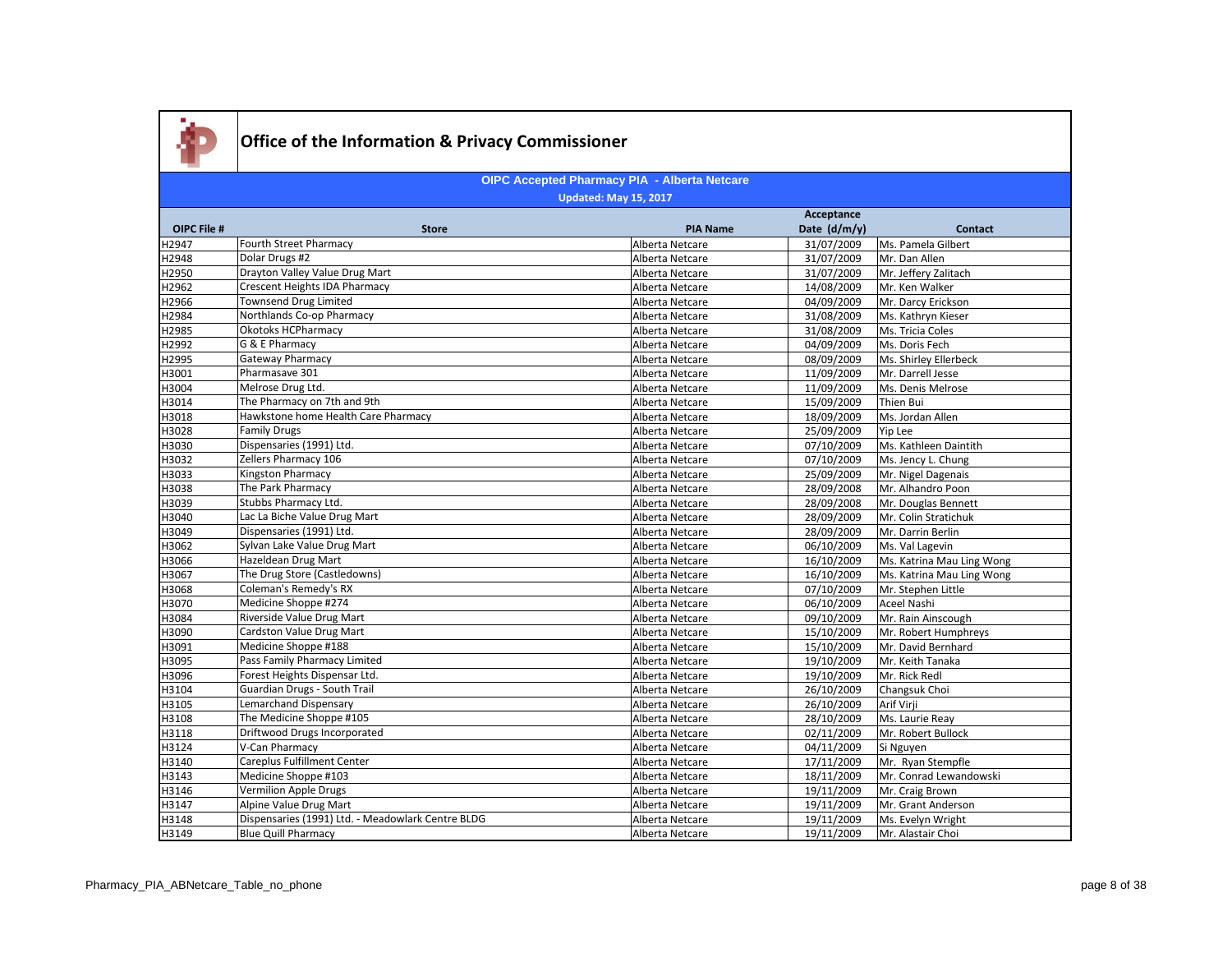

|                |                                                  |                                    | Acceptance               |                                |
|----------------|--------------------------------------------------|------------------------------------|--------------------------|--------------------------------|
| OIPC File #    | <b>Store</b>                                     | <b>PIA Name</b>                    | Date (d/m/y)             | Contact                        |
| H3150          | Maurice Pharmacy                                 | Alberta Netcare                    | 19/11/2009               | Mr. Mark Finlay                |
| H3151          | Millwoods Pharmacy                               | Alberta Netcare                    | 19/11/2009               | Mr. Jason Joseph               |
| H3159          | University Health Centre                         | Alberta Netcare                    | 20/11/2009               | Ms. Mary Vetsch                |
| H3160          | Hewes Way Pharmacy                               | Alberta Netcare                    | 23/11/2009               | Karim S. Ramji                 |
| H3164          | <b>IDA Healthmed Pharmacy</b>                    | Alberta Netcare                    | 23/11/2009               | R. Botroussy                   |
| H3167          | Stony Plain Wellness & Compounding Pharmacy Ltd. | Alberta Netcare                    | 23/11/2009               | Mr. Ched Nichyporuk            |
| H3168          | The Medicine Shoppe #107                         | Alberta Netcare                    | 23/11/2009               | Ms. Vesna Dusevic              |
| H3171          | Palisades Pharmacy                               | Alberta Netcare                    | 25/11/2009               | Mr. Eric Yeung                 |
| H3172          | Primrose IDA Pharmacy                            | Alberta Netcare                    | 30/11/2009               | Ms. Lorraine Herlein           |
| H3177<br>H3178 | Mitchell Drugs<br>Downtown Prescription Centre   | Alberta Netcare                    | 26/11/2009               | Mr. Tony Woo                   |
| H3179          | Shopper's Drug Mart STORE # & LOCATION           | Alberta Netcare<br>Alberta Netcare | 26/11/2009<br>16/12/2009 | Yuan C. Wu<br>Ms. Lynn Guthrie |
|                |                                                  |                                    |                          |                                |
|                | 302 LONDONDERRY MALL                             |                                    |                          |                                |
|                | 305 THORNCLIFFE SHOPPING PLAZA                   |                                    |                          |                                |
|                | 306 BRAESIDE SHOPPING CENTRE                     |                                    |                          |                                |
|                | 307 LAKE BONAVISTA S.C.                          |                                    |                          |                                |
|                | 308 PARK PLACE SHOPPING CENTRE                   |                                    |                          |                                |
|                | 1309 NORTHLAND VILLAGE S.C.                      |                                    |                          |                                |
|                | 310 LEDUC SHOPPING CENTRE                        |                                    |                          |                                |
|                | 311 LOWER MOUNT ROYAL                            |                                    |                          |                                |
|                | 312 82ND AVENUE                                  |                                    |                          |                                |
|                | 313 MEADOWLARK SHOPPING CENTRE                   |                                    |                          |                                |
|                | 314 BIG M DRUG MART                              |                                    |                          |                                |
|                | 315 PRAIRIE MALL                                 |                                    |                          |                                |
|                | 316 SOUTHCENTRE SHOPPING CENTRE                  |                                    |                          |                                |
|                | 317 KINGSWAY GARDEN MALL                         |                                    |                          |                                |
|                | 319 MILLBOURNE MALL                              |                                    |                          |                                |
|                | 321 WESTHILLS TOWNE CENTRE                       |                                    |                          |                                |
|                | 322 MEDICINE HAT MALL                            |                                    |                          |                                |
|                | 323 MISSION HILL PLAZA                           |                                    |                          |                                |
|                | 324 WHISTLE STOP MALL                            |                                    |                          |                                |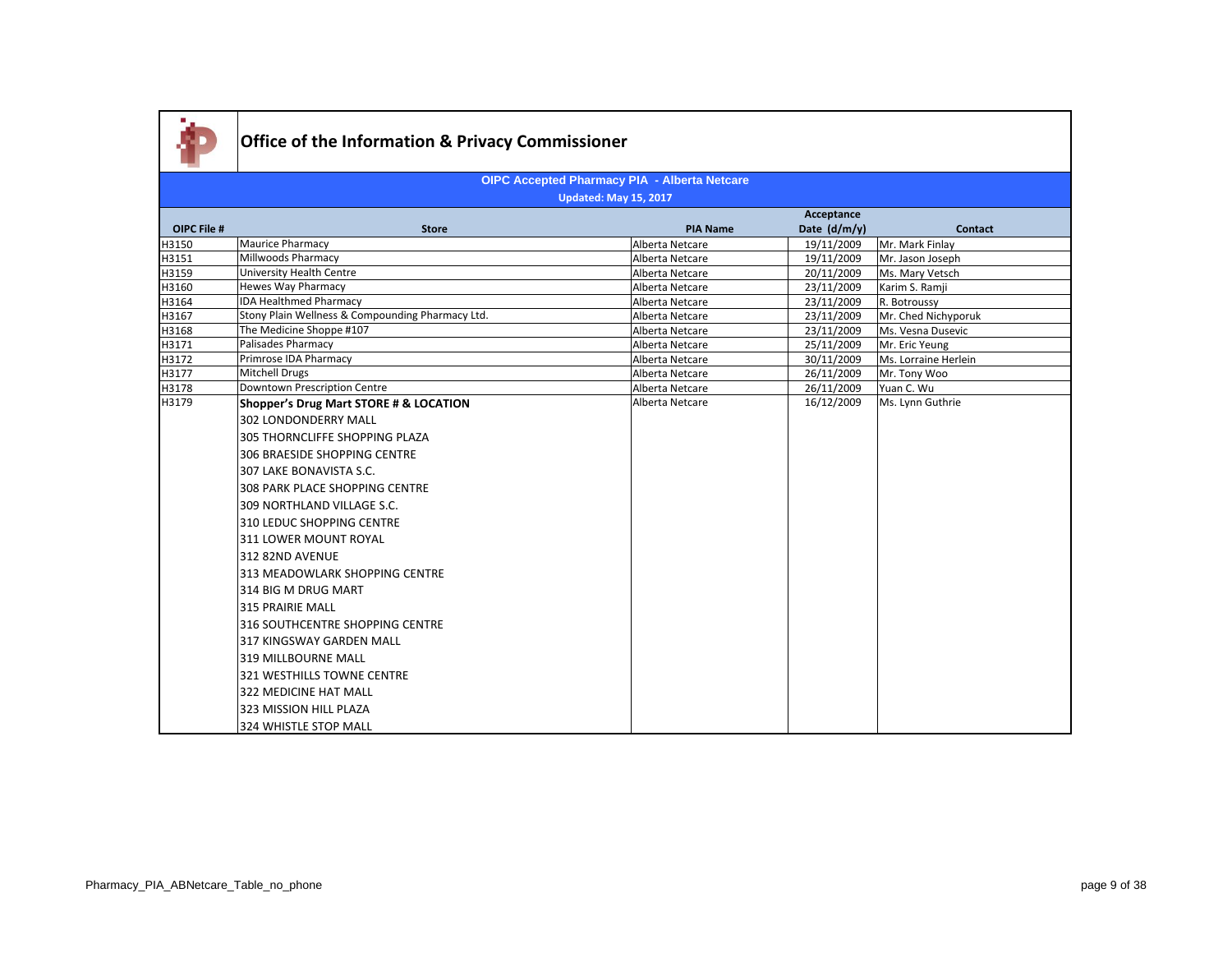|             | <b>Office of the Information &amp; Privacy Commissioner</b> |                              |                                                     |                |                  |
|-------------|-------------------------------------------------------------|------------------------------|-----------------------------------------------------|----------------|------------------|
|             |                                                             |                              | <b>OIPC Accepted Pharmacy PIA - Alberta Netcare</b> |                |                  |
|             |                                                             | <b>Updated: May 15, 2017</b> |                                                     |                |                  |
|             |                                                             |                              |                                                     | Acceptance     |                  |
| OIPC File # | <b>Store</b>                                                |                              | <b>PIA Name</b>                                     | Date $(d/m/y)$ | <b>Contact</b>   |
| H3179       | cont'd - Shopper's Drug Mart                                |                              | Alberta Netcare                                     | 16/12/2009     | Ms. Lynn Guthrie |
|             | <b>STORE # &amp; LOCATION</b>                               |                              |                                                     |                |                  |
|             | 325 SILVER HILL                                             |                              |                                                     |                |                  |
|             | 326 BOWER PLACE MALL                                        |                              |                                                     |                |                  |
|             | 327 RIVER CITY CENTRE                                       |                              |                                                     |                |                  |
|             | 328 HERITAGE SQUARE                                         |                              |                                                     |                |                  |
|             | 329 DEER VALLEY S.C.                                        |                              |                                                     |                |                  |
|             | 331 CORNERSTONE MALL                                        |                              |                                                     |                |                  |
|             | 332 CALLINGWOOD                                             |                              |                                                     |                |                  |
|             | 333 SHERWOOD PARK MALL                                      |                              |                                                     |                |                  |
|             | 335 LLOYD MALL                                              |                              |                                                     |                |                  |
|             | 336 EDSON, ALBERTA                                          |                              |                                                     |                |                  |
|             | 337 THICKWOOD                                               |                              |                                                     |                |                  |
|             | 340 LACOMBE                                                 |                              |                                                     |                |                  |
|             | 341 WESTLAND MALL                                           |                              |                                                     |                |                  |
|             | 343 ROCKY MOUNTAIN HOUSE                                    |                              |                                                     |                |                  |
|             | 344 EDMONTON CITY CENTRE WEST                               |                              |                                                     |                |                  |
|             | 345 17TH AVENUE & 40TH STREET                               |                              |                                                     |                |                  |
|             | 346 MILLWOODS TOWN CENTRE                                   |                              |                                                     |                |                  |
|             | 347 MADIGAN PLAZA                                           |                              |                                                     |                |                  |
|             | 349 KINGSLAND PLAZA                                         |                              |                                                     |                |                  |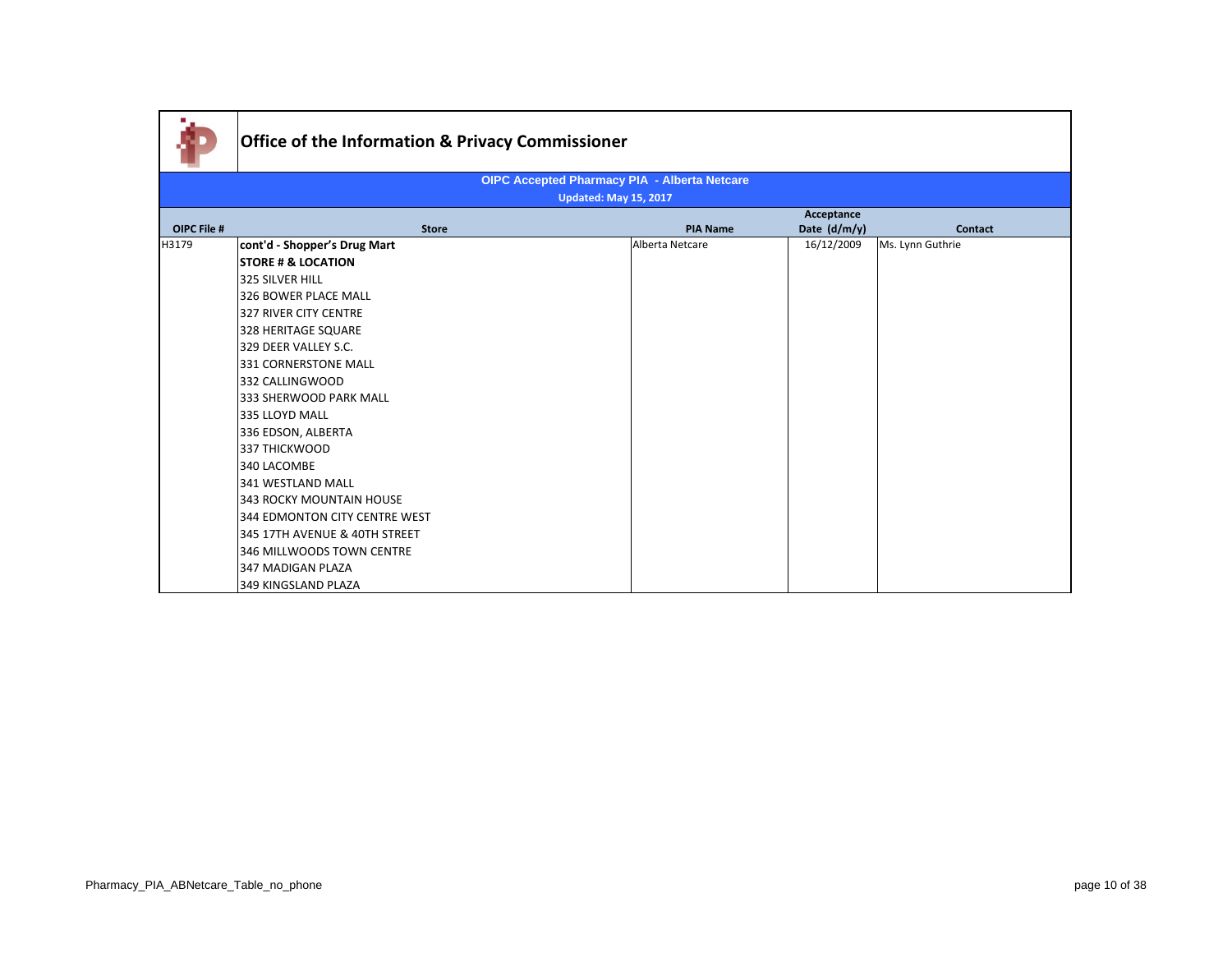|             | Office of the Information & Privacy Commissioner |                                                     |              |                  |  |  |
|-------------|--------------------------------------------------|-----------------------------------------------------|--------------|------------------|--|--|
|             |                                                  | <b>OIPC Accepted Pharmacy PIA - Alberta Netcare</b> |              |                  |  |  |
|             | <b>Updated: May 15, 2017</b>                     |                                                     |              |                  |  |  |
|             |                                                  |                                                     | Acceptance   |                  |  |  |
| OIPC File # | <b>Store</b>                                     | <b>PIA Name</b>                                     | Date (d/m/y) | <b>Contact</b>   |  |  |
| H3179       | cont'd - Shopper's Drug Mart                     | Alberta Netcare                                     | 16/12/2009   | Ms. Lynn Guthrie |  |  |
|             | <b>STORE # &amp; LOCATION</b>                    |                                                     |              |                  |  |  |
|             | <b>350 MCKNIGHT VILLAGE</b>                      |                                                     |              |                  |  |  |
|             | 352 RIVERBEND                                    |                                                     |              |                  |  |  |
|             | 353 MILLRISE CENTRE                              |                                                     |              |                  |  |  |
|             | 354 MARLBOROUGH MALL                             |                                                     |              |                  |  |  |
|             | 355 NORTH HILL S.C.                              |                                                     |              |                  |  |  |
|             | 356 MARKET MALL                                  |                                                     |              |                  |  |  |
|             | 357 PONOKA                                       |                                                     |              |                  |  |  |
|             | <b>358 CHINOOK CENTRE</b>                        |                                                     |              |                  |  |  |
|             | <b>359 SUNRIDGE MALL</b>                         |                                                     |              |                  |  |  |
|             | 360 PATTERSON VILLAGE S.C.                       |                                                     |              |                  |  |  |
|             | 361 GLENMORE SQUARE                              |                                                     |              |                  |  |  |
|             | 362 MAYOR MAGRATH                                |                                                     |              |                  |  |  |
|             | 363 BONNIE DOON S.C.                             |                                                     |              |                  |  |  |
|             | <b>364 WEST VILLAGE MALL</b>                     |                                                     |              |                  |  |  |
|             | 365 MIDNITER                                     |                                                     |              |                  |  |  |
|             | <b>366 118TH AVENUE</b>                          |                                                     |              |                  |  |  |
|             | 368 GROVE PLAZA                                  |                                                     |              |                  |  |  |
|             | 370 SUPER B VALUE                                |                                                     |              |                  |  |  |
|             | 371 MEADOWBROOK                                  |                                                     |              |                  |  |  |
|             | 373 COUNTRY HILLS                                |                                                     |              |                  |  |  |
|             | 375 NAMAO                                        |                                                     |              |                  |  |  |
|             | 376 SHAWNESSY TOWNE CENTRE                       |                                                     |              |                  |  |  |
|             | 377 HIGH RIVER                                   |                                                     |              |                  |  |  |
|             | 378 FORT SASKATCHEWAN                            |                                                     |              |                  |  |  |
|             | 379 VILLAGE LANDING                              |                                                     |              |                  |  |  |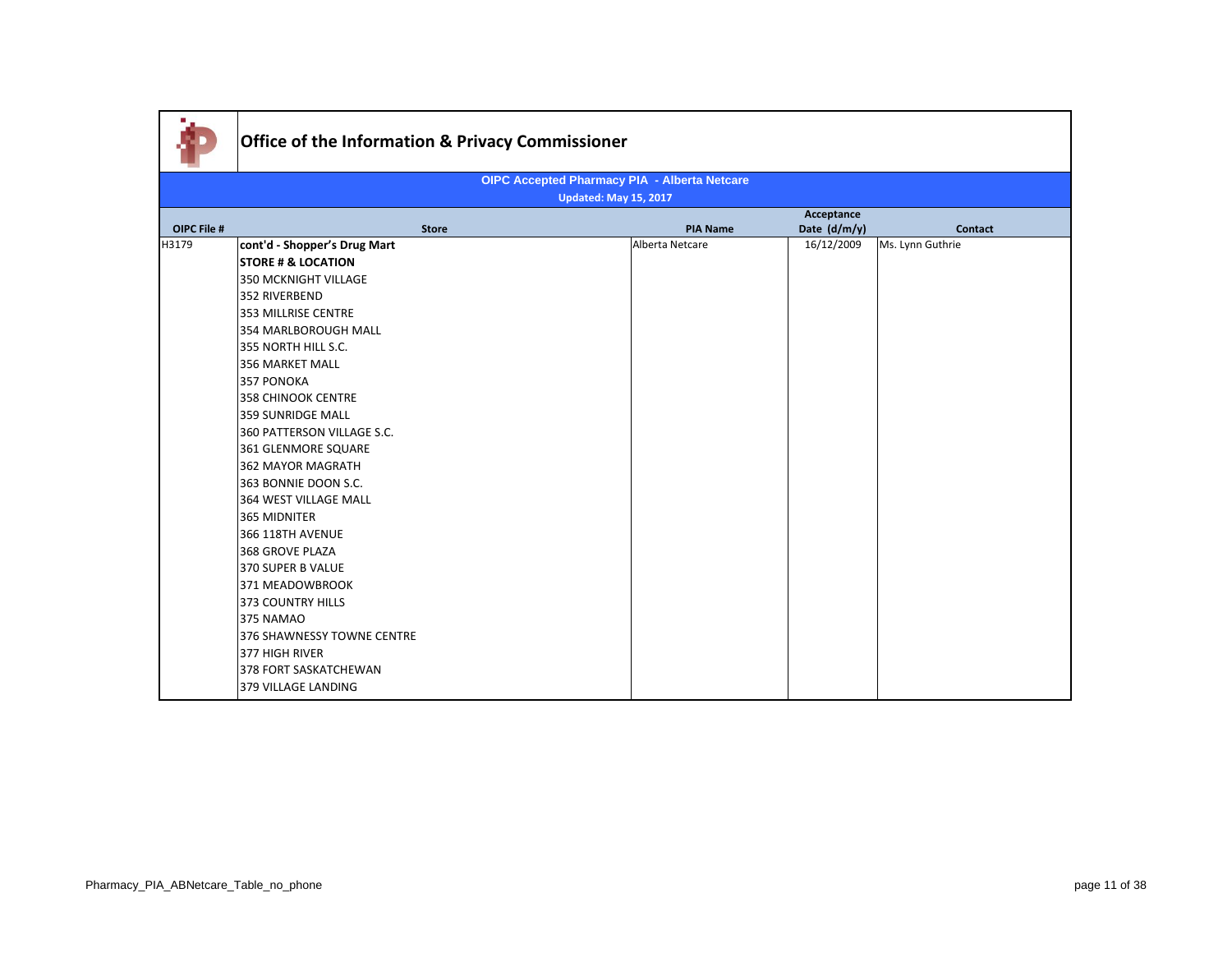|             | <b>Office of the Information &amp; Privacy Commissioner</b> |                                                     |                 |              |                  |
|-------------|-------------------------------------------------------------|-----------------------------------------------------|-----------------|--------------|------------------|
|             |                                                             | <b>OIPC Accepted Pharmacy PIA - Alberta Netcare</b> |                 |              |                  |
|             |                                                             | <b>Updated: May 15, 2017</b>                        |                 |              |                  |
|             |                                                             |                                                     |                 | Acceptance   |                  |
| OIPC File # | <b>Store</b>                                                |                                                     | <b>PIA Name</b> | Date (d/m/y) | <b>Contact</b>   |
| H3179       | cont'd - Shopper's Drug Mart                                |                                                     | Alberta Netcare | 16/12/2009   | Ms. Lynn Guthrie |
|             | <b>STORE # &amp; LOCATION</b>                               |                                                     |                 |              |                  |
|             | 381 WAYNE GRETZKY                                           |                                                     |                 |              |                  |
|             | 383 WESTMOUNT CENTRE                                        |                                                     |                 |              |                  |
|             | 384 CENTRE STREET                                           |                                                     |                 |              |                  |
|             | 385 KENSINGTON                                              |                                                     |                 |              |                  |
|             | 386 TERRA LOSA CENTRE                                       |                                                     |                 |              |                  |
|             | 387 ROSSLYN SC                                              |                                                     |                 |              |                  |
|             | 389 MISSION COMMERCIAL DEVELOPMENT                          |                                                     |                 |              |                  |
|             | 397 137TH AND 130TH STREETS                                 |                                                     |                 |              |                  |
|             | 2300 CITADEL VILLAGE                                        |                                                     |                 |              |                  |
|             | 2301 MAGRATH HEIGHTS                                        |                                                     |                 |              |                  |
|             | 2304 Northlands Shopping Centre                             |                                                     |                 |              |                  |
|             | 2305 BEACON HILL CTR                                        |                                                     |                 |              |                  |
|             | 2306 CLEARVIEW MARKET                                       |                                                     |                 |              |                  |
|             | 2308 CHESTERMERE STATION                                    |                                                     |                 |              |                  |
|             | 2310 TRI-CITY MALL                                          |                                                     |                 |              |                  |
|             | 2311 WAPITI CENTRE                                          |                                                     |                 |              |                  |
|             | 2312 PEACE RIVER SQUARE                                     |                                                     |                 |              |                  |
|             | 2313 SUMMERWOOD SHOPPING CENTRE                             |                                                     |                 |              |                  |
|             | 2314 UNIVERSITY & HIGHLANDS                                 |                                                     |                 |              |                  |
|             | 2318 NORTH LETHBRIDGE                                       |                                                     |                 |              |                  |
|             | 2321 UPTOWNE OLDS                                           |                                                     |                 |              |                  |
|             | <b>2324 HINTON MARKET MALL</b>                              |                                                     |                 |              |                  |
|             | 2325 CORNERSTONE                                            |                                                     |                 |              |                  |
|             |                                                             |                                                     |                 |              |                  |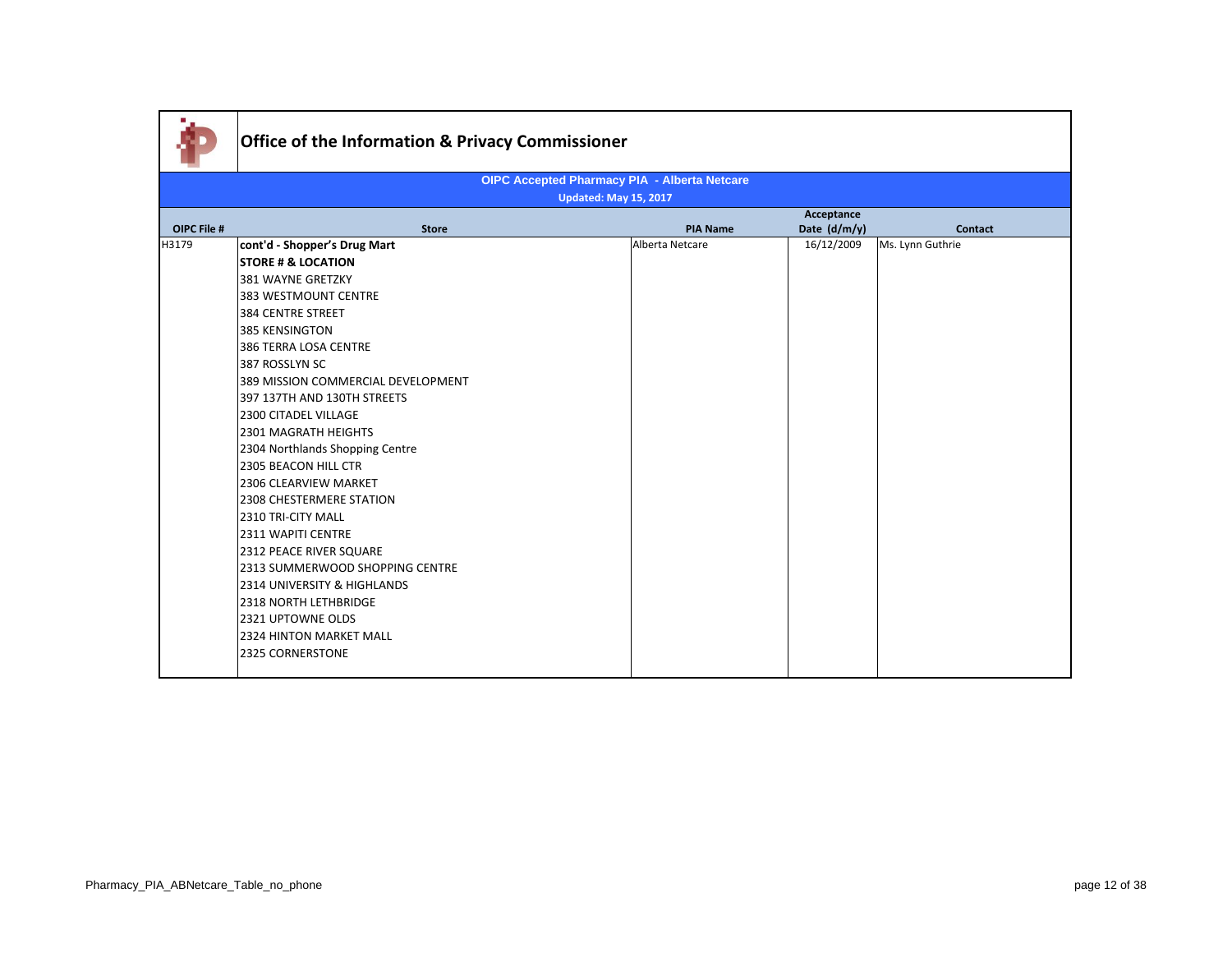| <b>OIPC Accepted Pharmacy PIA - Alberta Netcare</b> |                                  |                              |                            |                  |  |  |
|-----------------------------------------------------|----------------------------------|------------------------------|----------------------------|------------------|--|--|
|                                                     |                                  | <b>Updated: May 15, 2017</b> |                            |                  |  |  |
| OIPC File #                                         | <b>Store</b>                     | <b>PIA Name</b>              | Acceptance<br>Date (d/m/y) | <b>Contact</b>   |  |  |
| H3179                                               | cont'd - Shopper's Drug Mart     | Alberta Netcare              | 16/12/2009                 | Ms. Lynn Guthrie |  |  |
|                                                     | <b>STORE # &amp; LOCATION</b>    |                              |                            |                  |  |  |
|                                                     | 2326 STAMPEDE STATION            |                              |                            |                  |  |  |
|                                                     | 2328 Yankee Valley               |                              |                            |                  |  |  |
|                                                     | 2329 Alberta Children's Hospital |                              |                            |                  |  |  |
|                                                     | 2330 SOUTHPORT COMMON            |                              |                            |                  |  |  |
|                                                     | 2331 MIQUELON                    |                              |                            |                  |  |  |
|                                                     | 2332 CANMORE                     |                              |                            |                  |  |  |
|                                                     | 2333 SUMMIT CENTRE               |                              |                            |                  |  |  |
|                                                     | 2335 SUNPARK PLAZA               |                              |                            |                  |  |  |
|                                                     | 2337 Foothills Medical Centre    |                              |                            |                  |  |  |
|                                                     | 2339 LITTLE SAIGON CENTRE        |                              |                            |                  |  |  |
|                                                     | 2341 10619 100 AVE               |                              |                            |                  |  |  |
|                                                     | 2342 10030 106 STREET            |                              |                            |                  |  |  |
|                                                     | 2343 CASSILS ROAD                |                              |                            |                  |  |  |
|                                                     | 2344 220 4TH STREET              |                              |                            |                  |  |  |
|                                                     | 2346 DRUMHELLER                  |                              |                            |                  |  |  |
|                                                     | 2347 Peter Lougheed Centre       |                              |                            |                  |  |  |
|                                                     | 2353 MCKENZIE TOWNE              |                              |                            |                  |  |  |
|                                                     | 2355 PARAGON CROWFOOT            |                              |                            |                  |  |  |
|                                                     | 2356 SILVERADO                   |                              |                            |                  |  |  |
|                                                     | 2358 BEAUMONT                    |                              |                            |                  |  |  |
|                                                     | 2360 8TH & 1ST AIRDRIE           |                              |                            |                  |  |  |
|                                                     | 2362 HENDAY CENTRE               |                              |                            |                  |  |  |
|                                                     | 2364 LLOYDMINSTER POWER CENTRE   |                              |                            |                  |  |  |
|                                                     | 2367 CITY CENTRE                 |                              |                            |                  |  |  |
|                                                     | 2368 TOWN & COUNTRY              |                              |                            |                  |  |  |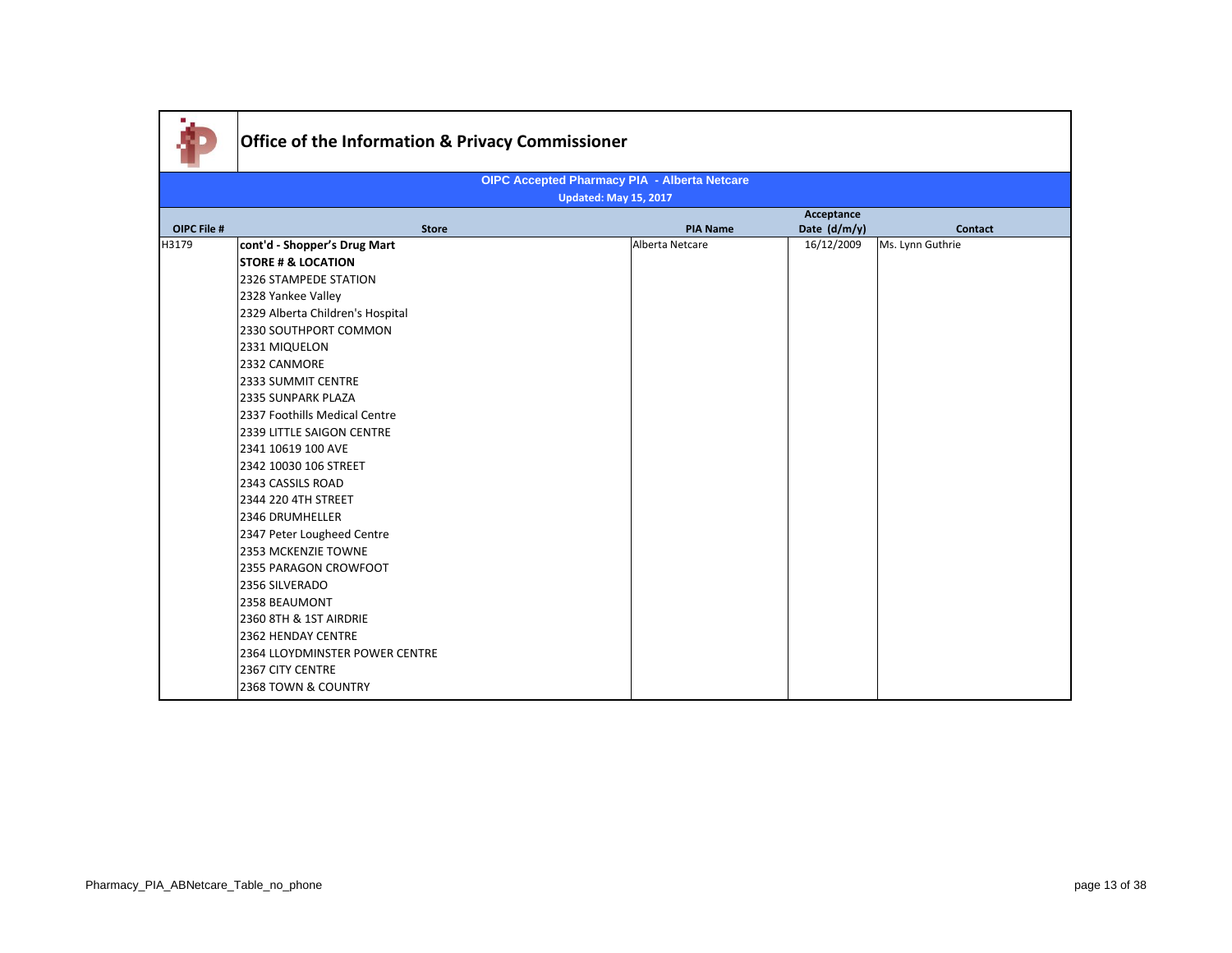|                    | Office of the Information & Privacy Commissioner |                                              |                 |                |                  |
|--------------------|--------------------------------------------------|----------------------------------------------|-----------------|----------------|------------------|
|                    |                                                  | OIPC Accepted Pharmacy PIA - Alberta Netcare |                 |                |                  |
|                    |                                                  | <b>Updated: May 15, 2017</b>                 |                 |                |                  |
|                    |                                                  |                                              |                 | Acceptance     |                  |
| <b>OIPC File #</b> | <b>Store</b>                                     |                                              | <b>PIA Name</b> | Date $(d/m/y)$ | Contact          |
| H3179              | cont'd - Shopper's Drug Mart                     |                                              | Alberta Netcare | 16/12/2009     | Ms. Lynn Guthrie |
|                    | <b>STORE # &amp; LOCATION</b>                    |                                              |                 |                |                  |
|                    | 2375 GATES OF WALDEN                             |                                              |                 |                |                  |
|                    | 2377 McTaggart Ridge Centre                      |                                              |                 |                |                  |
|                    | <b>2383 PARAGON LAKEVIEW</b>                     |                                              |                 |                |                  |
|                    | <b>2386 PARAGON AIRDRIE</b>                      |                                              |                 |                |                  |
|                    | 2387 33RD AVENUE                                 |                                              |                 |                |                  |
|                    | 2390 PARAGON WESTBROOK                           |                                              |                 |                |                  |
|                    | 2391 ROYAL OAK                                   |                                              |                 |                |                  |
|                    | 2393 TD SQUARE                                   |                                              |                 |                |                  |
|                    | <b>2394 PARAGON TUCKER</b>                       |                                              |                 |                |                  |
|                    | <b>2395 PARAGON STRATHMORE</b>                   |                                              |                 |                |                  |
|                    | 2396 Value Drug Mart-Acquisition                 |                                              |                 |                |                  |
|                    | 2397 PARAGON MISSION                             |                                              |                 |                |                  |
|                    | <b>2398 PARAGON STADIUM</b>                      |                                              |                 |                |                  |
|                    | 2399 PARAGON RIVERBEND                           |                                              |                 |                |                  |
|                    | <b>2401 OKOTOKS RETAIL CENTRE</b>                |                                              |                 |                |                  |
|                    | 2402 SUNRISE VILLAGE PLAZA                       |                                              |                 |                |                  |
|                    | 2403 SADDLERIDGE TC                              |                                              |                 |                |                  |
|                    | <b>2413 EVERGREEN VILLAGE</b>                    |                                              |                 |                |                  |
|                    | 2415 VILLAGE MALL                                |                                              |                 |                |                  |
|                    |                                                  |                                              |                 |                |                  |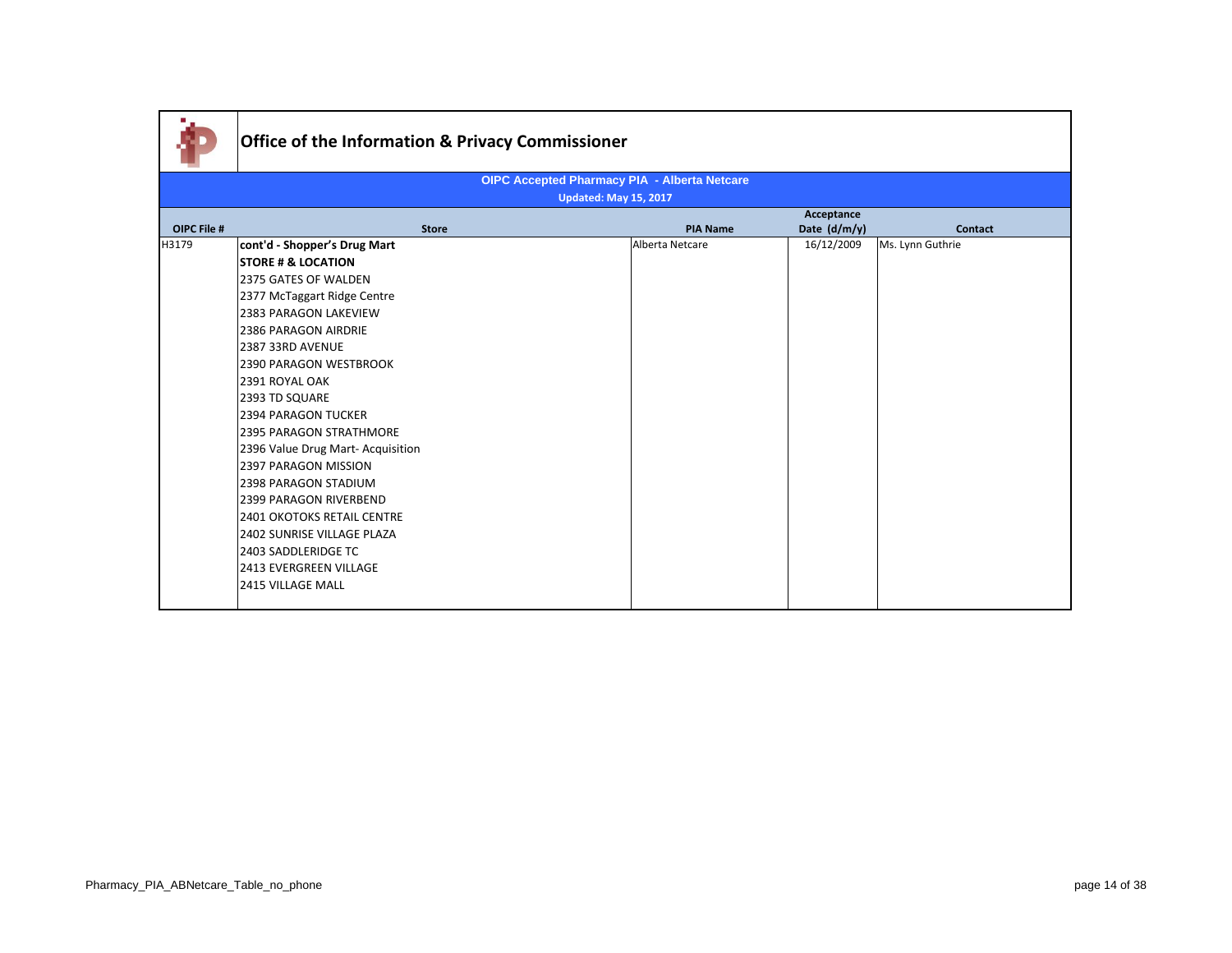|                    | <b>Office of the Information &amp; Privacy Commissioner</b>     |                                                     |                          |                                              |  |  |  |
|--------------------|-----------------------------------------------------------------|-----------------------------------------------------|--------------------------|----------------------------------------------|--|--|--|
|                    |                                                                 | <b>OIPC Accepted Pharmacy PIA - Alberta Netcare</b> |                          |                                              |  |  |  |
|                    | <b>Updated: May 15, 2017</b>                                    |                                                     |                          |                                              |  |  |  |
|                    |                                                                 |                                                     | Acceptance               |                                              |  |  |  |
| <b>OIPC File #</b> | <b>Store</b>                                                    | <b>PIA Name</b>                                     | Date (d/m/y)             | <b>Contact</b>                               |  |  |  |
| H3179              | cont'd - Shopper's Drug Mart                                    | Alberta Netcare                                     | 16/12/2009               | Ms. Lynn Guthrie                             |  |  |  |
|                    | <b>STORE # &amp; LOCATION</b>                                   |                                                     |                          |                                              |  |  |  |
|                    | <b>2416 SYMONS VALLEY</b>                                       |                                                     |                          |                                              |  |  |  |
|                    | 2417 SIGNAL ROAD                                                |                                                     |                          |                                              |  |  |  |
|                    | 2418 104TH STREET                                               |                                                     |                          |                                              |  |  |  |
|                    | 2420 COCHRANE                                                   |                                                     |                          |                                              |  |  |  |
|                    | 2427 SHERWOOD SHOPPING CENTRE                                   |                                                     |                          |                                              |  |  |  |
|                    | 2429 AIRDRIE                                                    |                                                     |                          |                                              |  |  |  |
|                    | 2432 ACADIA                                                     |                                                     |                          |                                              |  |  |  |
|                    | 2434 EDMONTON CITY CENTRE EAST                                  |                                                     |                          |                                              |  |  |  |
|                    | 2436 WEST SPRINGS VILLAGE                                       |                                                     |                          |                                              |  |  |  |
|                    |                                                                 |                                                     |                          |                                              |  |  |  |
|                    | 2439 ELLERSLIE ROAD                                             |                                                     |                          |                                              |  |  |  |
|                    | <b>2440 HAMPTON MARKET</b>                                      |                                                     |                          |                                              |  |  |  |
|                    | 2441 THE MEADOWS                                                |                                                     |                          |                                              |  |  |  |
|                    | 2442 HWY 1 & RANGE ROAD                                         |                                                     |                          |                                              |  |  |  |
|                    | 2443 JASPER GATE MALL                                           |                                                     |                          |                                              |  |  |  |
|                    | 2446 PILOT SOUND                                                |                                                     |                          |                                              |  |  |  |
|                    | 2448 ELLERSLIE & 91ST STREET                                    |                                                     |                          |                                              |  |  |  |
|                    | 2449 ASPEN WOODS                                                |                                                     |                          |                                              |  |  |  |
|                    | 2450 SYLVAN LAKE SC                                             |                                                     |                          |                                              |  |  |  |
|                    | 2452 COBBLESTONE                                                |                                                     |                          |                                              |  |  |  |
|                    | 2474 199 STREET                                                 |                                                     |                          |                                              |  |  |  |
|                    |                                                                 |                                                     |                          |                                              |  |  |  |
| H3192              | The Apothecary Shoppe Ltd - Forestburg Apple Drugs              | Alberta Netcare                                     | 30/11/2009               | Mr. Peter Fenrich                            |  |  |  |
| H3194              | Kensington IDA Pharmacy                                         | Alberta Netcare                                     | 03/12/2009               | <b>Abeer Elzainy</b>                         |  |  |  |
| H3199              | Doan Pharmacy                                                   | Alberta Netcare                                     | 04/12/2009               | Ms. Natalie Luong                            |  |  |  |
| H3200              | Dispensaries (1991) Ltd                                         | Alberta Netcare                                     | 08/12/2009               | Ms. Betty Dolman                             |  |  |  |
|                    | - 6 retail locations in Edm Area and 1 wholesale location       |                                                     |                          |                                              |  |  |  |
| H3203              | Mainstreet Value Drug Mart #7538                                | Alberta Netcare                                     | 11/12/2009               | Mr. Derek Yip                                |  |  |  |
| H3210<br>H3212     | <b>MediSystem Pharmacy</b><br><b>Wetaskiwin Value Drug Mart</b> | Alberta Netcare<br>Alberta Netcare                  | 11/12/2009<br>11/12/2009 | Ms. Danielle Bergeron<br>Mr. Rodney Bleakney |  |  |  |
| H3214              | The Medicine Shoppe #291                                        | Alberta Netcare                                     | 14/12/2009               | Mr. Curtis Crough                            |  |  |  |
| H3215              | The Medicine Shoppe #202                                        | Alberta Netcare                                     | 14/12/2009               | Mr. Ernest Ekunwe                            |  |  |  |
| H3216              | <b>Crestwood Apothecary</b>                                     | Alberta Netcare                                     | 14/12/2009               | Mr. Mike Wolowyk                             |  |  |  |
| H3222              | <b>Heritage Medismart Pharmacy</b>                              | Alberta Netcare                                     | 14/12/2009               | Ms. Diane Turner                             |  |  |  |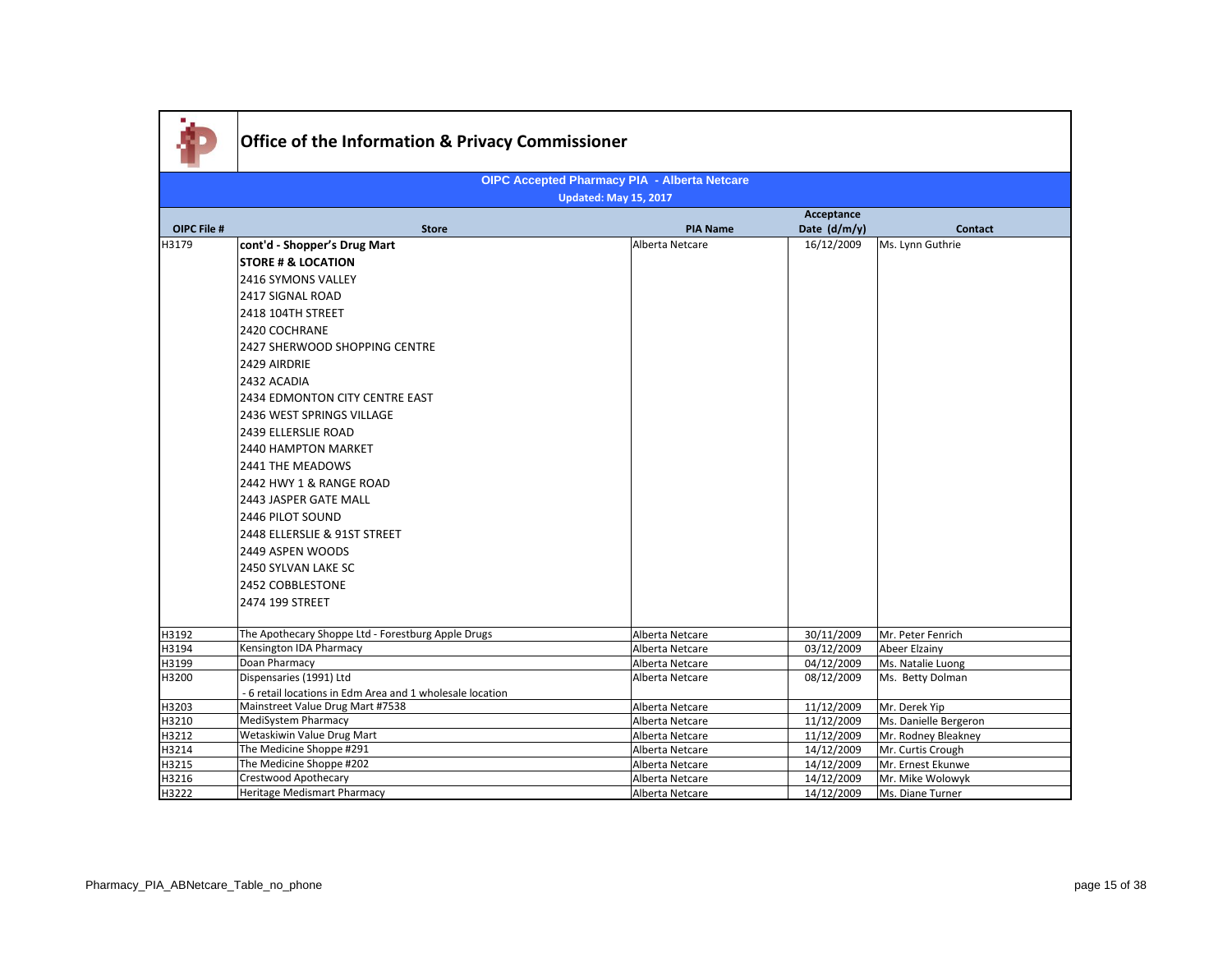|                    | Office of the Information & Privacy Commissioner                       |                                                     |                            |                                      |
|--------------------|------------------------------------------------------------------------|-----------------------------------------------------|----------------------------|--------------------------------------|
|                    |                                                                        | <b>OIPC Accepted Pharmacy PIA - Alberta Netcare</b> |                            |                                      |
|                    |                                                                        | <b>Updated: May 15, 2017</b>                        |                            |                                      |
| <b>OIPC File #</b> | <b>Store</b>                                                           | <b>PIA Name</b>                                     | Acceptance<br>Date (d/m/y) | <b>Contact</b>                       |
| H3225              | <b>HBC Pharmacies (Zellers)</b>                                        | Alberta Netcare                                     | 18/12/2009                 | Mr. Art Ito                          |
|                    | #59 Zellers Lloydmall Shopping Centre, LLOYD                           |                                                     |                            |                                      |
|                    | #106 Zellers Meadowlark Shopping Centre, EDM                           |                                                     |                            |                                      |
|                    | #109 Zellers Forest Lawn Shopping Centre, EDM                          |                                                     |                            |                                      |
|                    | #150 Zellers Kingsway Garden Mall, EDM                                 |                                                     |                            |                                      |
|                    | #155 Zellers Sherwood Park Mall, SH PK                                 |                                                     |                            |                                      |
|                    | #170 Zellers Prairie Mall, GR PRAIRIE                                  |                                                     |                            |                                      |
|                    | #209 Zellers Duggan Mall, CAMROSE                                      |                                                     |                            |                                      |
|                    | #252 Zellers Peter Pond Shopping Centre, FORT MCMURRAY                 |                                                     |                            |                                      |
|                    | #259 Zellers Bower Place, RED DEER                                     |                                                     |                            |                                      |
|                    | #283 Zellers Southpark Village, EDM                                    |                                                     |                            |                                      |
|                    | #286 Zellers Centre Village Mall Unit #1, LETH                         |                                                     |                            |                                      |
|                    | #294 Zellers West Edmonton Mall, EDM                                   |                                                     |                            |                                      |
|                    | #353 Zellers Abbotsfield Shoppers Mall, EDM                            |                                                     |                            |                                      |
|                    | #362 Zellers Northgate Center, EDM                                     |                                                     |                            |                                      |
|                    | #408 Zellers St. Albert Centre, ST ALBERT                              |                                                     |                            |                                      |
|                    | #428 Zellers #116 Bonnie Doon Shopping Centre, EDM                     |                                                     |                            |                                      |
|                    | #433 Zellers Sunridge Mall, CALG                                       |                                                     |                            |                                      |
|                    | #435 Zellers Market Mall, CALG                                         |                                                     |                            |                                      |
|                    | #438 Zellers Westmount Shopping Park, EDM                              |                                                     |                            |                                      |
|                    | #462 Zellers The Shoppes at Shawnessy, CALG                            |                                                     |                            |                                      |
|                    | #480 Zellers Signal Hill Centre, CALG                                  |                                                     |                            |                                      |
|                    | #496 Zellers Town Centre Shopping Centre, EDM                          |                                                     |                            |                                      |
|                    | #498 Zellers Chinook Centre, CALG<br>1449F Barr Cardbooks Chappens Cap |                                                     |                            |                                      |
| H3228              | Shoppers Drug World                                                    | Alberta Netcare                                     | 18/12/2009                 | Ms. Marie Strauss                    |
| H3230              | The Medicine Shoppe #110                                               | Alberta Netcare                                     | 18/12/2009                 | Mr. Jason To                         |
| H3238              | Vic's Super Drugs                                                      | Alberta Netcare                                     | 05/01/2010                 | Mr. Kevin Hill                       |
| H3240              | Millet Apple Drugs                                                     | Alberta Netcare                                     | 05/01/2010                 | Ms. Donna Oselies                    |
| H3241              | Vilna Pharmacy                                                         | Alberta Netcare                                     | 05/01/2010                 | Kim Ducs                             |
| H3242              | Saddle Lake Rxellence                                                  | Alberta Netcare                                     | 05/01/2010                 | Kim Ducs                             |
| H3244<br>H3246     | Millwood IDA Drugs #2                                                  | Alberta Netcare<br>Alberta Netcare                  | 05/01/2010<br>11/01/2010   | Mr. Stephen Lee                      |
|                    | Beaumont Rexall #7226<br>Minh Pharmacy                                 |                                                     |                            | Mr. Gregory B. Mendes                |
| H3248<br>H3249     | Norlite IDA                                                            | Alberta Netcare<br>Alberta Netcare                  | 11/01/2010<br>07/01/2010   | Ms. Wendy Schelske<br>Mr. Doug Allen |
| H3250              | Capitol Drugs (Elk Point Apple Drugs)                                  | Alberta Netcare                                     | 07/01/2010                 | Ms. Megan Nelson                     |
| H3251              | Wainwright Value Drug Mart                                             | Alberta Netcare                                     | 07/01/2010                 | Mr. Bryan Boyenko                    |
| H3252              | Boyle Value Drug Mart                                                  | Alberta Netcare                                     | 07/01/2010                 | Mr. Kenneth Chan                     |
| H3257              | Alberta Pharmacy (Alberta Uni-Dose Pharmacy (Edmonton) Ltd.            | Alberta Netcare                                     | 11/01/2010                 | Ms. Helene Hogue                     |
| H3263              | The Medicine Shoppe #115                                               | Alberta Netcare                                     | 13/01/2010                 | Frankie Ma                           |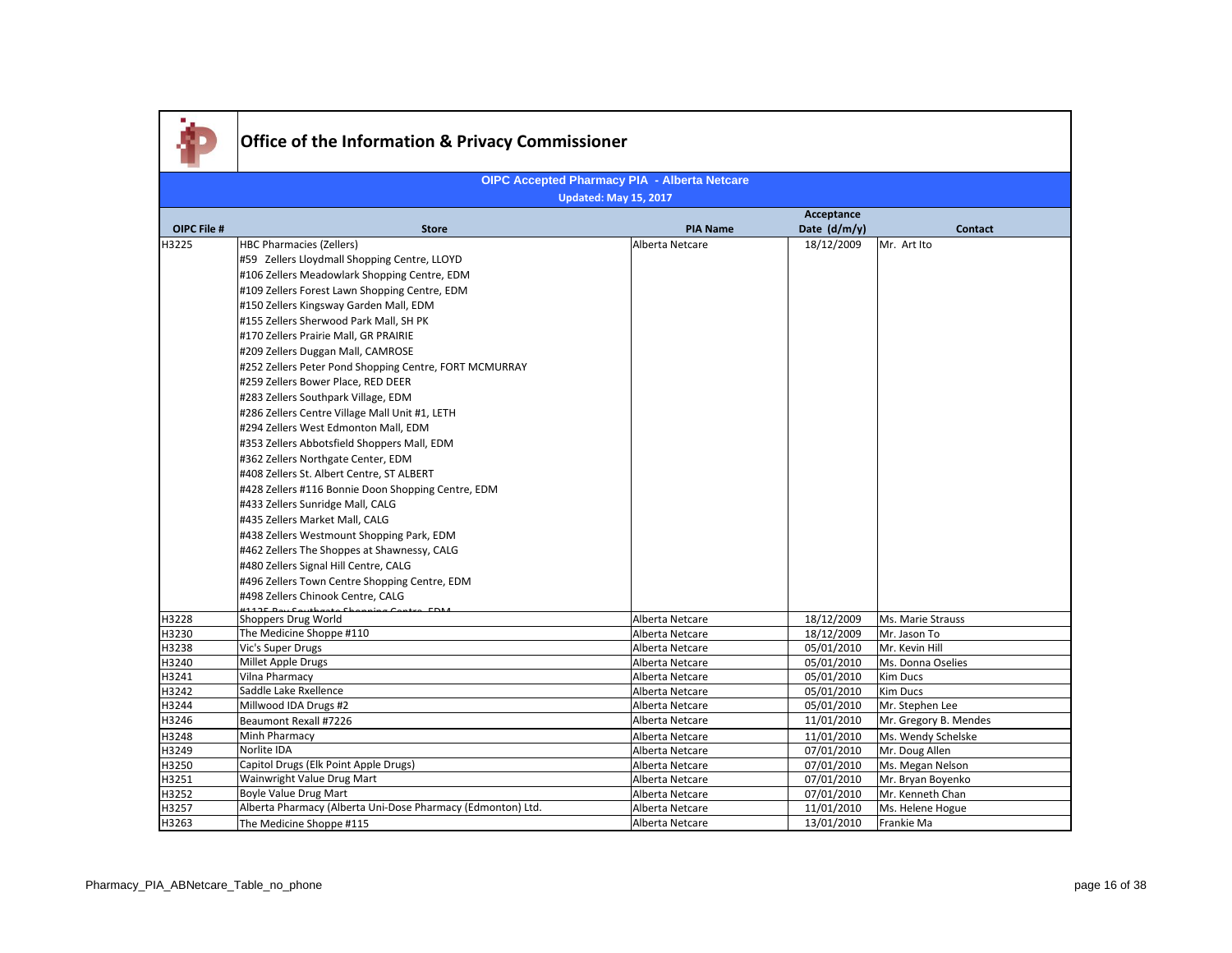

#### **OIPC File # Store PIA Name Acceptance Date (d/m/y) Contact OIPC Accepted Pharmacy PIA - Alberta Netcare Updated: May 15, 2017** H3264 Rxellence Professional Dispensary - Gleichen Clinic Pharmacy Alberta Netcare 13/01/2010 Mr. Michael Field<br>H3268 Sundre Community Drug Mart - ARP Pharmacy Alberta Netcare 14/01/2010 Mr. Steven Niles Sundre Community Drug Mart - ARP Pharmacy **Alberta Netcare** Alberta Netcare 14/01/2010 Mr. Steven Niles H3273 London Drugs, LTD (Store #'s #20, #21, # 22, #23, #24, #26, #30, #31, #32, #33, #34, #38, #40, #45, #48, #64, #57, #58, #60, #68, #83) Alberta Netcare 28/01/2010 Mr. Nick Curalli H3274 Capital City Drugs Capital City Drugs Alberta Netcare 25/01/2010 Bahije Ghanem H2275 United Grocers Supermarket & Pharmacy Alberta Netcare 15/01/2010 Ms. Joanna Wong<br>Alberta Netcare 13/01/2010 Mr. Urban Bogusz (1974) Ltd. (ARP Pharmacy) Alberta Netcare 18/01/2010 Mr. Urban Bogusz H3283 Imperial Drug (1974) Ltd. (ARP Pharmacy) Alberta Netcare 18/01/2010 Mr. Urban Bogusz H3284 Savage Value Drug Mart **Alberta Netcare** 18/01/2010 Mr. Scott Savage H3285 The Medicine Shoppe #237 **Alberta Netcare** 28/01/2010 Mr.David Hill Hill Alberta Netcare 2012 18/01/2010 Mr.David Hill Material Netcare All Seasons Drugs & Herbs Alberta Netcare Alberta Netcare and Music and Alberta Netcare and Alberta Netcare and Alberta Netcare and Alberta Netcare and Alberta Netcare and Alberta Netcare and Alberta Netca H3287 The Medicine Shoppe #185 Alberta Netcare 15/01/2010 H3291 Delton Super Drugs Limited Netcare Alberta Netcare 20/01/2010 Ms. Donna Tsang<br>H3292 Hart's Drug Store 20/01/2010 Ms. Donna Tsang H3292 Hart's Drug Store **Alberta Netcare** Alberta Netcare 20/01/2010 Ms. Donna Tsang H3295 The Medicine Shoppe #158 **Alberta Netcare** Alberta Netcare **22/01/2010** Ms. Krsita McaLaughlin H3296 The Medicine Shoppe #114 The Medicine Shoppe #114 Alberta Netcare 22/01/2010 Ms. Pamela Lavold H3299 Camrose Rxellence-Value Drug Mart Natural Alberta Netcare 22/01/2010 Ms. Janet Galenza<br>H3300 Millwoods PARP Drugs Changes Alberta Netcare 20/01/2010 Ms. Doreen Chow Millwoods PARP Drugs **Alberta Netcare** 2013 Ms. Doreen Chow Millwoods PARP Drugs Alberta Netcare H3301 Dispensaries (1991) Ltd. - Standard Life Centre Alberta Netcare Alberta Netcare 22/01/2010 Mr. Wayne Lynch H3302 Economy Drugs **Alberta Netcare** 20/01/2010 Ms. Carmen Mah H3303 Camrose Grove Value Drug Mart Natural Alberta Netcare 22/01/2010 Mr. Barry Galenza<br>H3307 Tellier's Value Drug Mart Alberta Netcare 25/01/2010 Mr. Paul Tellier H3307 Tellier's Value Drug Mart Alberta Netcare 25/01/2010 Mr. Paul Tellier H3311 Kennedale Drug Mart Ltd. Alberta Netcare Alberta Netcare 1992/2010 Mr. Jack H. Mah H3312 The Medicine Shoppe #244 **Alberta Netcare** 28/01/2010 Mr. Mohammed Migdady H3313 Millcreek Pharmacy **Millcreek Pharmacy** Alberta Netcare 28/01/2010 Mr. Faroug Farag H3318 |Lynnwood Pharmacy | Communication Communication | Alberta Netcare | 02/02/2010 |Mr. Darrell Dixon H3324 Rimbey Value Drug Mart Netcare Alberta Netcare 05/02/2010 Mr. Patrick Rurka<br>H3325 Spruce Grove Pharmacy Alberta Netcare Alberta Netcare 05/02/2010 Mr. Dave Minh Hu Alberta Netcare 1983 Contract Communication Contract Alberta Netcare 105/02/2010 Mr. Dave Minh Huynh H3326 Castledowns ARP Pharmacy **Alberta Netcare** Alberta Netcare **Alberta Netcare** (GS/02/2010 Mr. Ken Wong H3327 Rita's Apothecary & Home Healthcare Ltd. Alberta Netcare Alberta Netcare 195/02/2010 Ms. Rita Lyster H3328 Stratica Pharmacy Stratica Pharmacy Stratica Pharmacy Alberta Netcare 2012 Alberta Netcare 35/02/2010 Mr. Todd Ripka H3330 Care Plus Fulfillment Centre Pharmacy Care and Care and Alberta Netcare and Alberta Netcare and Care and Mr. Ryan Stempfle and Richards (Alberta Netcare and Alberta Netcare and Alberta Netcare and Alberta Netcare and H3331 River City Pharmacy River City Pharmacy Alberta Netcare 2012 10/02/2010 Ms. Joyce Pon H3332 Fyfe's Friendly Value Drug Mart Alberta Netcare 10/02/2010 Ms. Lorraine Grant H3333 Bailey's Rxellence Pharmacy & Health Information Alberta Netcare 10/02/2010 Mr. Bob Bailey H3334 Nolan Drugs - ARP Pharmacy Nolan Drugs - ARP Pharmacy Nolan Are Communication Communication Communicatio<br>H3335 Glenbrook Pharmacy National Alberta Netcare 10/02/2010 Shayda A. Nanj H3335 Glenbrook Pharmacy Alberta Netcare 10/02/2010 Shayda A. Nanji H3338 DDC Pharmacy - Health Canada Netcare Alberta Netcare 2010/02/2010 Zenon W. Wojnowskyj<br>H3339 Glengarry Pharmacy Alberta Netcare 2010/02/2010 Mr. Eric Chung H3339 Glengarry Pharmacy **Contracts and Contracts Contracts and Contracts** Alberta Netcare 10/02/2010 Mr. Eric Chung H3340 Medi-Drugs Millcreek Alberta Netcare 04/03/2010 Mr. Tom Grigoropoulos H2341 Dispensaries (1991) Limited - Fir Street Alberta Netcare Alberta Netcare 15/02/2010 Mr. Robert Palamarek<br>H2347 Peace River Value Drug Mart Alberta Netcare Alberta Netcare 18/02/2010 Mr. Michael Kinshella H3347 Peace River Value Drug Mart Alberta Netcare 18/02/2010<br>H3349 Stadium Pharmacy Alberta Netcare 16/02/2010 16/02/2010 Mr. Paul Peaire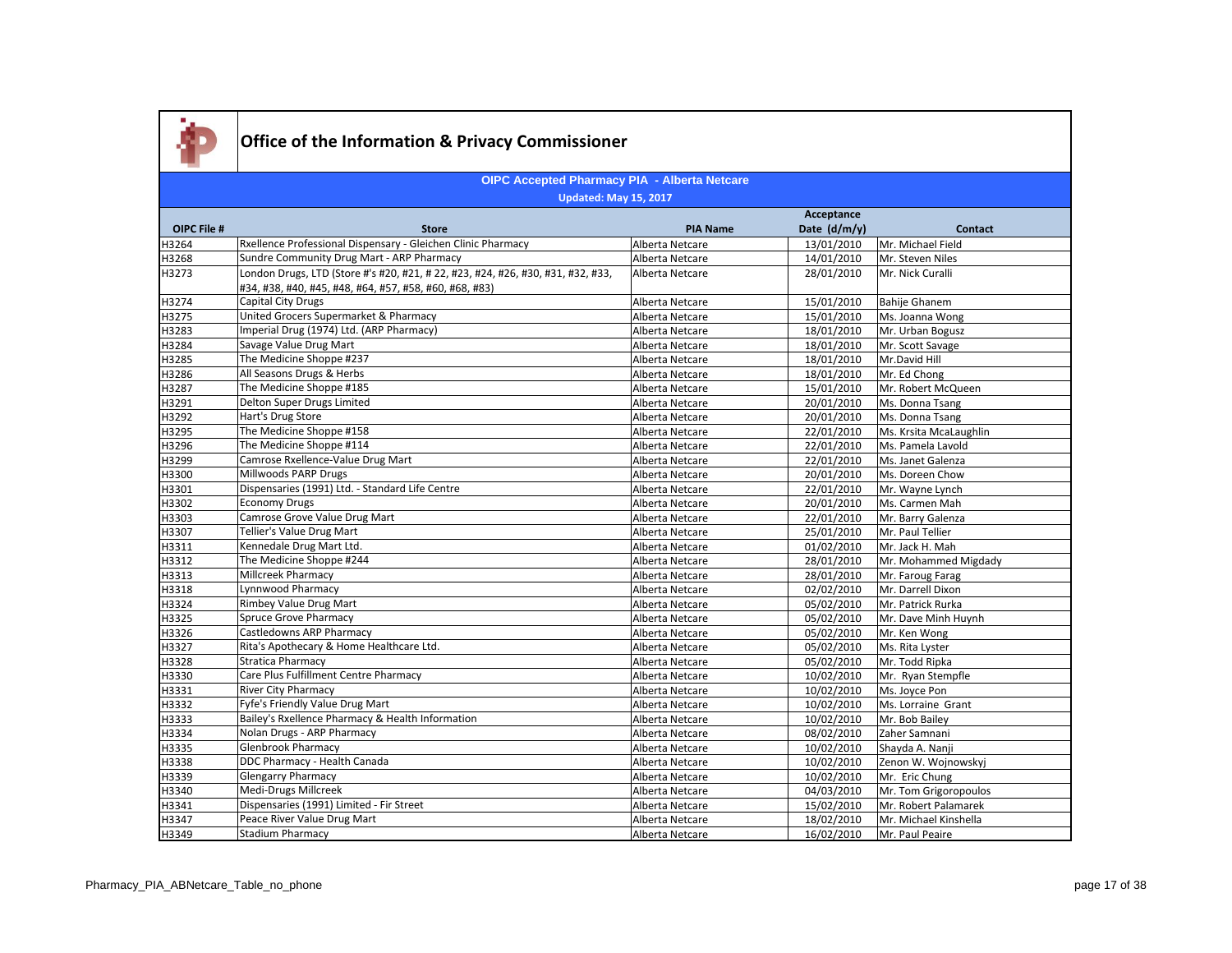

#### **OIPC File # Store PIA Name Acceptance Date (d/m/y) Contact OIPC Accepted Pharmacy PIA - Alberta Netcare Updated: May 15, 2017** H3353 Londondale IDA Alberta Netcare 2012 | Alberta Netcare 2012/2010 Mr. Manfred Hallex H3354 Guardian Appollo Pharmacy **Alberta Netcare** 18/02/2010 Mr. Steven Ha H3355 Hyatt Dispensary Limited Alberta Netcare 18/02/2010 Mr. Benjamin Nilsson H3356 Strathmore Value Drug Mart Alberta Netcare 2012 | Alberta Netcare 18/02/2010 Mr. Gordon Morck H3358 Johnson's Taber Drug Limited Netcare Alberta Netcare 18/02/2010 Mr. Craig Jensen Alberta Netcare 18/02/2010 Mr. Craig Jensen Alberta Netcare 18/02/2010 Ms. Olga Begora H3359 Fort Dispensaries **Fort Dispensaries** Alberta Netcare 18/02/2010 Ms. Olga Begoray H3360 Belvedere Drugs & Homecare National Alberta Netcare 19/02/2010 Ms. Shirley Mah (19/02/2010 Ms. Shirley Mah (19/02/2010 Ms. Janice Cline) H3362 | Village Pharamcy | Niterior Communication | Alberta Netcare | 19/02/2010 | Ms. Janice Cline H3363 Disbury Value Drug Mart Alberta Netcare 2012 | 19/02/2010 Mr. Bradley Blatz H2364 Heritage Wellness Pharmacy National Communication of Alberta Netcare 201/02/2010 Ms. Gwen Glasgow H2365 Coronation Value Drug Mart (19/02/2010 Ms. Gwen Glasgow Alberta Netcare 201/02/2010 Chris Goodbrand H3365 Coronation Value Drug Mart<br>H3366 Calgary Co-op Pharmacy: Calgary Co-op Pharmacy: #1 Midtown Market; 1130-11 AVE SW CALG T2R 0G4 #2 North Hill: 540-16 AVE NE CALG T2E 1K4 #3 Macleod Trail; 8818 Macleod TR S CALG T2H 0M5 #4 Brentwood; 4122 Brentwood RD NW CALG T2L 1K8 #5 Forest Lawn; 3330-17 AVE SE CALG T2A 0P9 #6 Richmond Rd; 4940 Richmond RD SW CALG T3E 6K4 #7 Dalhousie; 5505 Shaganappi TR NW CALG T3A 1Z6 #8 Oakridge; 2580 Southland DR SW CALG T2V 4J8 #9 Village Square; 2520 52 ST NE CALG T1Y 3R5 #10 Beddington; 8220 Centre ST NE CALG T3K 1J7 Centre Street Pharmacy; 8220 Centre ST NE CALG T3K 1J7 #11 Deer Valley; 95, 1221 Canyon Meadows DR SE CALG T2J 6G2 #12 Strathmore; 320 Second ST CALG T1P 1K1 #13 Crowfoot; 35 Crowfoot Way NW CALG T3G 2L4 #14 Shawnessy; 100, 250 Shawville BLVD SE CALG T2Y 2Z7 #15 Monterey; 700, 2220-68 ST NE CALG T1V 6Y7 #16 Taradale; 500, 6520 Falconridge BLVD NE T3J 3W6 #17 Hamptons; 400, 1000 Hamptons DR NW CALG T3A 6A7 #18 South Trail Crossing; 50, 4307-130 AVE SE CALG T2A 3V8 #19 Airdrie; 100, 2700 Main ST Airdire T4B 2Y1 #20 Rockyridge; 1000, 11595 Rockyvalley DR NW CALG T3G 5Y6 #21 West Springs; 917-85 ST SW CALG T3H 4C8 #22 Creekside; 12626 Symons Valley RD NW CALG T3P 0A3 #23 Quarry Park; 410, 163 Quarry Park BLVD SE CALG #24 Calgary Co-op Pharmacy #24; 100-1220-1 ST SE, High River T1V 0G8 Alberta Netcare 29/03/2010 Mr. Trent Lane H3367 Lukes Drug Mart Killarney National Alberta Netcare 2012 | Alberta Netcare 2013 | 19/02/2010 Ms. Lea Ann Luchka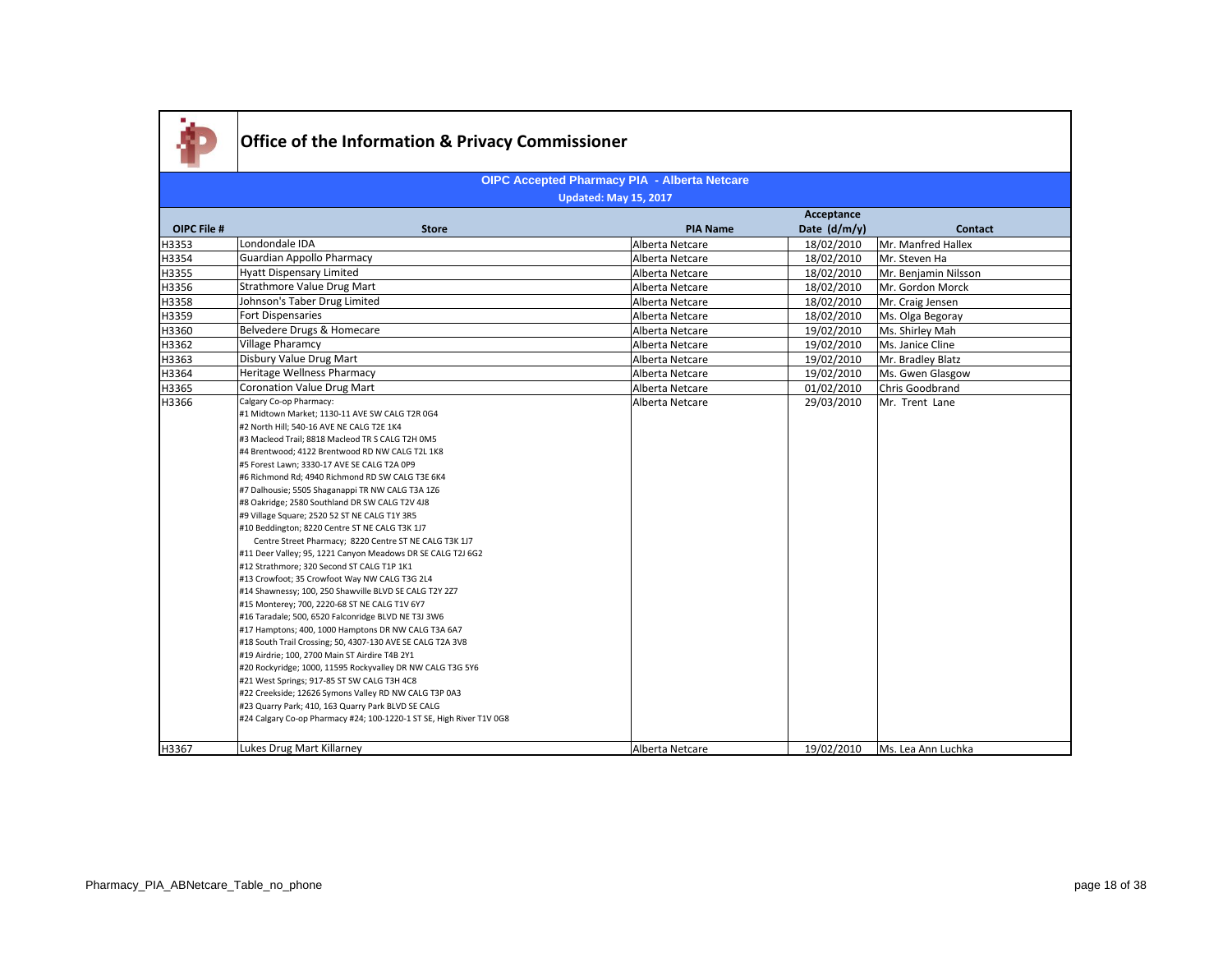|             | <b>Office of the Information &amp; Privacy Commissioner</b> |                                                     |                |                      |
|-------------|-------------------------------------------------------------|-----------------------------------------------------|----------------|----------------------|
|             |                                                             | <b>OIPC Accepted Pharmacy PIA - Alberta Netcare</b> |                |                      |
|             |                                                             | <b>Updated: May 15, 2017</b>                        |                |                      |
|             |                                                             |                                                     | Acceptance     |                      |
| OIPC File # | <b>Store</b>                                                | <b>PIA Name</b>                                     | Date $(d/m/y)$ | <b>Contact</b>       |
| H3373       | Wal-Mart Canada Corp., Pharmacies                           | Alberta Netcare                                     | 15/04/2010     | Mr. Keith F. Gerwien |
|             | 1034 4721 70 ST Stettler, TOC 2L1 ;                         |                                                     |                |                      |
|             | 1062 2901 13 AVE Wainwright T9W A1                          |                                                     |                |                      |
|             | 1084 Unit 400, 6900 46 ST Olds, T4H 0A2;                    |                                                     |                |                      |
|             | 1102 3420 47 AVE Sylvan Lake, T4S 0B6                       |                                                     |                |                      |
|             | 3075 Red Deer Centre, 6375-50 AVE Red Deer, T4N 4C7         |                                                     |                |                      |
|             | 3112 #300 Denham Landing, 3600-56 ST Wetaskiwin, T9A 3T5    |                                                     |                |                      |
|             | 3181 Unit #400, Cornerstone, 6800 48 AVE Camrose, T4V 4T1   |                                                     |                |                      |
|             | 3194 2010-50 AVE Red Deer, T4R 3A2                          |                                                     |                |                      |
|             | 3657 5302 Discovery Way, Leduc, T9E 8J7                     |                                                     |                |                      |
|             | 1028 1801 South Railway AV, Drumheller, T0J 0Y0             |                                                     |                |                      |
|             | 1050 2881 Main ST SW, Airdrie, T4B 3G5;                     |                                                     |                |                      |
|             | 1078 3195-26 AVE N, Lethbridge, T1H 5P4                     |                                                     |                |                      |
|             | 1089 Deerfoot Meadows, 7979-11 ST SE T2H 0B8                |                                                     |                |                      |
|             | 1097 New Store - Sage Hills CALG;                           |                                                     |                |                      |
|             | 3009 Westbrook Mall, 1212-37 ST SW CALG T3C 1S3             |                                                     |                |                      |
|             | 3013 1110-57 AVE NE CALG, T2E 9B7                           |                                                     |                |                      |
|             | 3048 3700 Mayor Magrath DR, S Lethbridge, T1K 7T6           |                                                     |                |                      |
|             | 5708 500-201 Southridge DR, Okotoks, T1S 2C8                |                                                     |                |                      |
|             | 1046 4500-64 ST Taber, T1G 0A4 ;                            |                                                     |                |                      |
|             | 1049 200 Ranch Market, Strathmore, T1P 0A1                  |                                                     |                |                      |
|             | 3010 MacLeod, 9650 MacLeod TR SE CALG T2L 2K7               |                                                     |                |                      |
|             | 3011 Northland Village, 5005 Norjthalnd DR NW CALG T2J 0P7  |                                                     |                |                      |
|             | 2012 Markarayah Mall 2025 Memorial DD NE CALC T2A 2K2       |                                                     |                |                      |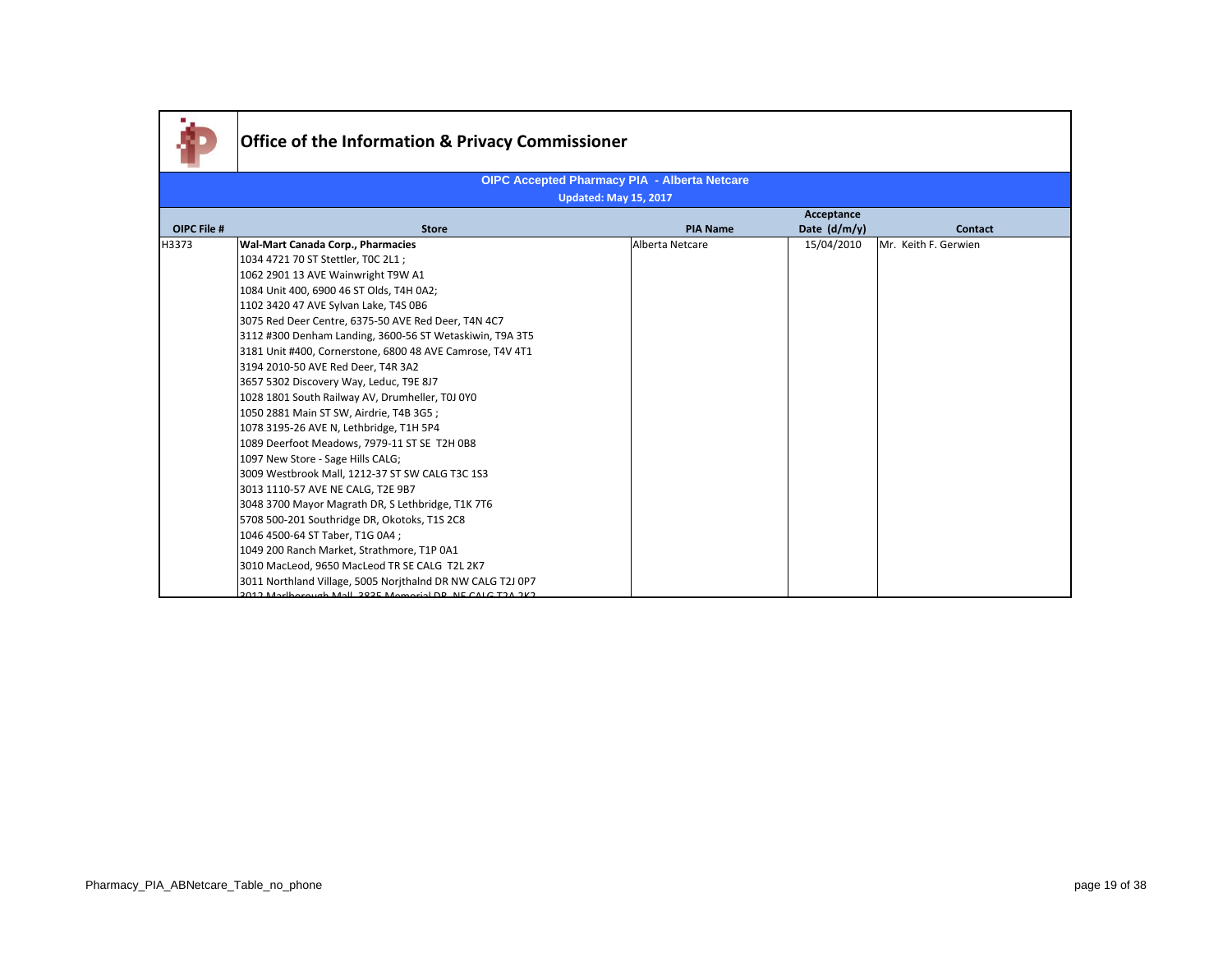|                    | <b>Office of the Information &amp; Privacy Commissioner</b>      |                              |              |                             |  |  |
|--------------------|------------------------------------------------------------------|------------------------------|--------------|-----------------------------|--|--|
|                    | <b>OIPC Accepted Pharmacy PIA - Alberta Netcare</b>              |                              |              |                             |  |  |
|                    |                                                                  | <b>Updated: May 15, 2017</b> | Acceptance   |                             |  |  |
| <b>OIPC File #</b> | <b>Store</b>                                                     | <b>PIA Name</b>              | Date (d/m/y) | <b>Contact</b>              |  |  |
| H3373              | Wal-Mart Canada Corp., Pharmacies Continuted                     |                              |              |                             |  |  |
|                    | 3151 100-310 Shawville BLVD, SE, CALG T2Y 3S4                    |                              |              |                             |  |  |
|                    | 3650 4705-130 AVE, CALG T2Z 4J2                                  |                              |              |                             |  |  |
|                    | 3658 917 3 ST W, Brooks T1R 1L5                                  |                              |              |                             |  |  |
|                    | 5726 #200, 8888 Country Hills BLVD, NW CALG T3G 5T4              |                              |              |                             |  |  |
|                    | 1068 9701-78 ST, Peace River T8S 0A3                             |                              |              |                             |  |  |
|                    | 1071 6809 HWY 16 A W, Vegreville T9C 0A2                         |                              |              |                             |  |  |
|                    | 1097 6110 Currents DR, EDM T6W 0L7                               |                              |              |                             |  |  |
|                    | 3027 18521 Stony Plain RD W, EDM T5S 2V9                         |                              |              |                             |  |  |
|                    | 3029 1203 Parsons RD NW, EDM T6N 9A9                             |                              |              |                             |  |  |
|                    | 3154 239 Wye RD, Sherwood Park T8B 1N1                           |                              |              |                             |  |  |
|                    | 3157 #2 Hospital ST, Fort McMurray T9H 5E4                       |                              |              |                             |  |  |
|                    | 3168 4210-70 AVE, Lloydminister, ABT9V 0B5                       |                              |              |                             |  |  |
|                    | 3640 4702-43 AVE, Cold Lake T9M 1M9                              |                              |              |                             |  |  |
|                    | 5743 9551-87 AVE, Ft SASK T8L 4N3                                |                              |              |                             |  |  |
|                    | 1008 5217 Power Centre BLVD, PO Box 7618, Drayton Valley T7A 1S7 |                              |              |                             |  |  |
|                    | 1009 5005 Dahl DR, Whitecourt T7S 1P6                            |                              |              |                             |  |  |
|                    | 1030 601-1500 Main ST Slave Lake T0G 2A4                         |                              |              |                             |  |  |
|                    | 1048 5750-2 AVE Edson T7E 0A1                                    |                              |              |                             |  |  |
|                    | 3026 Capilano Shopping Mall, 50 ST & 101 AVE, EDM T6A 0A2        |                              |              |                             |  |  |
|                    | 3028 13703-40 ST NW, EDM T5Y 3B5                                 |                              |              |                             |  |  |
|                    | 3038 Parks West Mall, 900 Carmichael Lane, Hinton T7V 1Y9        |                              |              |                             |  |  |
|                    | 3087 700 ST. Albert RD, St. Albert T8N 7A5                       |                              |              |                             |  |  |
|                    | 3147 11050-103 AVE, Grande Prairie T8V 7H1                       |                              |              |                             |  |  |
|                    | 3637 90 Campsite Rd, Spruce Grove T7X 4H4                        |                              |              |                             |  |  |
|                    | 1145 3931 Calgary Trail, EDM                                     |                              |              |                             |  |  |
|                    | 1146 9402-135 ST, EDM                                            |                              |              |                             |  |  |
|                    | 1147 110, 3210-118 ST, EDM                                       |                              |              |                             |  |  |
| H3375              | Two Hills Apple Drugs                                            | Alberta Netcare              | 22/02/2010   | Amin Valji                  |  |  |
| H3376              | <b>ARP Corner Pharmacy</b>                                       | Alberta Netcare              | 22/02/2010   | Amir Ibrahim                |  |  |
| H3382              | <b>Market Drugs Medical</b>                                      | Alberta Netcare              | 22/02/2010   | Mr. James Wu                |  |  |
| H3383              | Medicine Shoppe #264                                             | Alberta Netcare              | 24/02/2010   | Ms. Marnie J. Ross Kachmann |  |  |
| H3385              | Royal Pharmacy                                                   | Alberta Netcare              | 24/02/2010   | Mr. Alex Law                |  |  |
| H3387              | Marina Mall Value Drug Mart                                      | Alberta Netcare              | 22/02/2010   | Mr. Ronald Mattice          |  |  |
| H3388              | Anderson Drug by Freson Bros.                                    | Alberta Netcare              | 24/02/2010   | Ms. Michelle Tumibay        |  |  |
| H3389              | Town & Country Guardian Pharmacy                                 | Alberta Netcare              | 24/02/2010   | Mr. Mohammed Ahmed          |  |  |
| H3390              | Lamont Value Drug Mart                                           | Alberta Netcare              | 24/02/2010   | Ms. Mary Ann Bilan          |  |  |
| H3391              | iPharmacy                                                        | Alberta Netcare              | 24/02/2010   | Mr. Ahmed Metwally          |  |  |
| H3392              | Calmar Apple Drugs                                               | Alberta Netcare              | 24/02/2010   | Mr. Rudy Seneka             |  |  |
| H3397              | Vegreville Value Drug Mart                                       | Alberta Netcare              | 02/03/2010   | Mr. Curtis Hirsch           |  |  |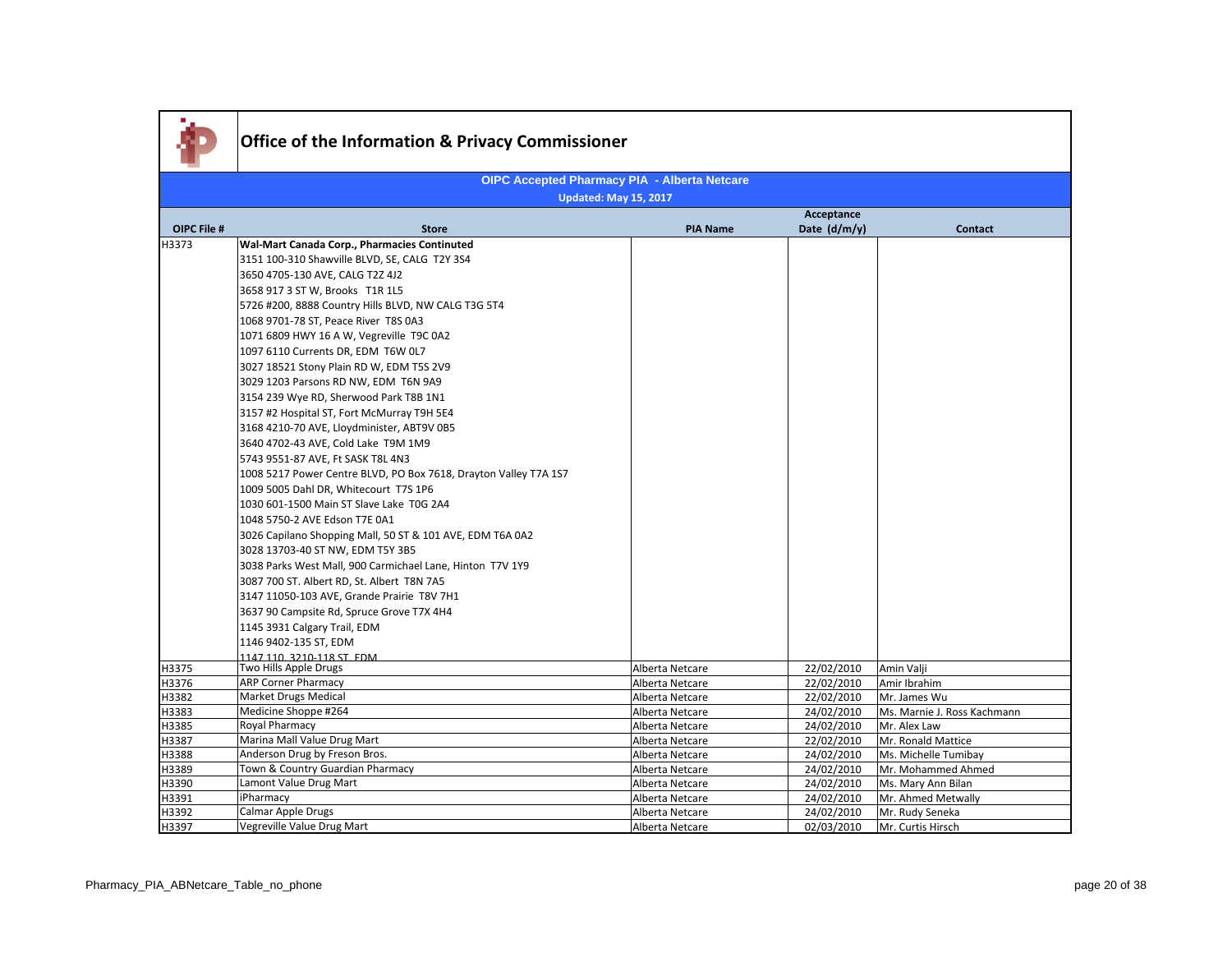|             |                                      |                 | Acceptance   |                      |
|-------------|--------------------------------------|-----------------|--------------|----------------------|
| OIPC File # | <b>Store</b>                         | <b>PIA Name</b> | Date (d/m/y) | <b>Contact</b>       |
| H3402       | Northeast Pharmacy                   | Alberta Netcare | 02/03/2010   | Mr. Kenny Kong       |
| H3413       | <b>Linton Drugs</b>                  | Alberta Netcare | 12/03/2010   | Mr. Phil Tse         |
| H3416       | The Medicine Shoppe #217             | Alberta Netcare | 12/03/2010   | Mr. Perry Sollway    |
| H3419       | The Medicine Shoppe #284             | Alberta Netcare | 22/03/2010   | D. Chad Baker        |
| H3422       | Store Number Store Name              | Alberta Netcare | 06/04/2010   | Ms. Donna Araujo     |
|             | 7201 Crockett St Mayerthorpe         |                 |              |                      |
|             | 7203 51st St Whitecourt              |                 |              |                      |
|             | 7204 Fox Creek                       |                 |              |                      |
|             | 7205 Westlock Dwtn Westlock          |                 |              |                      |
|             | 7206 50th Ave Valleyview             |                 |              |                      |
|             | 7207 53rd Ave High Prairie           |                 |              |                      |
|             | 7208 50th St Barrhead                |                 |              |                      |
|             | 7209 49th St High Prairie            |                 |              |                      |
|             | 7210 Westlock SC Westlock            |                 |              |                      |
|             | 7211 Swan Hills                      |                 |              |                      |
|             | 7212 50th St Leduc                   |                 |              |                      |
|             | 7213 50th St Olds                    |                 |              |                      |
|             | 7215 Macwell Fort Sask               |                 |              |                      |
|             | 7216 Sherridon Fort Sask             |                 |              |                      |
|             | 7217 50th St Athabasca               |                 |              |                      |
|             | 7218 Main St Slave Lake              |                 |              |                      |
|             | 7220 Jasper Ave Edmonton             |                 |              |                      |
|             | 7221 50th St Sylvan Lake             |                 |              |                      |
|             | 7222 20th Ave Blairmore              |                 |              |                      |
|             | 7223 50th St Ponoka                  |                 |              |                      |
|             | 7224 52 St Lacombe                   |                 |              |                      |
|             | 7225 Banff Ave Banff                 |                 |              |                      |
|             | 7226 50th St Beaumont                |                 |              |                      |
|             | 7227 Queen St Spruce Grove           |                 |              |                      |
|             | 7228 Harvest Hills Calgary           |                 |              |                      |
|             | 7229 Ellerslie/111th Edmonton        |                 |              |                      |
|             | 7230 Heritage Edmonton               |                 |              |                      |
|             | 7231 Hwy #567 & Main, Airdrie Rexall |                 |              |                      |
|             | 7232 Ellerslie & Parsons             |                 |              |                      |
| H3431       | <b>Health Net Pharmacy</b>           | Alberta Netcare | 29/03/2010   | Mrs. Tazmina Makhani |
| H3433       | Liberton Pharmacy                    | Alberta Netcare | 29/03/2010   | Ms. Holly Charron    |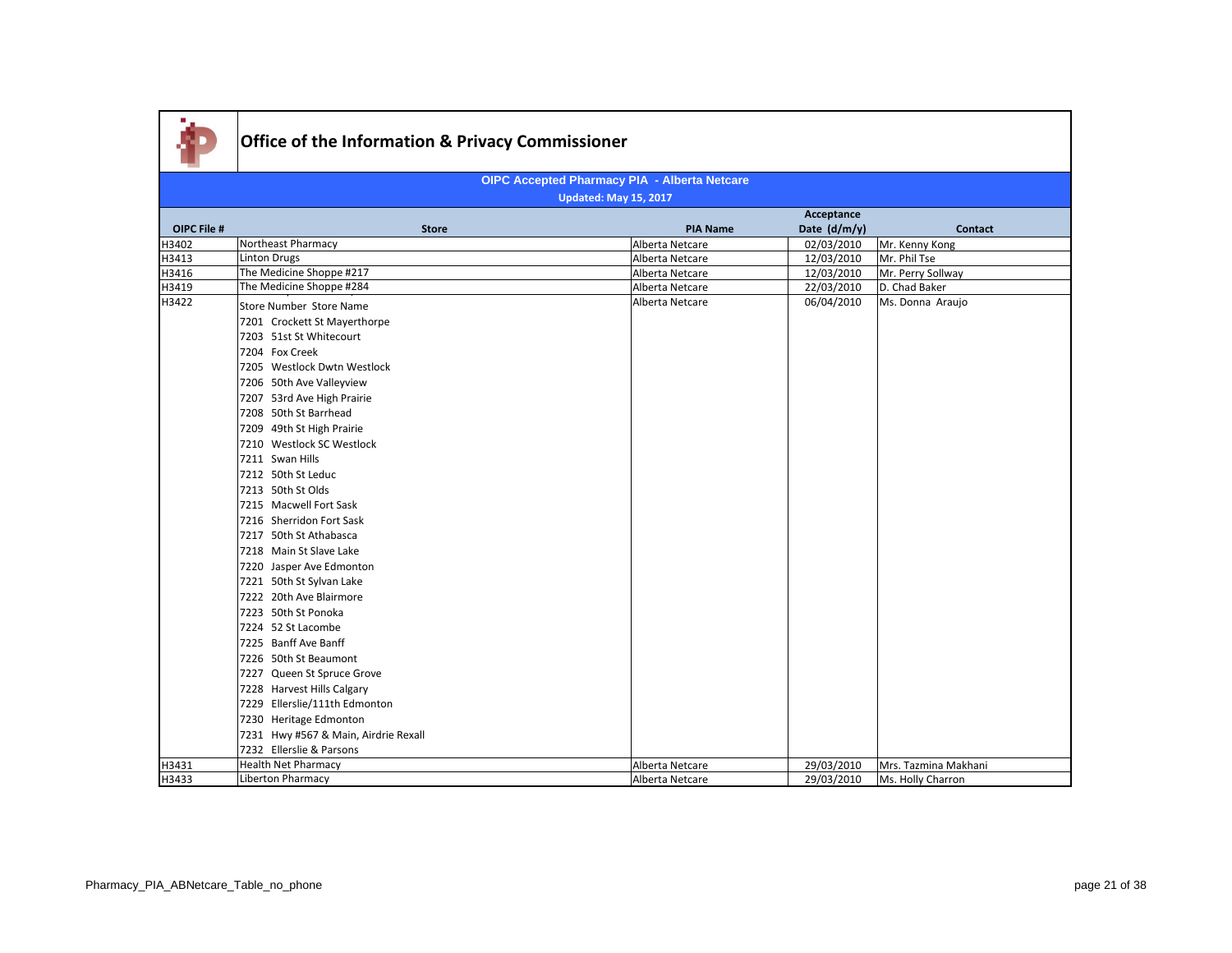|             | <b>Office of the Information &amp; Privacy Commissioner</b>                                                                                                                                                                                                                                                                                                                                                                                                                                                                                                                                                                           |                                                     |                 |              |                     |
|-------------|---------------------------------------------------------------------------------------------------------------------------------------------------------------------------------------------------------------------------------------------------------------------------------------------------------------------------------------------------------------------------------------------------------------------------------------------------------------------------------------------------------------------------------------------------------------------------------------------------------------------------------------|-----------------------------------------------------|-----------------|--------------|---------------------|
|             |                                                                                                                                                                                                                                                                                                                                                                                                                                                                                                                                                                                                                                       |                                                     |                 |              |                     |
|             |                                                                                                                                                                                                                                                                                                                                                                                                                                                                                                                                                                                                                                       | <b>OIPC Accepted Pharmacy PIA - Alberta Netcare</b> |                 |              |                     |
|             |                                                                                                                                                                                                                                                                                                                                                                                                                                                                                                                                                                                                                                       | <b>Updated: May 15, 2017</b>                        |                 |              |                     |
|             |                                                                                                                                                                                                                                                                                                                                                                                                                                                                                                                                                                                                                                       |                                                     |                 | Acceptance   |                     |
| OIPC File # | <b>Store</b>                                                                                                                                                                                                                                                                                                                                                                                                                                                                                                                                                                                                                          |                                                     | <b>PIA Name</b> | Date (d/m/y) | <b>Contact</b>      |
| H3441       | Sobeys Inc. Pharmacy<br>Store # Store Name/City<br>#1104 Uplands (F), Lethbridge<br>#1110 Tuscany Boulevard, CALG<br>#1117 Bridlewood, CALG<br>#1127 Canmore, Canmore<br>#1129 Royal Oak, CALG<br>#1130 Okotoks(f), Okotoks<br>#1139 Country Hills (F), CALG<br>#1145 Millrise, CALG<br>#1713 Forest Lawn, CALG<br>#3101 St. Albert, St. Albert<br>#3105 Gaetz South (F), Red Deer<br>#3111 Rosslyn (F), EDM<br>#3116 Station Square, Ft Sask<br>#3127 Hawkstone, EDM<br>#3132 Beaumaris, EDM<br>#3142 Terwillgar, EDM<br>#3143 Millwoods, EDM<br>#3144 Leduc (F), Leduc<br>#3153 Nottingham (F), Sherwood PK<br>#5020 Cranston, CALG |                                                     | Alberta Netcare | 06/04/2010   | Ms. Karin McCaskill |
| H3442       | Callingwood Pharmacy                                                                                                                                                                                                                                                                                                                                                                                                                                                                                                                                                                                                                  |                                                     | Alberta Netcare | 06/04/2010   | Mr. Lawrence Magh   |
| H3507       | Nottingham Rxcellence Pharmacy                                                                                                                                                                                                                                                                                                                                                                                                                                                                                                                                                                                                        |                                                     | Alberta Netcare | 05/06/2010   | Mr. Darren Hewins   |
| H3512       | Acadia-Fairview Pharmacy                                                                                                                                                                                                                                                                                                                                                                                                                                                                                                                                                                                                              |                                                     | Alberta Netcare | 05/10/2010   | Ms. Connie Orbeck   |
| H3517       | Calgary Rxellence                                                                                                                                                                                                                                                                                                                                                                                                                                                                                                                                                                                                                     |                                                     | Alberta Netcare | 05/13/2010   | Ms. Jody Shkrobot   |
| H3528       | Prairie Pharmacy                                                                                                                                                                                                                                                                                                                                                                                                                                                                                                                                                                                                                      |                                                     | Alberta Netcare | 05/13/2010   | Mr. David Mbong     |
| H3548       | The Medicine Shoppe #249                                                                                                                                                                                                                                                                                                                                                                                                                                                                                                                                                                                                              |                                                     | Alberta Netcare | 05/31/2010   | Mr. Bernard Kallal  |
| H3576       | Athabasca Value Drug Mart                                                                                                                                                                                                                                                                                                                                                                                                                                                                                                                                                                                                             |                                                     | Alberta Netcare | 06/15/2010   | Mr. Neil Cameron    |
| H3578       | Medcare Pharmacy Ltd.                                                                                                                                                                                                                                                                                                                                                                                                                                                                                                                                                                                                                 |                                                     | Alberta Netcare | 06/15/2010   | Mr. Lauren Bell     |
| H3593       | Tri City Value Drug Mart                                                                                                                                                                                                                                                                                                                                                                                                                                                                                                                                                                                                              |                                                     | Alberta Netcare | 06/21/2010   | Mr. Robert Mattice  |
| H3606       | Long's Value Drug Mart                                                                                                                                                                                                                                                                                                                                                                                                                                                                                                                                                                                                                |                                                     | Alberta Netcare | 06/28/2010   | Mr. Ernest Peterson |
| H3608       | Family Pharmacy on 46 Street.                                                                                                                                                                                                                                                                                                                                                                                                                                                                                                                                                                                                         |                                                     | Alberta Netcare | 06/28/2010   | Mr. Tim Hines       |
|             | South Side Pharmacy                                                                                                                                                                                                                                                                                                                                                                                                                                                                                                                                                                                                                   |                                                     |                 | 06/07/2010   | Robin Small         |
| H3616       | Eastwood Pharmacy                                                                                                                                                                                                                                                                                                                                                                                                                                                                                                                                                                                                                     |                                                     | Alberta Netcare |              | Siraj Mirzad        |
| H3617       |                                                                                                                                                                                                                                                                                                                                                                                                                                                                                                                                                                                                                                       |                                                     | Alberta Netcare | 06/07/2010   |                     |
| H3622       | <b>Bioscript Pharmacy</b>                                                                                                                                                                                                                                                                                                                                                                                                                                                                                                                                                                                                             |                                                     | Alberta Netcare | 06/07/2010   | Mr. Riz Ibrahim     |
| H3633       | <b>Shoppers Drug Mart</b>                                                                                                                                                                                                                                                                                                                                                                                                                                                                                                                                                                                                             |                                                     | Alberta Netcare | 08/15/2010   | Ms. Lynn Guthrie    |
| H3641       | Northside Dispensary                                                                                                                                                                                                                                                                                                                                                                                                                                                                                                                                                                                                                  |                                                     | Alberta Netcare | 14/07/2010   | Mr. Joshua Daub     |
| H3664       | Pharmasave #326                                                                                                                                                                                                                                                                                                                                                                                                                                                                                                                                                                                                                       |                                                     | Alberta Netcare | 30/07/2010   | Mr. Tyler Cronk     |
| H3695       | Pharmasave #345 - Brooks Eco Pharmacy Ltd.                                                                                                                                                                                                                                                                                                                                                                                                                                                                                                                                                                                            |                                                     | Alberta Netcare | 17/08/2010   | Mr. James Kitagawa  |
| H3764       | Marshall's Perscription Cetner                                                                                                                                                                                                                                                                                                                                                                                                                                                                                                                                                                                                        |                                                     | Alberta Netcare | 27/09/2010   | Mr. Brad Marshall   |

×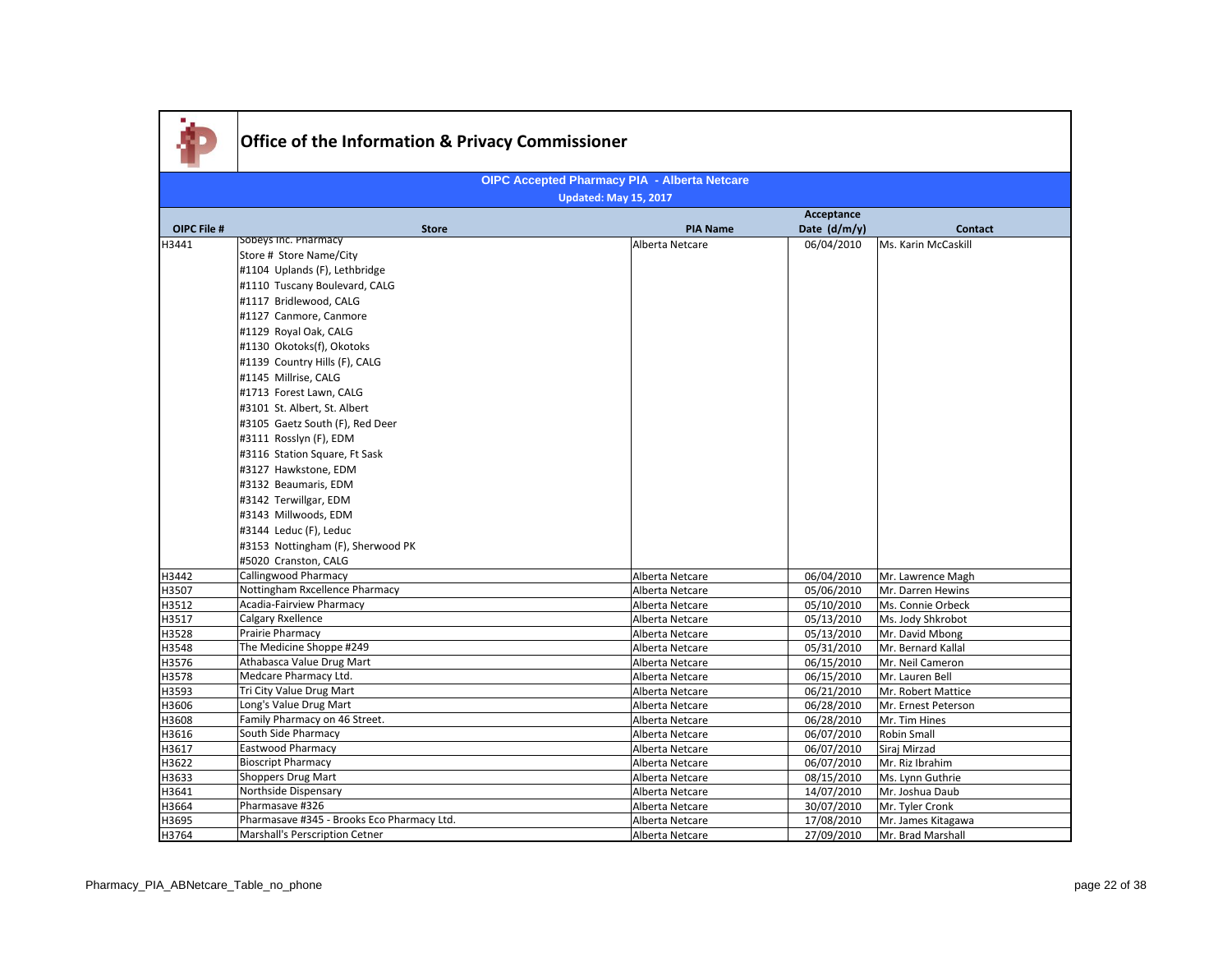

|                    |                                              |                 | Acceptance     |                         |
|--------------------|----------------------------------------------|-----------------|----------------|-------------------------|
| <b>OIPC File #</b> | <b>Store</b>                                 | <b>PIA Name</b> | Date $(d/m/y)$ | <b>Contact</b>          |
| H3836              | Airport Pharmacy @ YYC                       | Alberta Netcare | 19/10/2010     | Mr. Nadim Khan          |
| H3839              | <b>McKnight Pharmacy</b>                     | Alberta Netcare | 20/10/2010     | Mr. Tejinder Singh      |
| H3901              | Medicine Shoppe Pharmacy #311                | Alberta Netcare | 17/11/2010     | Mr. Jon Cummings        |
| H3917              | St. Paul Value Drug Mart                     | Alberta Netcare | 30/11/2010     | Mr. Colin Porozni       |
| H3967              | <b>Grand Avenue Pharmacy</b>                 | Alberta Netcare | 21/12/2010     | Mr. Ian Kruger          |
| H3984              | Avenida Pharmacy                             | Alberta Netcare | 06/01/2011     | Mr. Wilson Odijie       |
| H4003              | Synergy Pharmacy                             | Alberta Netcare | 10/01/2011     | Mr. Huy Luong           |
| H4017              | Vilna Pharmacy                               | Alberta Netcare | 20/01/2011     | Rashida Yamani          |
| H4032              | Boyle McCauley Pharmacy and Home Health Care | Alberta Netcare | 30/08/2012     | Mr. Rajeh Abuzahra      |
| H4042              | Preferred Pharmacy                           | Alberta Netcare | 09/02/2011     | Mr. Kyu Min Oh          |
| H4055              | <b>Wyckham Pharmacy</b>                      | Alberta Netcare | 28/02/2011     | Mr. Thomas Yeung        |
| H4056              | Koegler's Pharmasave                         | Alberta Netcare | 28/02/2011     | Mr. David Aaron Koegler |
| H4057              | Healthgate Pharmacy                          | Alberta Netcare | 28/02/2011     | Ms. Paulise Ly          |
| H4083              | Life Med Pharmacy                            | Alberta Netcare | 07/03/2011     | Mr. Darrll Ewanishan    |
| H4084              | Pharmacare Fulfillment Center                | Alberta Netcare | 08/03/2011     | Ms. Lorena Garcia       |
| H4098              | Peter's Pharmacy                             | Alberta Netcare | 11/03/2011     | Mr. Peter Tiong         |
| H4126              | Shamrock Pharmacy West                       | Alberta Netcare | 11/04/2011     | Mr. Ryan Fester         |
| H4132              | Dalbrent Pharmacy                            | Alberta Netcare | 11/04/2011     | Ms. Lucia Mang          |
| H4144              | Whitehorn Pharmacy                           | Alberta Netcare | 11/04/2011     | Mr. Devangkumar Choxi   |
| H4178              | Pharmasave 317 Jasper                        | Alberta Netcare | 26/04/2011     | Mr. Merv Bashforth      |
| H4190              | Care Plus #1 Pharmacy                        | Alberta Netcare | 05/05/2011     | Mr. Tariq Fareedy       |
| H4217              | Pineridge Pharmacy                           | Alberta Netcare | 16/05/2011     | Mr. Pervaiz Sabir       |
| H4224              | 20/20 Pharmacy                               | Alberta Netcare | 17/05/2011     | Mr. Riyaz Virani        |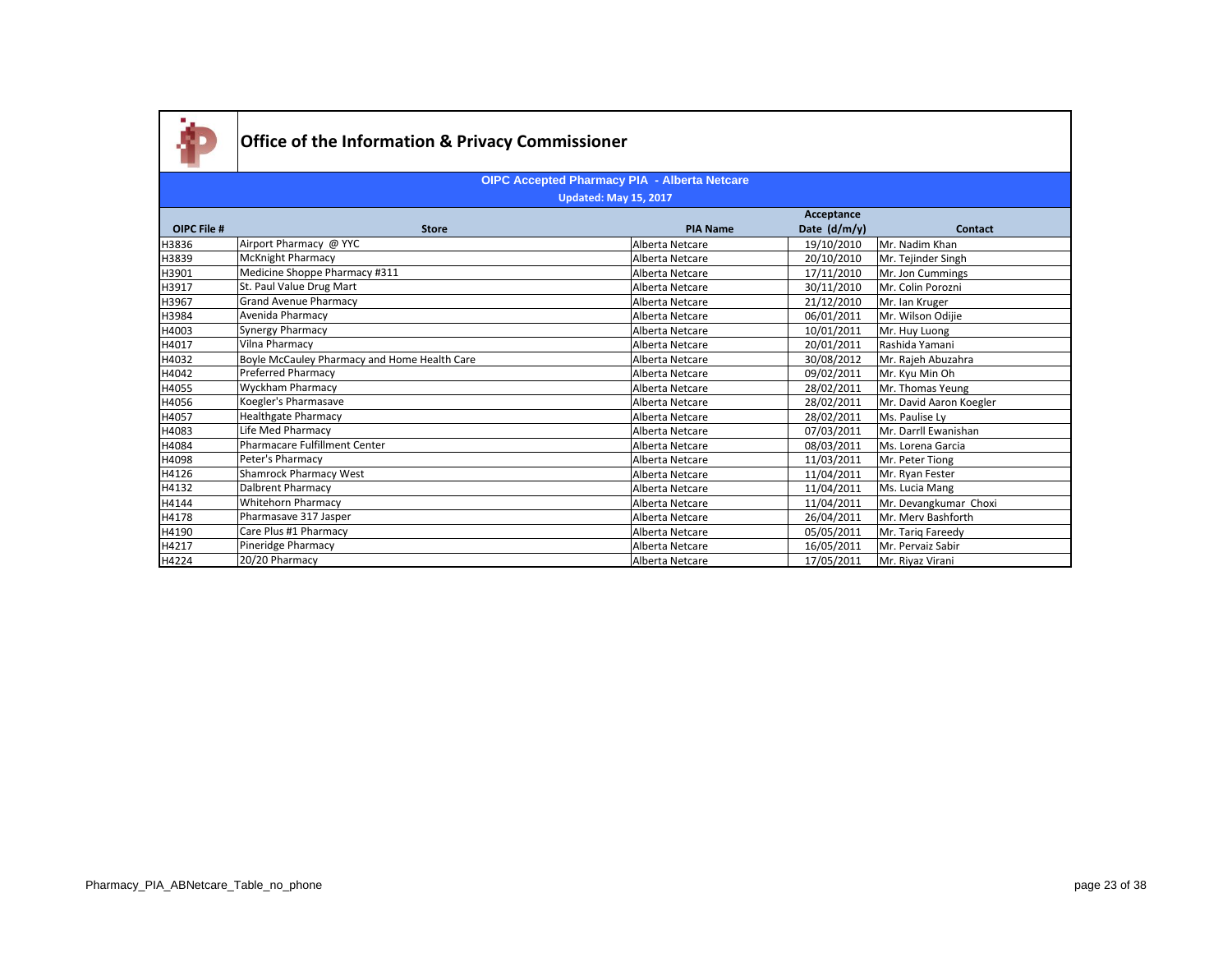| <b>OIPC Accepted Pharmacy PIA - Alberta Netcare</b><br><b>Updated: May 15, 2017</b><br>Acceptance<br>OIPC File #<br>Date (d/m/y)<br><b>Store</b><br><b>PIA Name</b><br><b>Contact</b><br><b>Overwaitea Food Group - Pharmacy</b><br>14/09/2012<br>H4234<br>Alberta Netcare<br>Mr. Ralph Lai<br>Save-On-Foods Division - Alberta<br><b>Store Name</b><br>Fort McMurray<br>Mayfield<br>Stadium<br>9th & Jasper<br>Calgary Trail<br>Hampton Market<br><b>McGrath Heights</b><br>Summerside<br><b>Grande Prairie</b><br>Ellerslie<br>Lethbridge<br>West Lethbridge<br>Londonderry<br>Strathcona<br>Wye Rd<br>Namao<br>Village Landing<br>Oxford<br>Meadows<br>St Albert North<br>Sherwood Park<br>Summerwood<br><b>Red Deer</b><br>East Hills<br>Save-On Foods Pharmacy #6632 - Seton (CALG)<br>Save-On Foods Pharmacy #6604 - Panorama (CALG)<br>Save-On Foods Pharmacy #6606 - Walden (CALG)<br><b>Banff Avenue Pharmacy</b><br>30/05/2011<br>Mr. Peter Hayashi<br>H4247<br>Alberta Netcare<br>Dispensaries Limited - Sioux Road<br>H4253<br>01/06/2011<br>Ms. E. Jill Moore-Kirkland<br>Alberta Netcare<br>Clareview Medi Drugs (Medi Drugs #3)<br>24/06/2011<br>H4301<br>Alberta Netcare<br>Mr. Wilson Kwan<br>Millwoods IDA Pharmacy<br>H4302<br>24/06/2011<br>Alberta Netcare<br>Mr. Ho Chu Lam<br>Super M Drugs<br>H4305<br>Alberta Netcare<br>28/06/2011<br>Mr. Mark Poon<br><b>Westgaate Pharmacy</b><br>H4324<br>Alberta Netcare<br>06/07/2011<br>Mr. Dave Huynh<br><b>Scenic Acres Pharmacy</b><br>H4343<br>Alberta Netcare<br>15/07/2011<br>Ms. Tanya Tsang<br>H4350<br>Green Apple Pharmacy<br>19/07/2011<br>Alberta Netcare<br>Mr. Alfred Buenaventure |       | Office of the Information & Privacy Commissioner |                 |            |                |  |  |  |
|------------------------------------------------------------------------------------------------------------------------------------------------------------------------------------------------------------------------------------------------------------------------------------------------------------------------------------------------------------------------------------------------------------------------------------------------------------------------------------------------------------------------------------------------------------------------------------------------------------------------------------------------------------------------------------------------------------------------------------------------------------------------------------------------------------------------------------------------------------------------------------------------------------------------------------------------------------------------------------------------------------------------------------------------------------------------------------------------------------------------------------------------------------------------------------------------------------------------------------------------------------------------------------------------------------------------------------------------------------------------------------------------------------------------------------------------------------------------------------------------------------------------------------------------------------------------------------------------------------------------------------------------------------------|-------|--------------------------------------------------|-----------------|------------|----------------|--|--|--|
|                                                                                                                                                                                                                                                                                                                                                                                                                                                                                                                                                                                                                                                                                                                                                                                                                                                                                                                                                                                                                                                                                                                                                                                                                                                                                                                                                                                                                                                                                                                                                                                                                                                                  |       |                                                  |                 |            |                |  |  |  |
|                                                                                                                                                                                                                                                                                                                                                                                                                                                                                                                                                                                                                                                                                                                                                                                                                                                                                                                                                                                                                                                                                                                                                                                                                                                                                                                                                                                                                                                                                                                                                                                                                                                                  |       |                                                  |                 |            |                |  |  |  |
|                                                                                                                                                                                                                                                                                                                                                                                                                                                                                                                                                                                                                                                                                                                                                                                                                                                                                                                                                                                                                                                                                                                                                                                                                                                                                                                                                                                                                                                                                                                                                                                                                                                                  |       |                                                  |                 |            |                |  |  |  |
|                                                                                                                                                                                                                                                                                                                                                                                                                                                                                                                                                                                                                                                                                                                                                                                                                                                                                                                                                                                                                                                                                                                                                                                                                                                                                                                                                                                                                                                                                                                                                                                                                                                                  |       |                                                  |                 |            |                |  |  |  |
|                                                                                                                                                                                                                                                                                                                                                                                                                                                                                                                                                                                                                                                                                                                                                                                                                                                                                                                                                                                                                                                                                                                                                                                                                                                                                                                                                                                                                                                                                                                                                                                                                                                                  |       |                                                  |                 |            |                |  |  |  |
|                                                                                                                                                                                                                                                                                                                                                                                                                                                                                                                                                                                                                                                                                                                                                                                                                                                                                                                                                                                                                                                                                                                                                                                                                                                                                                                                                                                                                                                                                                                                                                                                                                                                  |       |                                                  |                 |            |                |  |  |  |
|                                                                                                                                                                                                                                                                                                                                                                                                                                                                                                                                                                                                                                                                                                                                                                                                                                                                                                                                                                                                                                                                                                                                                                                                                                                                                                                                                                                                                                                                                                                                                                                                                                                                  |       |                                                  |                 |            |                |  |  |  |
|                                                                                                                                                                                                                                                                                                                                                                                                                                                                                                                                                                                                                                                                                                                                                                                                                                                                                                                                                                                                                                                                                                                                                                                                                                                                                                                                                                                                                                                                                                                                                                                                                                                                  |       |                                                  |                 |            |                |  |  |  |
|                                                                                                                                                                                                                                                                                                                                                                                                                                                                                                                                                                                                                                                                                                                                                                                                                                                                                                                                                                                                                                                                                                                                                                                                                                                                                                                                                                                                                                                                                                                                                                                                                                                                  |       |                                                  |                 |            |                |  |  |  |
|                                                                                                                                                                                                                                                                                                                                                                                                                                                                                                                                                                                                                                                                                                                                                                                                                                                                                                                                                                                                                                                                                                                                                                                                                                                                                                                                                                                                                                                                                                                                                                                                                                                                  |       |                                                  |                 |            |                |  |  |  |
|                                                                                                                                                                                                                                                                                                                                                                                                                                                                                                                                                                                                                                                                                                                                                                                                                                                                                                                                                                                                                                                                                                                                                                                                                                                                                                                                                                                                                                                                                                                                                                                                                                                                  |       |                                                  |                 |            |                |  |  |  |
|                                                                                                                                                                                                                                                                                                                                                                                                                                                                                                                                                                                                                                                                                                                                                                                                                                                                                                                                                                                                                                                                                                                                                                                                                                                                                                                                                                                                                                                                                                                                                                                                                                                                  |       |                                                  |                 |            |                |  |  |  |
|                                                                                                                                                                                                                                                                                                                                                                                                                                                                                                                                                                                                                                                                                                                                                                                                                                                                                                                                                                                                                                                                                                                                                                                                                                                                                                                                                                                                                                                                                                                                                                                                                                                                  |       |                                                  |                 |            |                |  |  |  |
|                                                                                                                                                                                                                                                                                                                                                                                                                                                                                                                                                                                                                                                                                                                                                                                                                                                                                                                                                                                                                                                                                                                                                                                                                                                                                                                                                                                                                                                                                                                                                                                                                                                                  |       |                                                  |                 |            |                |  |  |  |
|                                                                                                                                                                                                                                                                                                                                                                                                                                                                                                                                                                                                                                                                                                                                                                                                                                                                                                                                                                                                                                                                                                                                                                                                                                                                                                                                                                                                                                                                                                                                                                                                                                                                  |       |                                                  |                 |            |                |  |  |  |
|                                                                                                                                                                                                                                                                                                                                                                                                                                                                                                                                                                                                                                                                                                                                                                                                                                                                                                                                                                                                                                                                                                                                                                                                                                                                                                                                                                                                                                                                                                                                                                                                                                                                  |       |                                                  |                 |            |                |  |  |  |
|                                                                                                                                                                                                                                                                                                                                                                                                                                                                                                                                                                                                                                                                                                                                                                                                                                                                                                                                                                                                                                                                                                                                                                                                                                                                                                                                                                                                                                                                                                                                                                                                                                                                  |       |                                                  |                 |            |                |  |  |  |
|                                                                                                                                                                                                                                                                                                                                                                                                                                                                                                                                                                                                                                                                                                                                                                                                                                                                                                                                                                                                                                                                                                                                                                                                                                                                                                                                                                                                                                                                                                                                                                                                                                                                  |       |                                                  |                 |            |                |  |  |  |
|                                                                                                                                                                                                                                                                                                                                                                                                                                                                                                                                                                                                                                                                                                                                                                                                                                                                                                                                                                                                                                                                                                                                                                                                                                                                                                                                                                                                                                                                                                                                                                                                                                                                  |       |                                                  |                 |            |                |  |  |  |
|                                                                                                                                                                                                                                                                                                                                                                                                                                                                                                                                                                                                                                                                                                                                                                                                                                                                                                                                                                                                                                                                                                                                                                                                                                                                                                                                                                                                                                                                                                                                                                                                                                                                  |       |                                                  |                 |            |                |  |  |  |
|                                                                                                                                                                                                                                                                                                                                                                                                                                                                                                                                                                                                                                                                                                                                                                                                                                                                                                                                                                                                                                                                                                                                                                                                                                                                                                                                                                                                                                                                                                                                                                                                                                                                  |       |                                                  |                 |            |                |  |  |  |
|                                                                                                                                                                                                                                                                                                                                                                                                                                                                                                                                                                                                                                                                                                                                                                                                                                                                                                                                                                                                                                                                                                                                                                                                                                                                                                                                                                                                                                                                                                                                                                                                                                                                  |       |                                                  |                 |            |                |  |  |  |
|                                                                                                                                                                                                                                                                                                                                                                                                                                                                                                                                                                                                                                                                                                                                                                                                                                                                                                                                                                                                                                                                                                                                                                                                                                                                                                                                                                                                                                                                                                                                                                                                                                                                  |       |                                                  |                 |            |                |  |  |  |
|                                                                                                                                                                                                                                                                                                                                                                                                                                                                                                                                                                                                                                                                                                                                                                                                                                                                                                                                                                                                                                                                                                                                                                                                                                                                                                                                                                                                                                                                                                                                                                                                                                                                  |       |                                                  |                 |            |                |  |  |  |
|                                                                                                                                                                                                                                                                                                                                                                                                                                                                                                                                                                                                                                                                                                                                                                                                                                                                                                                                                                                                                                                                                                                                                                                                                                                                                                                                                                                                                                                                                                                                                                                                                                                                  | H4355 | Sprucewood Pharmacy and Home Care                | Alberta Netcare | 22/07/2011 | Ms. Jody Gilby |  |  |  |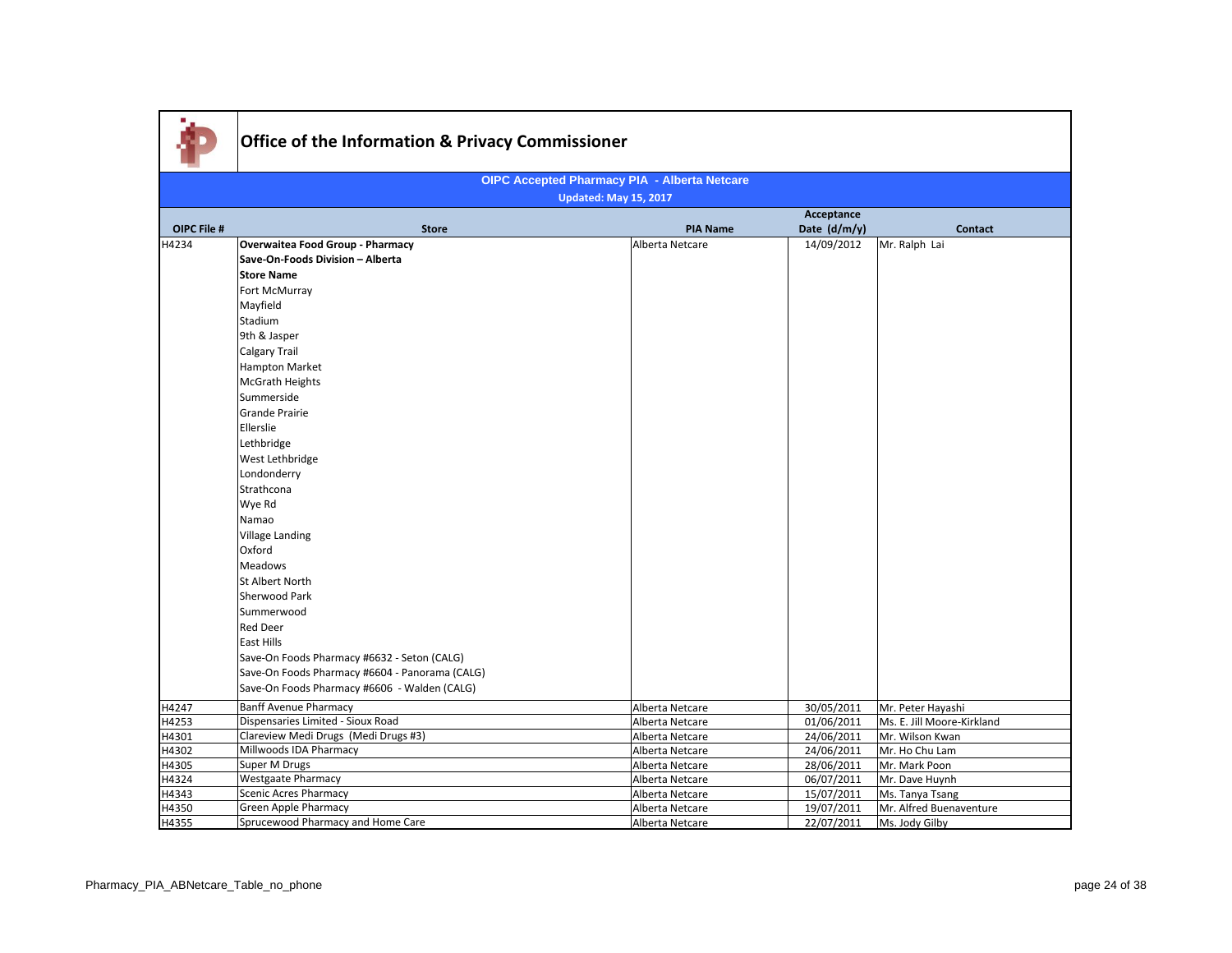

|                    |                                             |                 | Acceptance   |                       |
|--------------------|---------------------------------------------|-----------------|--------------|-----------------------|
| <b>OIPC File #</b> | <b>Store</b>                                | <b>PIA Name</b> | Date (d/m/y) | <b>Contact</b>        |
| H4358              | Plaza 160 Pharmacy                          | Alberta Netcare | 03/08/2011   | Mr. Moatasem Samara   |
| H4359              | Brent's Apothecary                          | Alberta Netcare | 02/08/2011   | Mr. Brent Pennell     |
| H4365              | Remedy rx                                   | Alberta Netcare | 02/08/2011   | Mr. Dennis Kytsenko   |
| H4426              | The Medicine Shoppe #314                    | Alberta Netcare | 06/09/2011   | Ms. Bernadette Galang |
| H4428              | The Medicine Shoppe #322                    | Alberta Netcare | 06/09/2011   | Mr. Marvin Galang     |
| H4439              | Lukes Drug Mart Renfrew                     | Alberta Netcare | 08/09/2011   | Ms. Josephine Budden  |
| H4442              | Future Drug Mart #2                         | Alberta Netcare | 19/09/2011   | Mr. Khalil Khan       |
| H4444              | Health Select Remedy's Rx                   | Alberta Netcare | 19/09/2011   | Ms. Marlene Bykowski  |
| H4489              | Apple Drugs Elk Point                       | Alberta Netcare | 07/10/2011   | Mr. Chris Letawsky    |
| H4506              | Health Select Pharmacy (Tudor Glen)         | Alberta Netcare | 17/10/2011   | Ms. Marlene Bykowski  |
| H4532              | Life Med Pharmacy #2                        | Alberta Netcare | 27/10/2011   | Mr. Darrell Ewanishan |
| H4541              | <b>Hilltop Pharmacy</b>                     | Alberta Netcare | 28/10/2011   | Mr. Steven Busse      |
| H4563              | <b>Bridlewood Pharmacy</b>                  | Alberta Netcare | 15/11/2011   | Mr. David Mbong       |
| H4565              | Canada Safeway Limited - Pharmacy           | Alberta Netcare | 06/08/2012   | Mr. M. Bruce Bowman   |
|                    | Store# address / City/Postal Code           |                 |              |                       |
|                    | 200 3292 Dunmore Rd SE MEDHAT T1B 2R4       |                 |              |                       |
|                    | 202 399 36 ST NE CALG T2A 7R4               |                 |              |                       |
|                    | 208 318 Marten ST BANFF T1L 1B4             |                 |              |                       |
|                    | 210 1200 37 ST SW CALG T3C 1S2              |                 |              |                       |
|                    | 212 813 11 AVE SW CALG T2R 0E6              |                 |              |                       |
|                    | 227 32 Ave & Shaganappi Tr. NW CALG T3A 0E2 |                 |              |                       |
|                    | 258 524 Elbow DR SW CALG T2S 2H6            |                 |              |                       |
|                    | 263 1818 Centre ST NE CALG T2E 2S6          |                 |              |                       |
|                    | 266 410 10 ST NW CALG T2N 1V9               |                 |              |                       |
|                    | 275 1702 23 St North LETH T1H 5B3           |                 |              |                       |
|                    | 276 7740 18 St SE CALG T2C 2N5              |                 |              |                       |
|                    | 280 2555 Woodview DR SW CALG T2W 4N4        |                 |              |                       |
|                    | 281 505 Main ST AIRDRIE T4B 2B8             |                 |              |                       |
|                    | 283 55 Castleridge Blvd NE CALG T3J 3J8     |                 |              |                       |
|                    | 285 99 Crowfoot CRES NW CALG T3G 2L5        |                 |              |                       |
|                    | 286 3550 32 AVE NE CALG T1Y 6J2             |                 |              |                       |
|                    | 287 11011 Bonaventure DR SE CALG T2J 6S1    |                 |              |                       |
|                    |                                             |                 |              |                       |
|                    | 288 1600 90 AVE SW CALG T2V 5A8             |                 |              |                       |
|                    | 291 100-5005 Dalhousie DR NW CALG T3A 5R8   |                 |              |                       |
|                    | 292 9737 Macleod Trail South CALG T2J 0P6   |                 |              |                       |
|                    | 293 70 Shawville Blvd SW CALG T2Y 2Z3       |                 |              |                       |
|                    | 294 8120 Beddington Blvd NW CALG T3K 2A8    |                 |              |                       |
|                    | 295 300-1440 52 ST NE CALG T2A 4T8          |                 |              |                       |
|                    | 296 200 Stewart Green SW CALG T3H 3C8       |                 |              |                       |
|                    |                                             |                 |              |                       |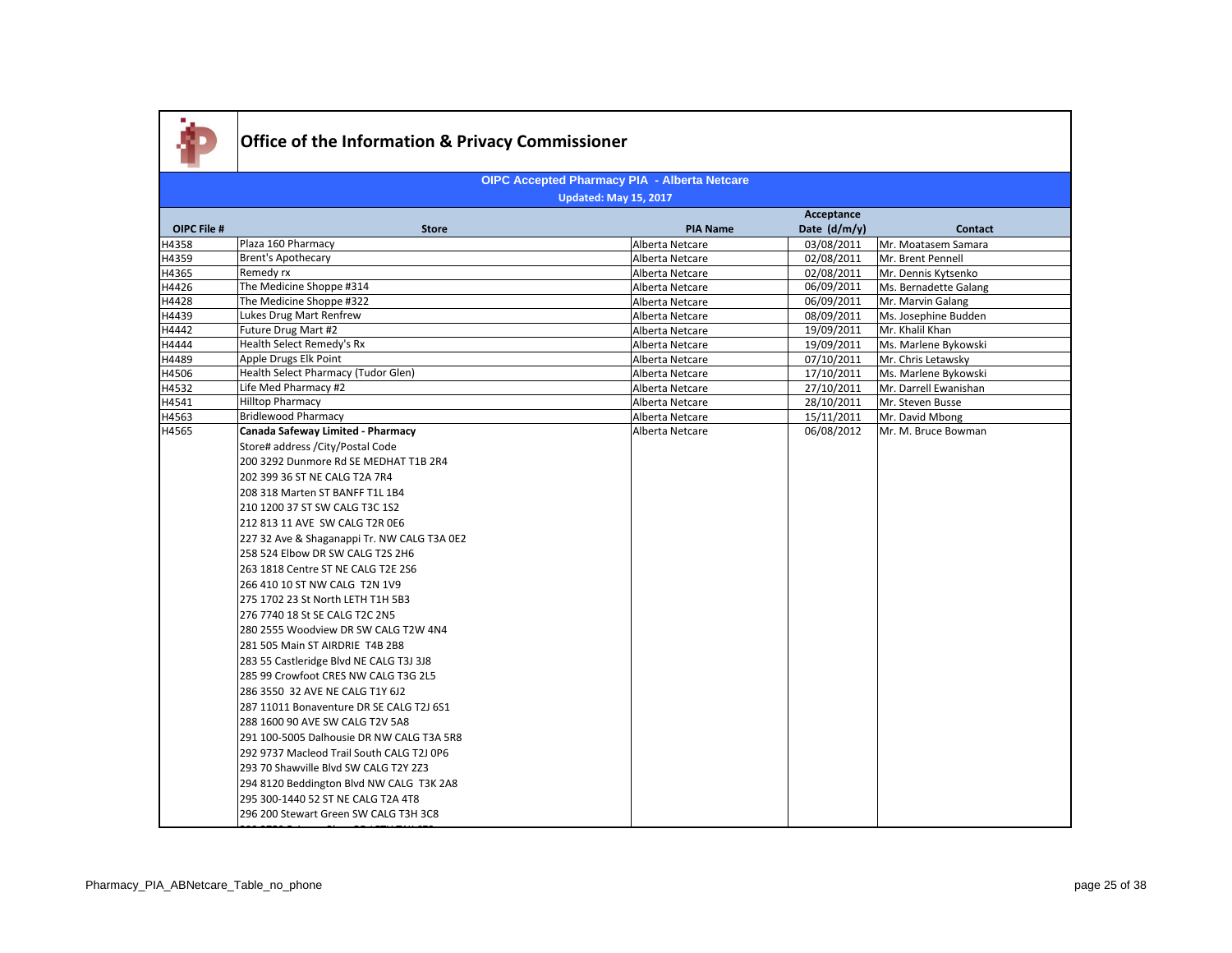|             | Office of the Information & Privacy Commissioner      |                                                     |                |                     |
|-------------|-------------------------------------------------------|-----------------------------------------------------|----------------|---------------------|
|             |                                                       | <b>OIPC Accepted Pharmacy PIA - Alberta Netcare</b> |                |                     |
|             |                                                       | <b>Updated: May 15, 2017</b>                        |                |                     |
|             |                                                       |                                                     | Acceptance     |                     |
| OIPC File # | <b>Store</b>                                          | <b>PIA Name</b>                                     | Date $(d/m/y)$ | Contact             |
| H4565       | Canada Safeway Limited - Pharmacy Continued           | Alberta Netcare                                     | 06/08/2012     | Mr. M. Bruce Bowman |
|             | 801 6112 50 ST LEDUC T9E 6N7                          |                                                     |                |                     |
|             | 802 576 Riverbend Square EDM T6R 2E3                  |                                                     |                |                     |
|             | 803 300-2 Hebert RD ST. ALBERT T8N 5T8                |                                                     |                |                     |
|             | 805 2331 66 ST EDM T6K 4B4                            |                                                     |                |                     |
|             | 806 395 St Albert RD ST. ALBERT T8N 5Z9               |                                                     |                |                     |
|             | 807 6319 50th Ave. RED DEER T4N 4C7                   |                                                     |                |                     |
|             | 808 8118 118 AVE EDM T5B 0S1                          |                                                     |                |                     |
|             | 809 11410 104 AVE EDM T5K 2S5                         |                                                     |                |                     |
|             | 810 9925 114 AVE Grande PR T8V 4A9                    |                                                     |                |                     |
|             | 811 985 Fir ST SHERWOOD PARK T8A 4N5                  |                                                     |                |                     |
|             | 813 4408 50th AVE RED DEER T4N 3Z6                    |                                                     |                |                     |
|             | 814 #500 Manning Crossing EDM T5A 5A1                 |                                                     |                |                     |
|             | 816 9710 170 ST EDM T5T 5L5                           |                                                     |                |                     |
|             | 821 200 Cornerstone, 6800 - 48th Ave. CAMROSE T4V 4T1 |                                                     |                |                     |
|             | 822 2020 Sherwood DR SHERWOOD PARK T8A 3H9            |                                                     |                |                     |
|             | 823 4202 South Park DR STONY PLAIN T7Z 1L1            |                                                     |                |                     |
|             | 824 600-6655 178 ST EDM T5T 4J5                       |                                                     |                |                     |
|             | 826 8060 100 ST Grande PR T8V 6H7                     |                                                     |                |                     |
|             | 827 12950 137 AVE NW EDM T5L 5G1                      |                                                     |                |                     |
|             | 833 131 Signal RD FT MCMURRAY T9H 4N6                 |                                                     |                |                     |
|             | 838 111th Ave. & Groat RD EDM T5M 3L7                 |                                                     |                |                     |
|             | 841 200 9499 137 AVE NW EDM T5E 5R8                   |                                                     |                |                     |
|             | 845 1062 - 5004 98 AVE NW EDM T6A 0A1                 |                                                     |                |                     |
|             | 846 9450-86 AVE Fort SASKAN T8L 4P4                   |                                                     |                |                     |
|             | 848 10930 82 AVE EDM T6G 0S8                          |                                                     |                |                     |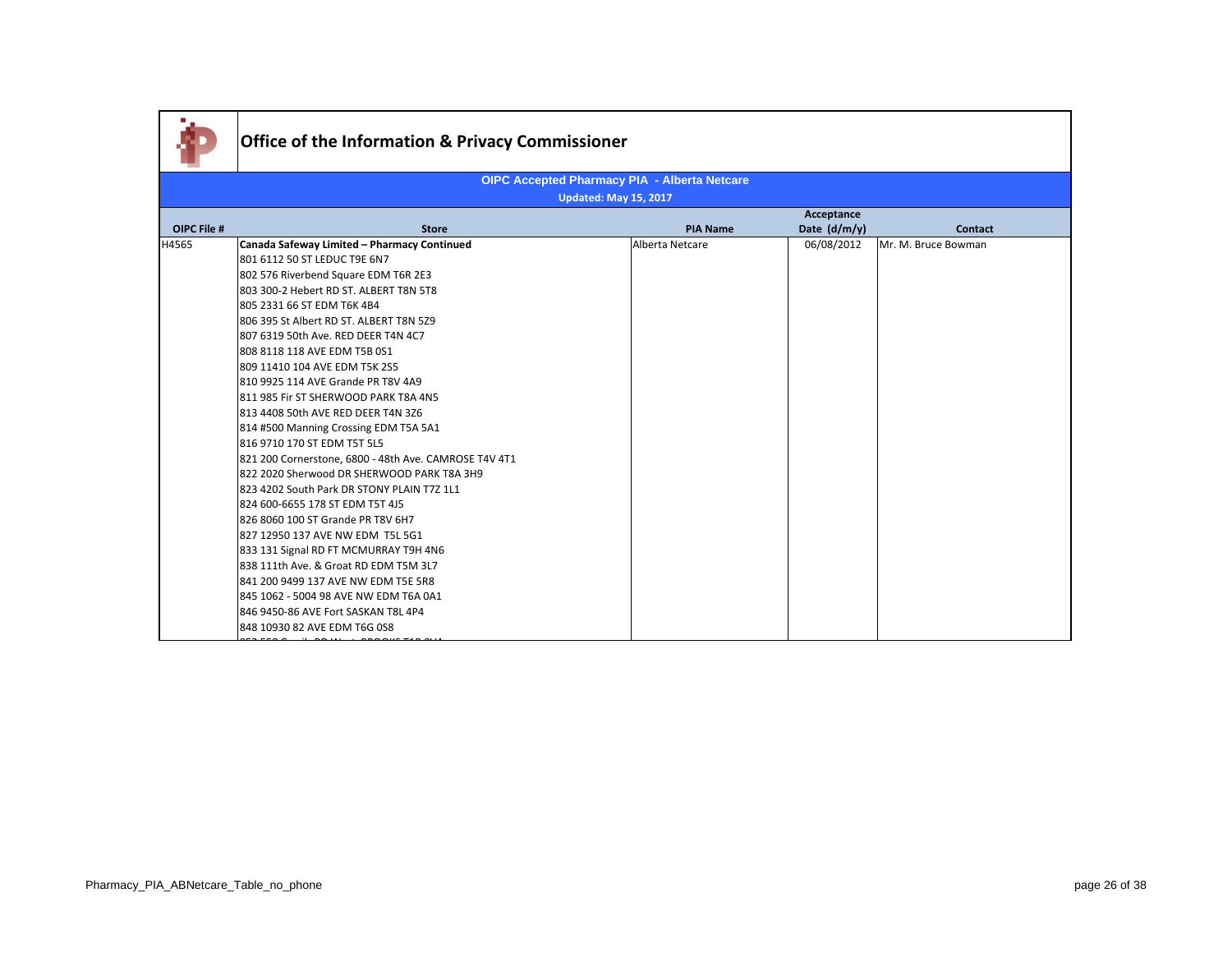| <b>OIPC Accepted Pharmacy PIA - Alberta Netcare</b><br><b>Updated: May 15, 2017</b><br>Acceptance<br><b>OIPC File #</b><br>Date (d/m/y)<br><b>Store</b><br><b>PIA Name</b><br><b>Contact</b><br>H4565<br>Canada Safeway Limited - Pharmacy Continued<br>06/08/2012<br>Alberta Netcare<br>Mr. M. Bruce Bowman<br>861 185-8330 82 AVE EDM T6C 0Y6<br>862 3901 56 ST WETASKIWIN T9A 2B1<br>864 2534 Guardian RD NW EDM T5T 1K8<br>867 5211 44 ST LLOYDMINISTER T9V 0A7<br>873 3210 118 Ave EDM T5W 0Z3<br>874 375 Aspen Glen Landing SW CALG T3H 0N6<br>877 111th St. & 51St Ave. EDM T6H 4M6<br>881 15007 Stony Plain RD EDM T5P 4W1<br>887 5110 Windermere Blvd NW EDM T6W 0L9<br>888 9601 Franklin AVE FT MCMURRAY T9H 2J8<br>897 38 Ave. & Millwoods Rd EDM T6K 3L6<br>2000 850 Saddletowne Circle NE CALG T3J 0H5<br>2117 2425 34 AVE SW CALG T2T 6E3<br>2211 1846 - 1632 14 AVE NW CALG T2N 1M7<br>2219 304 5 AVE West COCHRANE T4C 2A5<br>2220 615 Division AVE S.E. MEDHAT T1A 2J9<br>2222 5048 16 AVE N.W. CALG T3B 0N3<br>2223 610 Big Rock Lane OKOTOKS T1S 1B3<br>2243 5607 4 ST NW CALG T2K 1B3<br>2244 1200 Railway AVE CANMORE T1W 1P4<br>2276 1-550 University DR LETH T1J 4T3<br>2278 2304 109 ST EDM T6J 5E5<br>2346 4926 46th AVE TABER T1G 2A4<br>2704 100 - 4915 130 AVE SE CALG T2Z 3V8<br><b>Wheatland Pharmacy</b><br>H4620<br>03/01/2012<br>Mr. Khan Qaisar<br>Alberta Netcare<br>Prairie Pharmacy<br>H4623<br>Alberta Netcare<br>09/01/2012<br>Mr. Robbie Wong<br>Tawa Pharmasave<br>H4659<br>Alberta Netcare<br>03/02/2012<br>Mr. Mohamed Elsalhy<br>Edmonton Trail Pharmasave #392<br>H4678<br>08/02/2012<br>Mr. David Robertson<br>Alberta Netcare<br>Supermark Drugs<br>H4685<br>Ms. Salam Shartooh<br>Alberta Netcare<br>13/02/2012<br>The Medicine Shoppe #317<br>27/02/2012<br>Mr. Stephen Laycraft<br>H4707<br>Alberta Netcare<br>The Medicine Shoppe #328<br>H4723<br>07/03/2012<br>Ms. Rosalia Yuen<br>Alberta Netcare<br>Remedy's Rx (Whitehorn)<br>H4740<br>Mr. Ahmed Atique<br>Alberta Netcare<br>19/03/2012<br>Capilano Pharmacy<br>23/03/2012<br>Siraj Mirzad<br>H4749<br>Alberta Netcare<br>Remedy's Rx (Chaparral)<br>H4757<br>29/03/2012<br>Mr. Marc Brinas<br>Alberta Netcare<br><b>Westwood Pharmacy</b><br>H4760<br>03/04/2012<br>Mr. MHD Kamal Alhallak<br>Alberta Netcare<br>Everyday Pharmacy<br>H4789<br>Alberta Netcare<br>15/05/2012<br>Mr. Ashar Qureshi<br>H4799<br>05/09/2013<br>Chique-Pharma Weight Control Clinic<br>Ms. Rhonda Dorren<br>Alberta Netcare |       | Office of the Information & Privacy Commissioner |                 |            |                   |
|-------------------------------------------------------------------------------------------------------------------------------------------------------------------------------------------------------------------------------------------------------------------------------------------------------------------------------------------------------------------------------------------------------------------------------------------------------------------------------------------------------------------------------------------------------------------------------------------------------------------------------------------------------------------------------------------------------------------------------------------------------------------------------------------------------------------------------------------------------------------------------------------------------------------------------------------------------------------------------------------------------------------------------------------------------------------------------------------------------------------------------------------------------------------------------------------------------------------------------------------------------------------------------------------------------------------------------------------------------------------------------------------------------------------------------------------------------------------------------------------------------------------------------------------------------------------------------------------------------------------------------------------------------------------------------------------------------------------------------------------------------------------------------------------------------------------------------------------------------------------------------------------------------------------------------------------------------------------------------------------------------------------------------------------------------------------------------------------------------------------------------------------------------------------------------------------------------------------------------------------------------------------------------------------------------------------------------------------------------------------------------------------------------------------------------------------------------------------------------------------------------------------|-------|--------------------------------------------------|-----------------|------------|-------------------|
|                                                                                                                                                                                                                                                                                                                                                                                                                                                                                                                                                                                                                                                                                                                                                                                                                                                                                                                                                                                                                                                                                                                                                                                                                                                                                                                                                                                                                                                                                                                                                                                                                                                                                                                                                                                                                                                                                                                                                                                                                                                                                                                                                                                                                                                                                                                                                                                                                                                                                                                   |       |                                                  |                 |            |                   |
|                                                                                                                                                                                                                                                                                                                                                                                                                                                                                                                                                                                                                                                                                                                                                                                                                                                                                                                                                                                                                                                                                                                                                                                                                                                                                                                                                                                                                                                                                                                                                                                                                                                                                                                                                                                                                                                                                                                                                                                                                                                                                                                                                                                                                                                                                                                                                                                                                                                                                                                   |       |                                                  |                 |            |                   |
|                                                                                                                                                                                                                                                                                                                                                                                                                                                                                                                                                                                                                                                                                                                                                                                                                                                                                                                                                                                                                                                                                                                                                                                                                                                                                                                                                                                                                                                                                                                                                                                                                                                                                                                                                                                                                                                                                                                                                                                                                                                                                                                                                                                                                                                                                                                                                                                                                                                                                                                   |       |                                                  |                 |            |                   |
|                                                                                                                                                                                                                                                                                                                                                                                                                                                                                                                                                                                                                                                                                                                                                                                                                                                                                                                                                                                                                                                                                                                                                                                                                                                                                                                                                                                                                                                                                                                                                                                                                                                                                                                                                                                                                                                                                                                                                                                                                                                                                                                                                                                                                                                                                                                                                                                                                                                                                                                   |       |                                                  |                 |            |                   |
|                                                                                                                                                                                                                                                                                                                                                                                                                                                                                                                                                                                                                                                                                                                                                                                                                                                                                                                                                                                                                                                                                                                                                                                                                                                                                                                                                                                                                                                                                                                                                                                                                                                                                                                                                                                                                                                                                                                                                                                                                                                                                                                                                                                                                                                                                                                                                                                                                                                                                                                   |       |                                                  |                 |            |                   |
|                                                                                                                                                                                                                                                                                                                                                                                                                                                                                                                                                                                                                                                                                                                                                                                                                                                                                                                                                                                                                                                                                                                                                                                                                                                                                                                                                                                                                                                                                                                                                                                                                                                                                                                                                                                                                                                                                                                                                                                                                                                                                                                                                                                                                                                                                                                                                                                                                                                                                                                   |       |                                                  |                 |            |                   |
|                                                                                                                                                                                                                                                                                                                                                                                                                                                                                                                                                                                                                                                                                                                                                                                                                                                                                                                                                                                                                                                                                                                                                                                                                                                                                                                                                                                                                                                                                                                                                                                                                                                                                                                                                                                                                                                                                                                                                                                                                                                                                                                                                                                                                                                                                                                                                                                                                                                                                                                   |       |                                                  |                 |            |                   |
|                                                                                                                                                                                                                                                                                                                                                                                                                                                                                                                                                                                                                                                                                                                                                                                                                                                                                                                                                                                                                                                                                                                                                                                                                                                                                                                                                                                                                                                                                                                                                                                                                                                                                                                                                                                                                                                                                                                                                                                                                                                                                                                                                                                                                                                                                                                                                                                                                                                                                                                   |       |                                                  |                 |            |                   |
|                                                                                                                                                                                                                                                                                                                                                                                                                                                                                                                                                                                                                                                                                                                                                                                                                                                                                                                                                                                                                                                                                                                                                                                                                                                                                                                                                                                                                                                                                                                                                                                                                                                                                                                                                                                                                                                                                                                                                                                                                                                                                                                                                                                                                                                                                                                                                                                                                                                                                                                   |       |                                                  |                 |            |                   |
|                                                                                                                                                                                                                                                                                                                                                                                                                                                                                                                                                                                                                                                                                                                                                                                                                                                                                                                                                                                                                                                                                                                                                                                                                                                                                                                                                                                                                                                                                                                                                                                                                                                                                                                                                                                                                                                                                                                                                                                                                                                                                                                                                                                                                                                                                                                                                                                                                                                                                                                   |       |                                                  |                 |            |                   |
|                                                                                                                                                                                                                                                                                                                                                                                                                                                                                                                                                                                                                                                                                                                                                                                                                                                                                                                                                                                                                                                                                                                                                                                                                                                                                                                                                                                                                                                                                                                                                                                                                                                                                                                                                                                                                                                                                                                                                                                                                                                                                                                                                                                                                                                                                                                                                                                                                                                                                                                   |       |                                                  |                 |            |                   |
|                                                                                                                                                                                                                                                                                                                                                                                                                                                                                                                                                                                                                                                                                                                                                                                                                                                                                                                                                                                                                                                                                                                                                                                                                                                                                                                                                                                                                                                                                                                                                                                                                                                                                                                                                                                                                                                                                                                                                                                                                                                                                                                                                                                                                                                                                                                                                                                                                                                                                                                   |       |                                                  |                 |            |                   |
|                                                                                                                                                                                                                                                                                                                                                                                                                                                                                                                                                                                                                                                                                                                                                                                                                                                                                                                                                                                                                                                                                                                                                                                                                                                                                                                                                                                                                                                                                                                                                                                                                                                                                                                                                                                                                                                                                                                                                                                                                                                                                                                                                                                                                                                                                                                                                                                                                                                                                                                   |       |                                                  |                 |            |                   |
|                                                                                                                                                                                                                                                                                                                                                                                                                                                                                                                                                                                                                                                                                                                                                                                                                                                                                                                                                                                                                                                                                                                                                                                                                                                                                                                                                                                                                                                                                                                                                                                                                                                                                                                                                                                                                                                                                                                                                                                                                                                                                                                                                                                                                                                                                                                                                                                                                                                                                                                   |       |                                                  |                 |            |                   |
|                                                                                                                                                                                                                                                                                                                                                                                                                                                                                                                                                                                                                                                                                                                                                                                                                                                                                                                                                                                                                                                                                                                                                                                                                                                                                                                                                                                                                                                                                                                                                                                                                                                                                                                                                                                                                                                                                                                                                                                                                                                                                                                                                                                                                                                                                                                                                                                                                                                                                                                   |       |                                                  |                 |            |                   |
|                                                                                                                                                                                                                                                                                                                                                                                                                                                                                                                                                                                                                                                                                                                                                                                                                                                                                                                                                                                                                                                                                                                                                                                                                                                                                                                                                                                                                                                                                                                                                                                                                                                                                                                                                                                                                                                                                                                                                                                                                                                                                                                                                                                                                                                                                                                                                                                                                                                                                                                   |       |                                                  |                 |            |                   |
|                                                                                                                                                                                                                                                                                                                                                                                                                                                                                                                                                                                                                                                                                                                                                                                                                                                                                                                                                                                                                                                                                                                                                                                                                                                                                                                                                                                                                                                                                                                                                                                                                                                                                                                                                                                                                                                                                                                                                                                                                                                                                                                                                                                                                                                                                                                                                                                                                                                                                                                   |       |                                                  |                 |            |                   |
|                                                                                                                                                                                                                                                                                                                                                                                                                                                                                                                                                                                                                                                                                                                                                                                                                                                                                                                                                                                                                                                                                                                                                                                                                                                                                                                                                                                                                                                                                                                                                                                                                                                                                                                                                                                                                                                                                                                                                                                                                                                                                                                                                                                                                                                                                                                                                                                                                                                                                                                   |       |                                                  |                 |            |                   |
|                                                                                                                                                                                                                                                                                                                                                                                                                                                                                                                                                                                                                                                                                                                                                                                                                                                                                                                                                                                                                                                                                                                                                                                                                                                                                                                                                                                                                                                                                                                                                                                                                                                                                                                                                                                                                                                                                                                                                                                                                                                                                                                                                                                                                                                                                                                                                                                                                                                                                                                   | H4806 | Ranchlands Pharmasave                            | Alberta Netcare | 03/05/2012 | Mr. Parag Chokshi |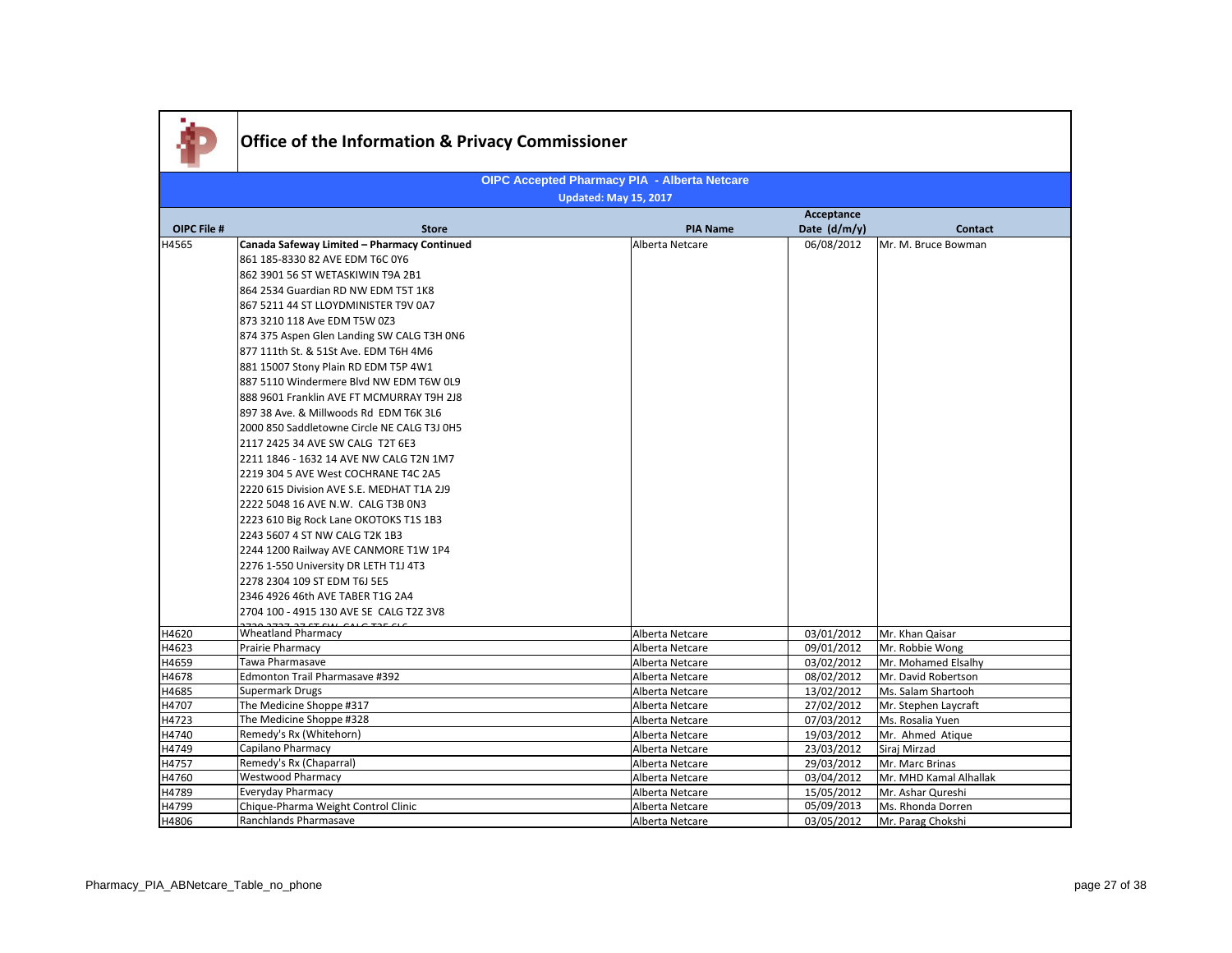

|                    |                                                                            |                 | Acceptance   |                      |
|--------------------|----------------------------------------------------------------------------|-----------------|--------------|----------------------|
| <b>OIPC File #</b> | <b>Store</b>                                                               | <b>PIA Name</b> | Date (d/m/y) | <b>Contact</b>       |
| H4825              | Ranchlands Pharmacy                                                        | Alberta Netcare | 17/05/2012   | Mr. Ahmad Jamal      |
| H4861              | Lansdowne Pharmasave #361                                                  | Alberta Netcare | 08/06/2012   | Mr. Amr Nasr         |
| H4862              | <b>Total Wellness Pharmacy</b>                                             | Alberta Netcare | 11/06/2012   | Mr. Rajeh Abozahra   |
| H4900              | Avenida Pharmacy                                                           | Alberta Netcare | 16/07/2012   | Mr. Nabil Ajram      |
| H4909              | Gaetz Ave IDA                                                              | Alberta Netcare | 16/07/2012   | Ms. Bonnie Mand      |
| H4910              | Piper IDA Pharmacy                                                         | Alberta Netcare | 16/07/2012   | Mr. Dan Ding         |
| H4942              | <b>Community Members Pharmacy</b>                                          | Alberta Netcare | 23/07/2012   | Mr. Ron Wai          |
| H4956              | <b>Taylor Pharmacy</b>                                                     | Alberta Netcare | 23/07/2012   | Mr. Karl Phillips    |
| H4957              | Coach Hill Pharmacy                                                        | Alberta Netcare | 23/07/2012   | Ms. Misbah Naveed    |
| H4961              | <b>Blackfalds Professional Pharmacy</b>                                    | Alberta Netcare | 23/07/2012   | Mr. Ashraf Mikhail   |
| H5001              | <b>West Ed Pharmacy</b>                                                    | Alberta Netcare | 16/08/2012   | Mr. Hanif Kanii      |
| H5013              | Sylvan Lake Pharmacy                                                       | Alberta Netcare | 21/08/2012   | Mr. Steven Busse     |
| H5032              | Boyle McCauley Pharmacy and Home Health Care                               | Alberta Netcare | 30/08/2012   | Mr. Rajeh Abuzahra   |
| H5049              | Meridian Pharmacy                                                          | Alberta Netcare | 11/09/2012   | Ms. Carlene Oleksyn  |
| H5066              | <b>Belmead Pharmacy</b>                                                    | Alberta Netcare | 18/09/2012   | <b>Shering Chak</b>  |
| H5076              | South Hill Pharmacy                                                        | Alberta Netcare | 24/09/2012   | Ms. Heather Brandt   |
| H5110              | Bragg Creek Village Pharmacy                                               | Alberta Netcare | 16/10/2012   | Mr. Alzeen Virji     |
| H5118              | Primary Med Pharmacy                                                       | Alberta Netcare | 15/10/2012   | Ms. Eslam Ali        |
| H5120              | Bearspaw Family Pharmacy                                                   | Alberta Netcare | 23/10/2012   | Mr. Jason Joseph     |
| H5152              | <b>Compounding Pharmacy</b>                                                | Alberta Netcare | 18/11/2012   | Ms. Azmina Dhanii    |
| H5177              | <b>Clearwater Pharmacy</b>                                                 | Alberta Netcare | 21/11/2012   | Mr. Abdallah Elsayed |
| H5180              | Target Canada Pharmacy - Corporate Office                                  | Alberta Netcare | 06/03/2013   | Ms. Karen Wolfe      |
|                    | Target Pharmacy T-3694 (Karen Moak; St. Albert Centre, St. Albert)         |                 |              |                      |
|                    | Target Pharmacy T-3564 (Suhas Thaleshvar; Sherwood Park Mall, SH Park)     |                 |              |                      |
|                    | Target Pharmacy T-3624 (Sheldon Parsons; Bower Place Mall, Red Deer)       |                 |              |                      |
|                    | Target Pharmacy T-3648 (Shimaa Abdel Aziz, West Edmonton Mall, EDM)        |                 |              |                      |
|                    | Target Pharmacy T-3710 (Jason Pon, Bonnie Doon Mall, EDM)                  |                 |              |                      |
|                    | Target Pharmacy T-3772 (Mahmoud Ghoneim, Chinnook Centre, CALG)            |                 |              |                      |
|                    | Target Pharmacy T-3737 (Rahim Rajan, Shoppes at Shawnessy, CALG)           |                 |              |                      |
|                    | Target Pharmacy T-3714 (Todd Gehring, Market Mall, CALG)                   |                 |              |                      |
|                    | Targe Pharmacy T-3770 (Masoud Majlesi, Millwoods Town Centre, EDM)         |                 |              |                      |
|                    | Target Pharmacy T-3754 (Dustin (Dactin) Tran, Signal Hill Centre, CALG)    |                 |              |                      |
|                    | Target Pharmacy T-3713 (Muhammed Amar, Sunridge Mall, 2525-36 ST NE, CALG) |                 |              |                      |
| H5186              | Pharma-Cure 1 Pharmacy                                                     | Alberta Netcare | 27/11/2012   | Mrs. Heidi Rashidi   |
| H5187              | Castle Rx                                                                  | Alberta Netcare | 27/11/2012   | Mr. Syed Nasim       |
| H5189              | Cross Bridge Medicine Centre Pharmacy                                      | Alberta Netcare | 28/11/2012   | Mr. Amin Karim       |
| H5200              | <b>Blackfalds IDA Pharmacy</b>                                             | Alberta Netcare | 28/11/2012   | Ms. Jennifer Fookes  |
| H5217              | Mission Medicine Centre Pharmacy                                           | Alberta Netcare | 11/12/2012   | Mr. Brett Wikjord    |
| H5226              | Lidia's Pharmacy                                                           | Alberta Netcare | 01/07/2013   | Lidia Molinara       |
| H5240              | Advanced Health Pharmasave #385                                            | Alberta Netcare | 01/07/2013   | Susan Mullaney       |
| H5280              | <b>Chief Pharmacy</b>                                                      | Alberta Netcare | 01/29/2013   | Ms. Marg LaRose      |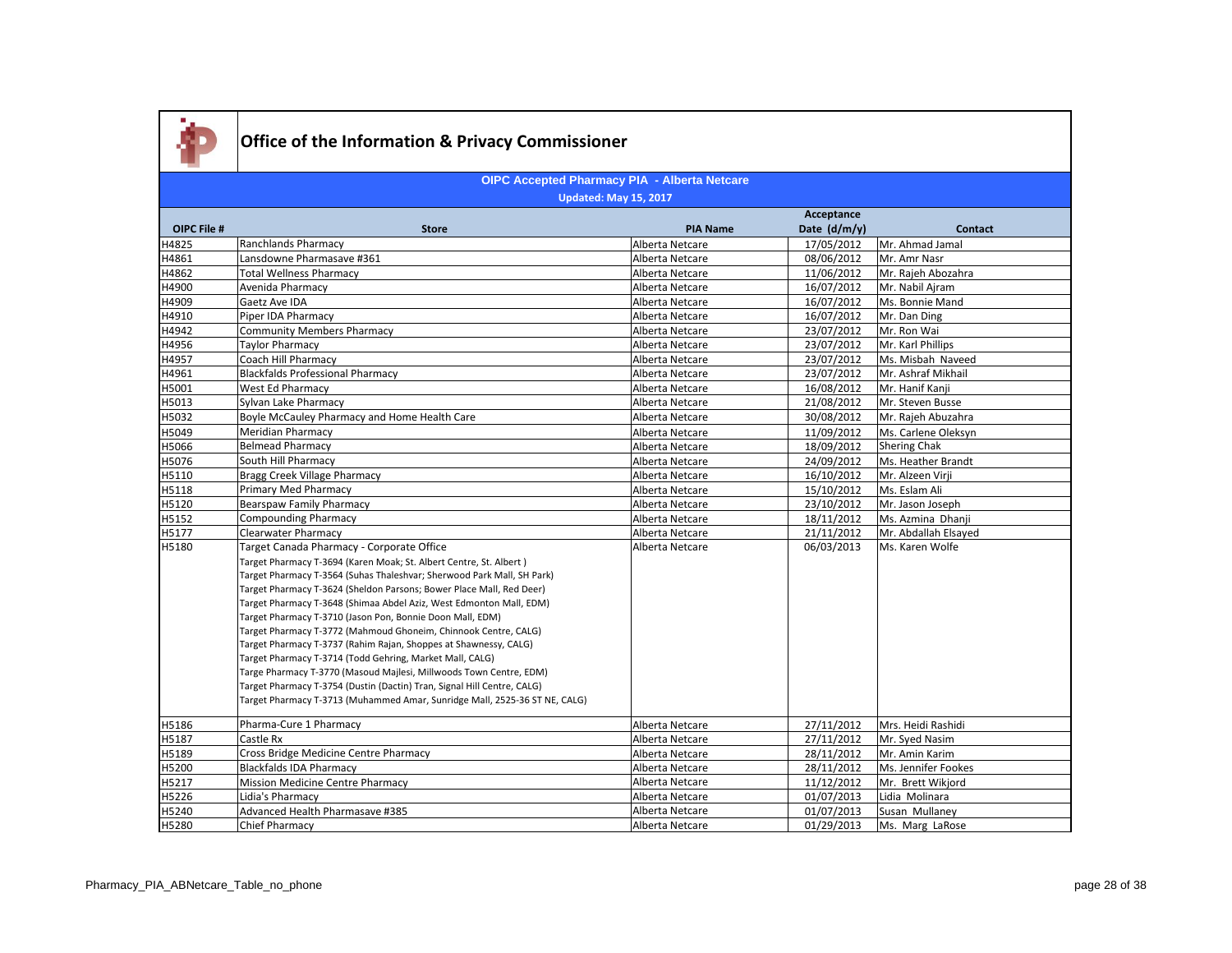

|                    |                                                  |                 | Acceptance   |                         |
|--------------------|--------------------------------------------------|-----------------|--------------|-------------------------|
| <b>OIPC File #</b> | <b>Store</b>                                     | <b>PIA Name</b> | Date (d/m/y) | <b>Contact</b>          |
| H5281              | <b>Beverly Pharmacy</b>                          | Alberta Netcare | 01/29/2013   | Mr. W. Hermann Voufo    |
| H5283              | Imagine Health Pharmacy - Edmonton               | Alberta Netcare | 02/05/2013   | Ms. Stacey Liew         |
| H5287              | The Medicine Shoppe #320                         | Alberta Netcare | 02/05/2013   | Ms. Vesna Dusevic       |
| H5288              | <b>Tipaskan Pharmacy</b>                         | Alberta Netcare | 02/05/2013   | Mr. Amr Mahmoud Mohamed |
| H5295              | Pacific Place Pharmasave #393                    | Alberta Netcare | 02/05/2013   | Mr. Brent Grantham      |
| H5308              | Winter's Pharmacy                                | Alberta Netcare | 02/08/2013   | Ms. Jennifer Winter     |
| H5310              | Imagine Health Pharmacy - Calgary                | Alberta Netcare | 02/08/2013   | Ms. Rhonda Daigle       |
| H5315              | Blairmore Pharmasave #322                        | Alberta Netcare | 02/12/2013   | Mr. Darren Gierulski    |
| H5316              | Anderson Drug - Hanna                            | Alberta Netcare | 02/12/2013   | Mr. Ken Lim             |
| H5327              | Polaris Travel Clinic & Pharmacy                 | Alberta Netcare | 19/02/2013   | Mr. Jason Kmet          |
| H5352              | Anderson Drugs - Stony Plain                     | Alberta Netcare | 04/03/2013   | Ms. Shellyann James     |
| H5453              | <b>Breeton IDA Pharmacy</b>                      | Alberta Netcare | 06/05/2013   | Mr. Amir Ibrahim        |
| H5467              | <b>Evansdale Pharmacy</b>                        | Alberta Netcare | 08/05/2013   | Mr. Wendell Serguina    |
| H5473              | Chestermere Remedy's RX                          | Alberta Netcare | 13/05/2013   | Mr. Alim Mamdani        |
| H5475              | <b>Family Drugs</b>                              | Alberta Netcare | 15/05/2013   | Ms. Linda Nghiem        |
| H5491              | Northgate Pharmacy                               | Alberta Netcare | 28/05/2013   | Ms. Aya Ouna            |
| H5515              | The Medicine Shoppe #189                         | Alberta Netcare | 18/06/2013   | Mr. Mohammed Migdady    |
| H5520              | New Brighton Remedy's Rx                         | Alberta Netcare | 18/06/2013   | Ms. Marie Klynne Brinas |
| H5542              | More than Medicine Pharmacy-1627907 Alberta Ltd. | Alberta Netcare | 11/07/2013   | Ms. Jody Shkrobot       |
| H5556              | Dave Hill Pharmacy                               | Alberta Netcare | 12/07/2013   | Mr. Dave Hill           |
| H5561              | Medicine Shoppe #344                             | Alberta Netcare | 23/07/2013   | Ms. Samar Hamdy         |
| H5562              | <b>West Spring Family Pharmacy</b>               | Alberta Netcare | 23/07/2013   | Mr. Ryan Marien         |
| H5575              | Panorama Hills Pharmacy                          | Alberta Netcare | 01/08/2013   | Mr. Ahmed Atique        |
| H5576              | Lidia's Pharmacy (** 99 ST Location)             | Alberta Netcare | 01/08/2013   | Ms. Lidia Molinara      |
| H5577              | Pharmasave #325                                  | Alberta Netcare | 01/08/2013   | Mr. Peter Davey         |
| H5595              | The Medicine Shoppe #340                         | Alberta Netcare | 13/08/2013   | Mr. Mohammed Migdady    |
| H5599              | St. Paul Dispensary                              | Alberta Netcare | 15/08/2013   | Ms. Maria Richard       |
| H5608              | <b>Global Pharmacy</b>                           | Alberta Netcare | 21/08/2013   | Mr. Ajitpal Singh Sidhu |
| H5654              | Chaparral Valley Pharmacy                        | Alberta Netcare | 19/09/2013   | Mr. Daoud Mhareb        |
| H5655              | Castledowns Medical & Wellness Pharmacy          | Alberta Netcare | 19/09/2013   | Mr. Ahmed Jomha         |
| H5656              | Lidia's Pharmacy                                 | Alberta Netcare | 19/09/2013   | Ms. Lidia Molinara      |
| H5657              | Manning Value Drug Mart                          | Alberta Netcare | 19/09/2013   | Erin Albrecht           |
| H5659              | The Medicine Shoppe #345                         | Alberta Netcare | 18/09/2013   | Ms. Rosemary Sibanda    |
| H5678              | The Medicine Shoppe #346                         | Alberta Netcare | 26/09/2013   | Ms. Rosalia Diaz        |
| H5680              | Winter's Pharmacy/ Winter's Pharmacy North       | Alberta Netcare | 30/09/2013   | Ms. Jennifer Winter     |
| H5692              | <b>Medicare Plus Pharmacy</b>                    | Alberta Netcare | 09/10/2013   | Dr. Junaid Alam         |
| H5747              | Merit Pharmacy                                   | Alberta Netcare | 08/11/2013   | Mr. Stephen Miller      |
| H5748              | <b>Valley Medical Pharmacy</b>                   | Alberta Netcare | 08/11/2013   | Ms. Gerda Klassen       |
| H5749              | St. Paul Value Drug Mart                         | Alberta Netcare | 08/11/2013   | Mr. Cameron Needham     |
| H5769              | DrugSmart Pharmacy #201                          | Alberta Netcare | 18/11/2013   | Mr. Irfan Jetha         |
| H5804              | Yakimets Pharmacy and Care Ltd.                  | Alberta Netcare | 05/12/2013   | Ms. Michelle Fyfe       |
| H5805              | <b>Crosspointe Pharmacy</b>                      | Alberta Netcare | 05/12/2013   | Mr. Joe Pham            |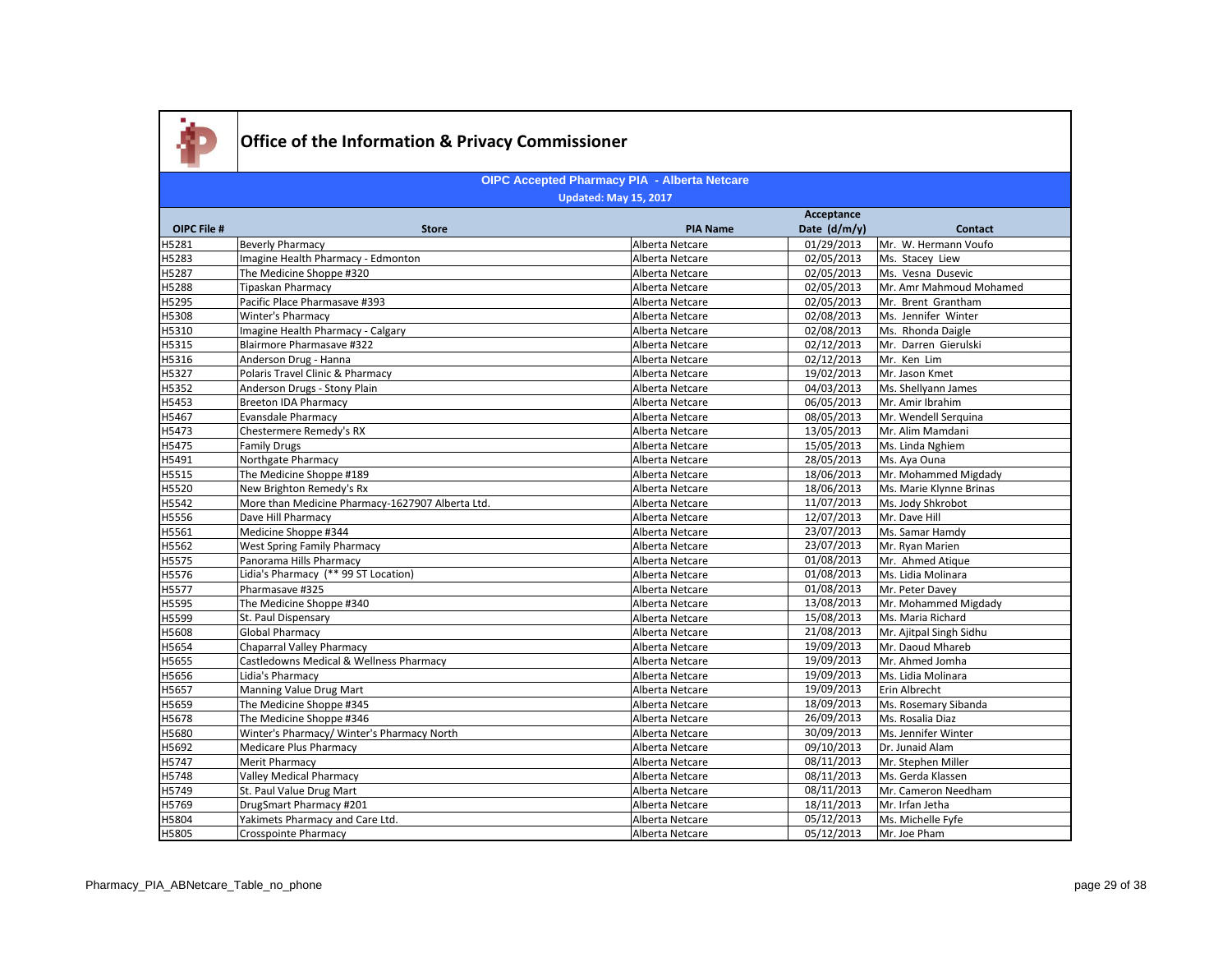

|                    |                                                                   |                 | Acceptance     |                   |
|--------------------|-------------------------------------------------------------------|-----------------|----------------|-------------------|
| <b>OIPC File #</b> | <b>Store</b>                                                      | <b>PIA Name</b> | Date $(d/m/v)$ | Contact           |
| H5827              | Copperfield Pharmasave #311                                       | Alberta Netcare | 20/12/2013     | Mr. Allan Rajesky |
| H5841              | Greg's Remedy's Rx                                                | Alberta Netcare | 15/01/2014     | Mr. Greg Bueckert |
| H5848              | Crosspointe Pharmacy                                              | Alberta Netcare | 10/01/2014     | Mr. Joe Pham      |
| H5882              | Sobeys Inc. Pharmacy - Amendment to H3441                         | Alberta Netcare | 31/01/2014     | Mr. Chad Rieger   |
|                    | <b>Pharm # Pharmacy Licensee Address</b>                          |                 |                |                   |
|                    | #838 Kymberly Tyldsley 111 Ave & Groat Rd, Edm AB T5M 3L7         |                 |                |                   |
|                    | #2278 Darcy Wruk 2304-109 St, Edm AB T6J 5E5                      |                 |                |                   |
|                    | #808 Frank Lyszczyk 8118-118 Ave, Edm AB T5B 0S1                  |                 |                |                   |
|                    | #803 Karen Shandro 300-2 Hebert Rd, St. Albert AB T8N 5T8         |                 |                |                   |
|                    | #2276 Richelle Ho 1-550 Univ Dr, Lethb AB T1J 4T3                 |                 |                |                   |
|                    | #275 Terry Toth 1702-23 St N, Lethb AB T1H 5B3                    |                 |                |                   |
|                    | #266 Christine Robinson 410-10 St NW, Calg AB T2N 1V9             |                 |                |                   |
|                    | #292 Holly Remenda 9737 Macleod Trail S, Calg AB T2J 0P6          |                 |                |                   |
|                    | #200 Christy Nemeth 3292 Dunmore Rd SE, Med Hat AB T1B 2R4        |                 |                |                   |
|                    | #286 Monica Tanaka 3550-32 Ave NE, Calg AB T1Y 6J2                |                 |                |                   |
|                    | #2222 Khalil Baghdan 5048-16 Ave NW, Calg AB T3B 0N3              |                 |                |                   |
|                    | #2220 Alana Young 615 Division Ave SE, Med Hat AB T1A 2J9         |                 |                |                   |
|                    | #291 Nadia Abs 100-5005 Dalhousie Dr NW, Calg AB T3A 5R8          |                 |                |                   |
|                    | #212 Ben Wee 813-11 Ave SW, Calg AB T2R 0E6                       |                 |                |                   |
|                    | #2117 Kyle Kostyk 2425-34 Ave SW, Calg AB T2T 6E3                 |                 |                |                   |
|                    | #2244 Roger M. Terra 1200 Railway Ave, Canmore AB T1W 1P4         |                 |                |                   |
|                    | #862 Daniel Tetteh 3901-56 Str, Wetaskiwin AB T9A 2B1             |                 |                |                   |
|                    | #2704 Maher Mouselly 100-4915-130 Ave SE, Calg AB T2Z 3V8         |                 |                |                   |
|                    | #807 Debbie Foley 6319-50 Ave, Red Deer AB T4N 4C7                |                 |                |                   |
|                    | #281 Chris Borys 505 Main Str, Airdrie AB T4B 2B8                 |                 |                |                   |
|                    | #295 Shamoona Takween 300-1440 - 52 Str NE, Calg AB T2A 4T8       |                 |                |                   |
|                    | #821 Cheryl Feth 200 Cornerstone, 6800 48 Ave, Camrose AB T4V 4T1 |                 |                |                   |
|                    | #897 Walter Yu 38 Ave & Millwoods Rd, Edm AB T6K 3L6              |                 |                |                   |
|                    | #811 Deanna Leblanc 985 Fir St, SH PK AB T8A 4N5                  |                 |                |                   |
|                    | #887 Sheryl Sharma 5110 Windermere Blvd. NW, Edm AB T6W 0L9       |                 |                |                   |
|                    | #210 Hadi Fares 1200-37 St SW, Calg AB T3C 1S2                    |                 |                |                   |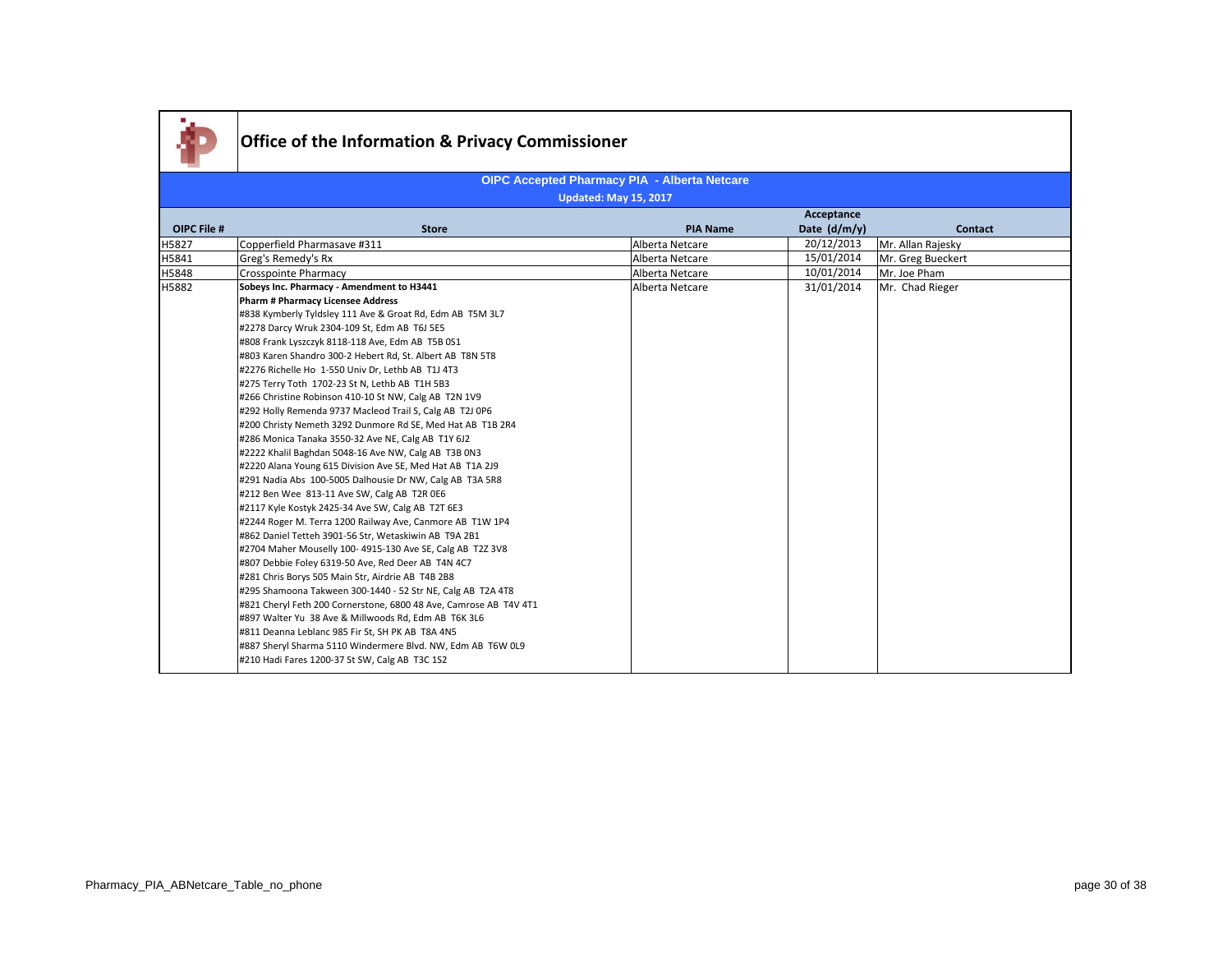|                    | Office of the Information & Privacy Commissioner                                                                                      |                 |              |                 |
|--------------------|---------------------------------------------------------------------------------------------------------------------------------------|-----------------|--------------|-----------------|
|                    | <b>OIPC Accepted Pharmacy PIA - Alberta Netcare</b>                                                                                   |                 |              |                 |
|                    | <b>Updated: May 15, 2017</b>                                                                                                          |                 |              |                 |
|                    |                                                                                                                                       |                 | Acceptance   |                 |
| <b>OIPC File #</b> | <b>Store</b>                                                                                                                          | <b>PIA Name</b> | Date (d/m/y) | <b>Contact</b>  |
| H5882              | Continued                                                                                                                             | Alberta Netcare | 31/01/2014   | Mr. Chad Rieger |
|                    | Sobeys Inc. Pharmacy - Amendment to H3441                                                                                             |                 |              |                 |
|                    | <b>Pharm # Pharmacy Licensee Address</b>                                                                                              |                 |              |                 |
|                    | #280 David Chang 2525 Woodview Dr SW, Calg AB T2W 4N4                                                                                 |                 |              |                 |
|                    | #299 Joyce Farough 2750 Fairway Plaza Rd, Lethbridge AB T1K 6Z3                                                                       |                 |              |                 |
|                    | #202 Agnes Chow 399-36 St NE, Calg AB T2A 7R4                                                                                         |                 |              |                 |
|                    | #848 Dixie Richardson 10930-82 Ave, Edm AB T6G 0S8                                                                                    |                 |              |                 |
|                    | #864 Brittany Zelmer 2534 Guardian Rd NW, Edm AB T5T 1K8                                                                              |                 |              |                 |
|                    | #824 Jennifer Tran 600-6655-178 St, Edm AB T5T 4J5                                                                                    |                 |              |                 |
|                    | #827 Cheryl Dimos 12950-137 Ave NW, Edm AB T5L 5G1                                                                                    |                 |              |                 |
|                    | #2223 Laurel Wittwer 610 Big Rock Lane, Okotoks AB T1S 1B3                                                                            |                 |              |                 |
|                    | #285 Kester Edomwonyi 99 Crowfoot Cres NW, Calg AB T3G 2L5                                                                            |                 |              |                 |
|                    | #888 Suzie Pham 9601 Franklin Ave, Ft McM AB T9H 2J8                                                                                  |                 |              |                 |
|                    | #846 Donna Bartsch 9450-86 Ave, Ft Sask AB T8L 4P4                                                                                    |                 |              |                 |
|                    | #874 Orsi Moldovan 375 Aspen Glen Landing SE, Calg AB T3H 0N6                                                                         |                 |              |                 |
|                    | #2219 Edith Nusrah 304-5 Ave W, Cochrane AB T4C 2A5                                                                                   |                 |              |                 |
|                    | #287 Silas Ng 11011 Bonaventure Dr SE, Calg AB T2J 6S1                                                                                |                 |              |                 |
|                    | #293 Curtis Ross 70 Shawville Blvd SW, Calg AB T2Y 2Z3                                                                                |                 |              |                 |
|                    | #296 Erin Stanton 20 Stewart Green SW, Calg AB T3H 3C8                                                                                |                 |              |                 |
|                    | #208 Phil Wong 318 Marten St, Banff AB T1L 1B4                                                                                        |                 |              |                 |
|                    | #814 Marilyn Song 500 Manning Crossing, Edm AB T5A 5A1                                                                                |                 |              |                 |
|                    | #283 Michael Ha 55 Casteridge Blvd NE, Calg AB T3J 3J8<br>#2731 Shane Cherrington 100-135 Chestermere Stn Way, Chestermere AB T1X 1V2 |                 |              |                 |
|                    | #2000 Ayman Salameh 850 Saddletowne Circle NE, Calg AB T3J 0H5                                                                        |                 |              |                 |
|                    | #2346 Adam Hornberger 4926-46 Ave, Taber AB T1G 2A4                                                                                   |                 |              |                 |
|                    | #276 Phoebe Cheung 7740-18 St SE, Calg AB T2C 2N5                                                                                     |                 |              |                 |
|                    | #841 Bonnie Nguyen 200, 9499-135 Ave NW, Edm AB T5F 5R8                                                                               |                 |              |                 |
|                    | #275 Terry Toth 1702-23 St N, Lethbridge AB T1H 5B3                                                                                   |                 |              |                 |
|                    | #833 Mark Nadon 131 Signal Rd, Ft McMurray AB T9H 4N6                                                                                 |                 |              |                 |
|                    | #2730 Stefan Defoe 3737-37 St SW, Calg AB T3E 6L6                                                                                     |                 |              |                 |
|                    | #826 Andrea Bogath 8060-100 St, Grande Prairie AB T8V 6H7                                                                             |                 |              |                 |
|                    | #288<br>Neelam Gurm<br>1600-90 AVE SW CALG AB T2C 5A8                                                                                 |                 |              |                 |
|                    |                                                                                                                                       |                 |              |                 |

×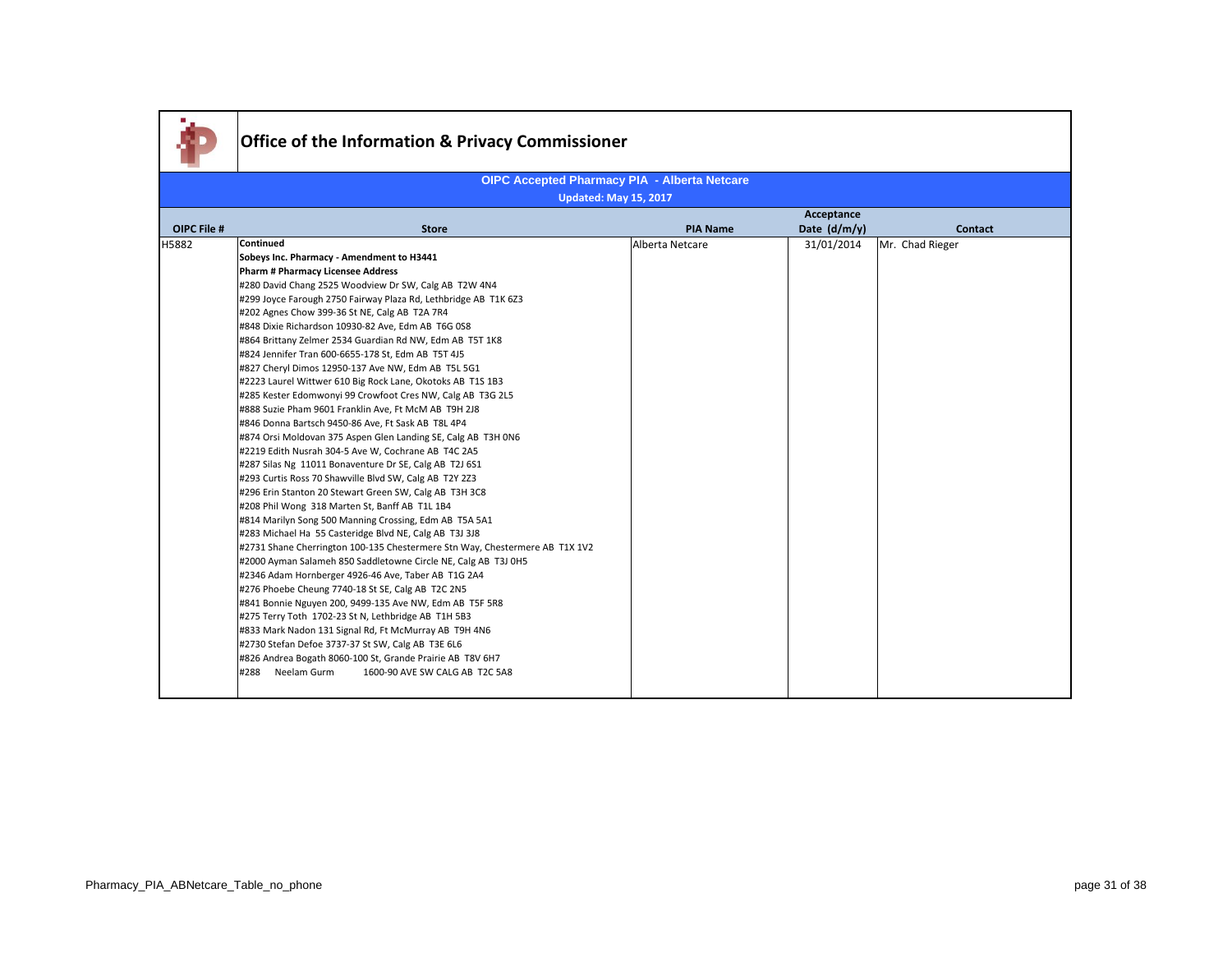|             | <b>Office of the Information &amp; Privacy Commissioner</b>                                            |                 |              |                         |  |
|-------------|--------------------------------------------------------------------------------------------------------|-----------------|--------------|-------------------------|--|
|             |                                                                                                        |                 |              |                         |  |
|             | <b>OIPC Accepted Pharmacy PIA - Alberta Netcare</b><br>Updated: May 15, 2017                           |                 |              |                         |  |
|             | Acceptance                                                                                             |                 |              |                         |  |
| OIPC File # | <b>Store</b>                                                                                           | <b>PIA Name</b> | Date (d/m/y) | <b>Contact</b>          |  |
| H5882       | Continued                                                                                              |                 |              |                         |  |
|             | Sobeys Inc. Pharmacy - Amendment to H3441                                                              |                 |              |                         |  |
|             | <b>Pharm # Pharmacy Licensee Address</b>                                                               |                 |              |                         |  |
|             | #833 Mark Nadon 131 Signal RD Ft. McMurray AB T9H 4N6                                                  |                 |              |                         |  |
|             | #800 Stephen Yan 8720 156 St. Edm AB T5R 5W9                                                           |                 |              |                         |  |
|             | #816 Rebeccal Bell 9710 170 St. Edm AB T5T 5L5                                                         |                 |              |                         |  |
|             | #823 Chris Dutoff 4202 South Park Dr. Stony Plain, AB T7Z 1X8                                          |                 |              |                         |  |
|             | #263 Anita Krishan 1818 Centre Street NE, Calgary, AB T2E 2S6                                          |                 |              |                         |  |
|             | #806 Louise Sharren 395 St. Albert Rd. St. Albert, AB T8N 5Z9                                          |                 |              |                         |  |
|             | #881 Christa Reilander 15007 Stony Plain Rd. Edm., AB T5P 4W1                                          |                 |              |                         |  |
|             | #852 Leiza Clow 550 Cassils Rd. West, BROOKS, AB T1R 0V4                                               |                 |              |                         |  |
|             | #2243 Sherman Sung 5607 4 ST NW Calgary, AB T2K 1B3                                                    |                 |              |                         |  |
|             | #805 Abraham Kuriakose 2331 66 St. EDM, AB T6K 4B4<br>#801 Sherry Roy<br>6112 50 St. Leduc, AB T9E 6N7 |                 |              |                         |  |
|             | #2211 Kevin Chan<br>1846 1632 14 AVE NW CALG, AB T2N 1M7                                               |                 |              |                         |  |
|             | #263<br>Anita Krishan<br>1818 Centre ST NE CALG, AB T2E 2S6                                            |                 |              |                         |  |
|             | #809<br>Jackie Alexandruk 11410 104 AVE Edm, AB T5K 2S5                                                |                 |              |                         |  |
|             | #258<br>Adel Fares<br>524 Elbow DR. SW Calg, AB T2S 2H6                                                |                 |              |                         |  |
|             | #887<br>Shereez Virani<br>5110 Winderemere BLVD. NW EDM, AB T6W 0L9                                    |                 |              |                         |  |
|             | #294<br>Janet Campbell<br>8120 Beddington Blvd. NW, CALG T3K 2A8                                       |                 |              |                         |  |
|             | #857 Dana Schutt (Acting)94 McLeod Ave. Spruce Grove, AB T7X 1R2                                       |                 |              |                         |  |
|             | #873 Quoc Tu 3210 118 Ave Edmonton, AB T5W 0Z8                                                         |                 |              |                         |  |
|             |                                                                                                        |                 |              |                         |  |
|             |                                                                                                        |                 |              |                         |  |
| H5937       | <b>Medical Pharmacy 54</b>                                                                             | Alberta Netcare | 04/03/2014   | Mr. Liam O'Fee          |  |
| H5939       | Panorama Hills Pharmacy, 28 Panatella Blvd NW, Calgary, AB T3K 6K7                                     | Alberta Netcare | 26/02/2014   | Mr. Ashraf Nazeer       |  |
| H5972       | Pharmacare Specialty Pharmacy #3, 101, 708-11 Ave SW, Calgary, AB T2R 0E4                              | Alberta Netcare | 26/02/2014   | Mr. Brad Kossowan       |  |
| H5991       | University Health Centre Pharmacy                                                                      | Alberta Netcare | 07/03/2014   | Mr. Aron Walker         |  |
| H6008       | MapleCare Pharmacy, 10613-172 St NW, Edmonton AB T5S 1P1                                               | Alberta Netcare | 20/03/2014   | Mr. R. Maxwell Beairsto |  |
| H6018       | The Corner Drugstore #381, 602-8 Ave SE, Calgary AB T2G 0M1                                            | Alberta Netcare | 17/03/2014   | Mr. Abdul Kanji         |  |
| H6045       | Snow's Pharmacy Inc.                                                                                   | Alberta Netcare | 30/04/2014   | Mr. Todd Snow           |  |
| H6059       | Scenic Acres Pharmasave                                                                                | Alberta Netcare | 07/04/2014   | Mr. Vandit Vakil        |  |
| H6060       | Pharmacy on 34th                                                                                       | Alberta Netcare | 07/04/2014   | Mr. Mohamed Ali         |  |
| H6124       | Slave Lake Apple Drugs                                                                                 | Alberta Netcare | 26/05/2014   | Mr. Nigel N. Dube       |  |
| H6125       | <b>Solutions Clinical Pharmacy</b>                                                                     | Alberta Netcare | 26/05/2014   | Ms. Leigh Fehr-Little   |  |
| H6148       | Forbes Pharmacy                                                                                        | Alberta Netcare | 04/06/2014   | Ms. Valerie Skripitsky  |  |
| H6149       | Hall's Remedy's Rx                                                                                     | Alberta Netcare | 04/06/2014   | Ms. Elaine Hall         |  |
| H6150       | <b>Stokes Pharmacy</b>                                                                                 | Alberta Netcare | 04/06/2014   | Mr. Zakari Murakami     |  |
| H6151       | Dermatology Centre Pharmacy                                                                            | Alberta Netcare | 04/06/2014   | Mr. Alzeen Virji        |  |
| H6181       | <b>Blue Bottle Pharmacy</b>                                                                            | Alberta Netcare | 18/06/2014   | Mr. Mark Percy          |  |
| H6192       | Sunset Ridge Pharmacy                                                                                  | Alberta Netcare | 04/07/2014   | Mr. Reid McDonals       |  |
| H6193       | Co-op Pharmacy Hawkstone                                                                               | Alberta Netcare | 04/07/2014   | Ms. Aila Omar           |  |

- 11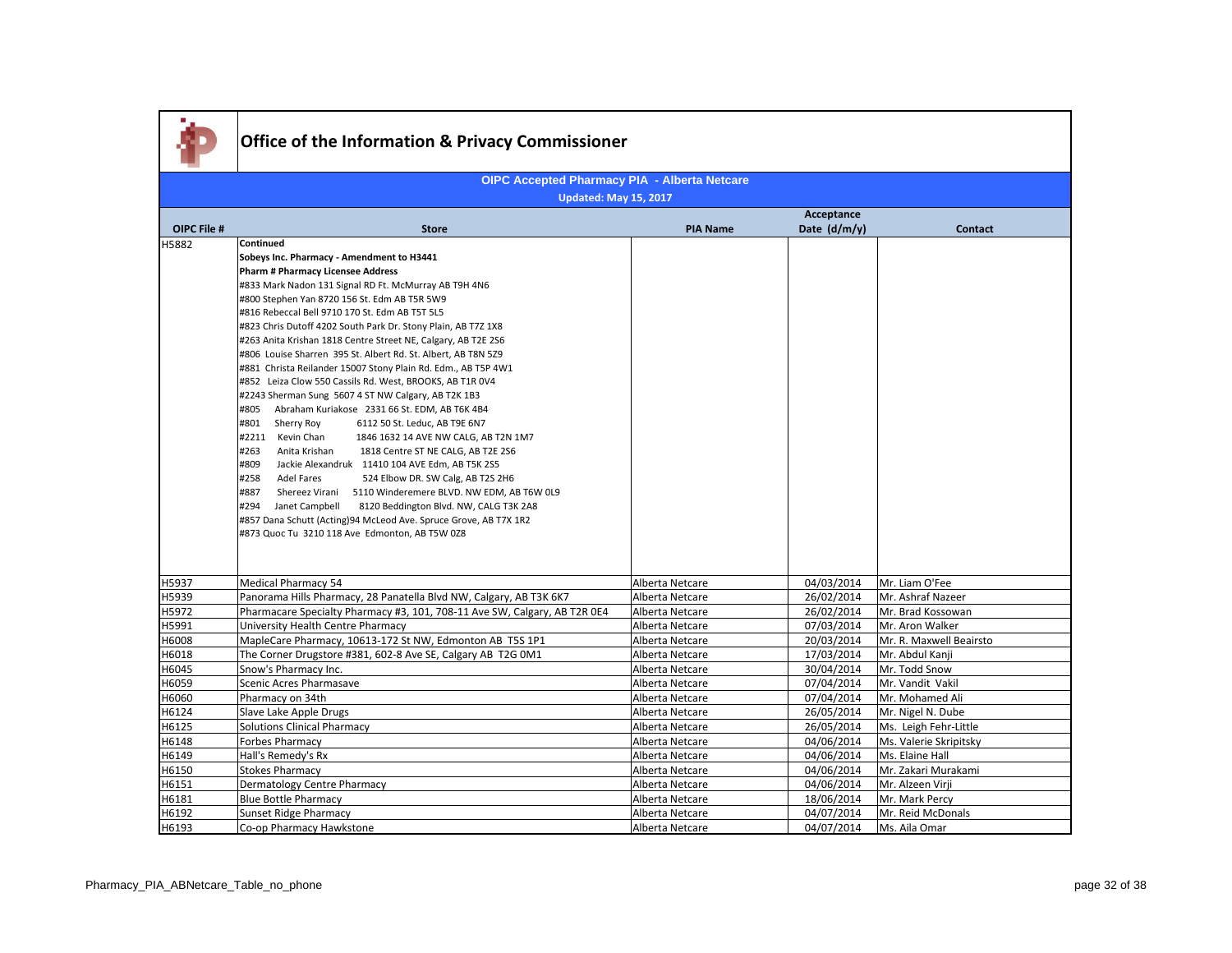

|             |                                     |                 | Acceptance   |                          |
|-------------|-------------------------------------|-----------------|--------------|--------------------------|
| OIPC File # | <b>Store</b>                        | <b>PIA Name</b> | Date (d/m/y) | <b>Contact</b>           |
| H6195       | <b>Stony Pharmacy</b>               | Alberta Netcare | 04/07/2014   | Mr. Tamer Abdou          |
| H6210       | Taber Co-op Pharmacy                | Alberta Netcare | 11/07/2014   | Mr. Adam Hornberger      |
| H6211       | Co-op Pharmacy Fort Saskatchewan    | Alberta Netcare | 11/07/2014   | Ms. Lauren Melnychyn     |
| H6212       | Ranchlands Pharmacy                 | Alberta Netcare | 11/07/2014   | Mr. Arshad Mahmood       |
| H6213       | Forest Lawn Pharmacy                | Alberta Netcare | 11/07/2014   | Mr. Farrukh Zaffar       |
| H6224       | South Blvd Pharmacy                 | Alberta Netcare | 15/07/2014   | Mr. Rami Attari          |
| H6234       | Co-op Pharmacy Leduc                | Alberta Netcare | 21/07/2014   | Ms. Cheryl Hier          |
| H6235       | The Medicine Shoppe #353            | Alberta Netcare | 21/07/2014   | Mr. Ahmed Maali          |
| H6242       | <b>Bayshore Pharmacy</b>            | Alberta Netcare | 21/07/2014   | Ms. Taran Lotey          |
| H6335       | <b>Rutherford Pharmacy</b>          | Alberta Netcare | 10/10/2014   | Mr. Rami Attari          |
| H6336       | Zamin Healthcare Pharmacy           | Alberta Netcare | 10/10/2014   | Mr. Fayyaz Ahmad         |
| H6337       | Co-op Pharmacy                      | Alberta Netcare | 10/10/2014   | Mr. Abraham Kuriakose    |
| H6338       | Londondale Guardian Pharmacy        | Alberta Netcare | 10/10/2014   | Mr. Mohamed Elsayed      |
| H6339       | Callingwood Pharmacy                | Alberta Netcare | 10/10/2014   | Ms. Patricia San Pedro   |
| H6351       | Glenbrook Pharmacy                  | Alberta Netcare | 23/10/2014   | Ms. Sara Sadig           |
| H6352       | Pidsadowski 's IDA Pharmacy         | Alberta Netcare | 23/10/2014   | Mrs. Rilayna Pidsadowski |
| H6353       | Madigan Pharmacy                    | Alberta Netcare | 23/10/2014   | Mr. Les Brandrick        |
| H6354       | Turtle Mountain Pharmacy Ltd.       | Alberta Netcare | 03/11/2014   | Mr. Darsey Milford       |
| H6364       | Crystal Ridge Professional Pharmacy | Alberta Netcare | 28/10/2014   | Mr. Robert Wong          |
| H6365       | Downtown iPharmacy                  | Alberta Netcare | 28/10/2014   | Mr. Abel Ogembo          |
| H6366       | Sherwood Dispensaries & Homecare    | Alberta Netcare | 04/11/2014   | Mr. R. Graham Anderson   |
| H6377       | Village IDA Pharmacy                | Alberta Netcare | 03/11/2014   | Ms. Heidi Rashidi        |
| H6378       | Glamorgan Remedy's Rx               | Alberta Netcare | 03/11/2014   | Ms. Neerja Kumar         |
| H6393       | Parsons Drugs Ltd.                  | Alberta Netcare | 13/11/2014   | Mr. Norman Khan          |
| H6402       | Riverside Redmedy's Rx Dispensary   | Alberta Netcare | 20/11/2014   | Mr. Greogory Mah         |
| H6406       | Script Pharmacy                     | Alberta Netcare | 20/11/2014   | Mr. Aleem Datoo          |
| H6425       | Evansdale Pharmacy                  | Alberta Netcare | 28/11/2014   | Ms. Shireen Ateereh      |
| H6426       | Liberton Pharmacy                   | Alberta Netcare | 28/11/2014   | Ms. Holl Charron         |
| H6442       | Apex Pharmacies Ltd                 | Alberta Netcare | 08/12/2014   | Mr. Bruce Winston        |
| H6443       | King Drug Hillcrest Dispensary      | Alberta Netcare | 08/12/2014   | Mr. Rober Hayashi        |
| H6444       | Southwood Pharmasave                | Alberta Netcare | 08/12/2014   | Mr. Ronak Patel          |
| 000006      | MAC Pharmacy                        | Alberta Netcare | 21/01/2015   | Balsam Alabdali          |
| 000011      | Sloane Remedy's Rx Dispensary       | Alberta Netcare | 21/01/2015   | Mahin Rahmati            |
| 000015      | Nazia Pharmacy                      | Alberta Netcare | 21/01/2015   | Ahmed Atique             |
| 000079      | Fourth Street Pharmacy              | Alberta Netcare | 20/01/2015   | Janelle Kettner          |
| 000192      | Market Street Pharmacy              | Alberta Netcare | 09/02/2015   | Leslie Dunn              |
| 000193      | Royal Care Clinic Pharmacy          | Alberta Netcare | 09/02/2015   | Maharshi Bhatt           |
| 000210      | Mountain View Pharmacy              | Alberta Netcare | 09/02/2015   | Serena Bhanot            |
| 000211      | Drayton Valley Value Drug Mart      | Alberta Netcare | 03/04/2015   | Jeffrey Zalitach         |
| 000391      | Patient Care Pharmacy               | Alberta Netcare | 03/25/2015   | Jason Pon                |
| 000496      | Parsons Pharmacy                    | Alberta Netcare | 03/27/2015   | <b>Sheldon Parsons</b>   |
| 000601      | Midtown Apothecary Ltd.             | Alberta Netcare | 04/15/2015   | Karen Moak               |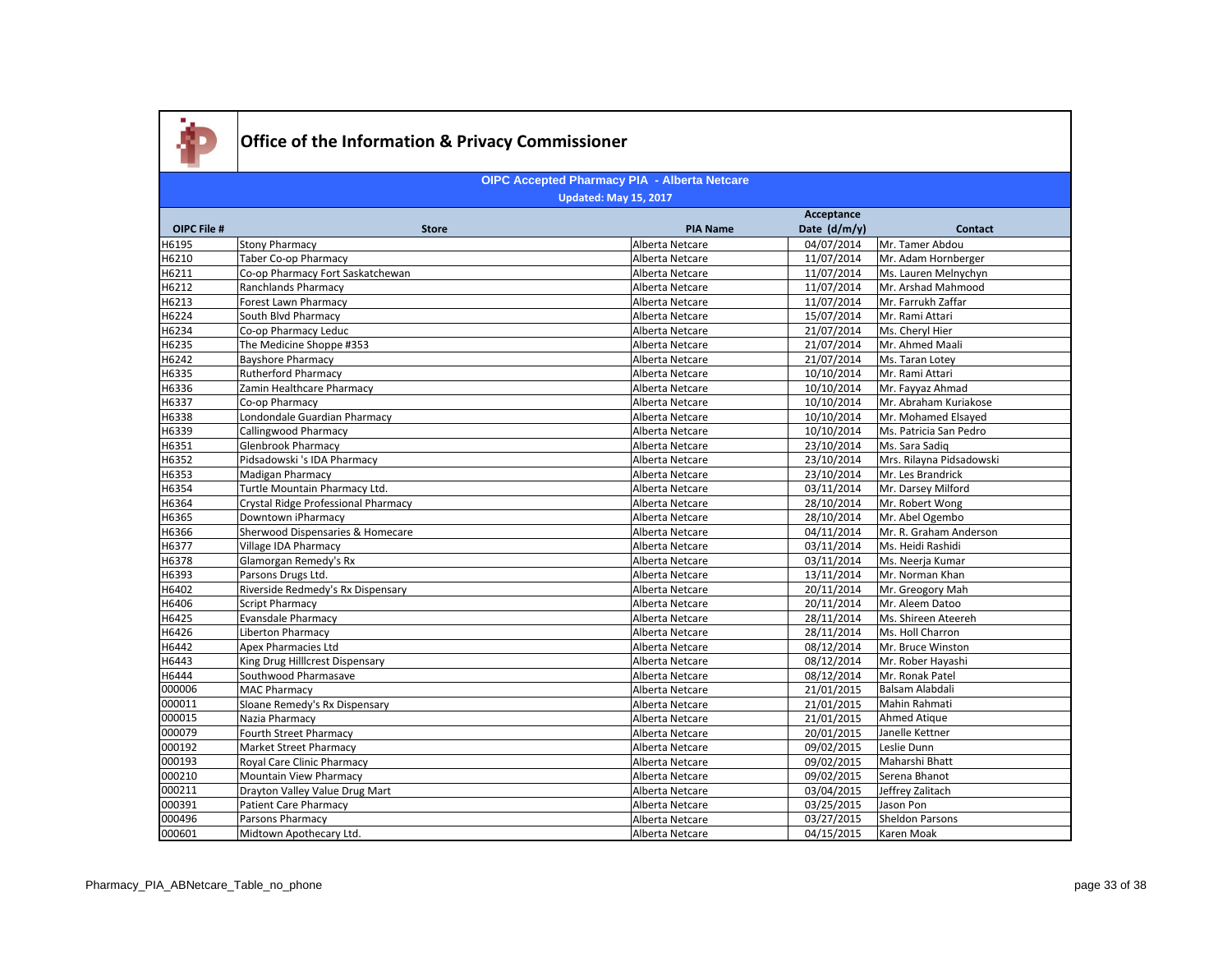

|                    |                                                     |                 | Acceptance   |                          |
|--------------------|-----------------------------------------------------|-----------------|--------------|--------------------------|
| <b>OIPC File #</b> | <b>Store</b>                                        | <b>PIA Name</b> | Date (d/m/y) | <b>Contact</b>           |
| 000602             | Calgary Drug Mart #2                                | Alberta Netcare | 04/15/2015   | Mittal Tailor            |
| 000685             | iCare Pharmacy                                      | Alberta Netcare | 04/24/2015   | Steven Ha                |
| 000780             | Universal Health Pharmacy                           | Alberta Netcare | 05/15/2015   | Bhumikaben Patel         |
| 000781             | Salus Pharmacare                                    | Alberta Netcare | 05/14/2015   | Pooja Chauhan            |
| 000844             | <b>Temple Pharmacy</b>                              | Alberta Netcare | 05/26/2015   | Ehtisham Ul Haque        |
| 000900             | Healthy Choice Pharmacy 101                         | Alberta Netcare | 07/24/2015   | Enas Abougalalah         |
| 001098             | Heritage Pointe Pharmasave #367                     | Alberta Netcare | 07/09/2015   | Darryn Severyn           |
| 001144             | <b>Terwillegar Pharmacy</b>                         | Alberta Netcare | 07/13/2015   | Mohamed Haggag           |
| 001144             | <b>Windermere Pharmacy</b>                          | Alberta Netcare | 09/02/2016   | <b>Ritesh Patel</b>      |
| 001144             | <b>Rabbit Hill Pharmacy</b>                         | Alberta Netcare | 09/02/2016   | Piyushkumar Golakiya     |
| 001216             | Rundle Pharmacy                                     | Alberta Netcare | 07/22/2015   | Ahmad Jamal              |
| 001286             | Pharmasave #377                                     | Alberta Netcare | 08/06/2015   | Marie Youssef            |
| 001323             | <b>Mell Pharmacy</b>                                | Alberta Netcare | 08/12/2015   | Moustafa Alrefaey        |
| 001469             | Skyview Pharmacy Inc.                               | Alberta Netcare | 09/09/2015   | Taugeer Abbas Zaidi      |
| 001471             | RX HealthMed City Centre Pharmacy                   | Alberta Netcare | 09/28/2015   | Devang Patel             |
| 001474             | Deansgate Remedy's RX Pharmacy                      | Alberta Netcare | 09/09/2015   | Dexter Strilesky         |
| 001514             | Douglasglen Pharmacy and Travel Clinic              | Alberta Netcare | 09/25/2015   | Nasima Khan              |
| 001519             | <b>Beverly Towne Pharmacy</b>                       | Alberta Netcare | 11/23/2015   | Akram Said               |
| 001538             | Mint Health + Drugs: Sterling                       | Alberta Netcare | 10/14/2015   | Connie Smith             |
| 001541             | Holisticare Pharmacy Inc.                           | Alberta Netcare | 09/25/2015   | Heidi Crossland          |
| 001544             | Sage Plus Clinical Pharmacy                         | Alberta Netcare | 10/19/2015   | Joyce Choi               |
| 001615             | Lymburn Guardian Pharmacy                           | Alberta Netcare | 11/19/2015   | Rodrigo Siloto           |
| 001632             | Fox Lake Nursing Station                            | Alberta Netcare | 27/04/2016   | Kelly Christie           |
| 001650             | The Medicine Shoppe #171                            | Alberta Netcare | 11/12/2015   | Randy Howdon             |
| 001703             | <b>Rivercrest Pharmacy</b>                          | Alberta Netcare | 11/19/2015   | Azhar Ali Kadhim         |
| 001823             | 101 Pharmacy                                        | Alberta Netcare | 07/12/2015   | Natalie Lin              |
| 001833             | <b>Hunterhorn Pharmacy</b>                          | Alberta Netcare | 07/12/2015   | Neerja Kumar             |
| 001867             | Medicine Shoppe #368                                | Alberta Netcare | 14/12/2015   | <b>Tracy Zimmer</b>      |
| 001892             | Memorial Square Remedy's Rx                         | Alberta Netcare | 07/12/2015   | <b>Judith Macalintal</b> |
| 001954             | 50th Street Pharmacy                                | Alberta Netcare | 09/12/2015   | Kaushalkumar Prajapati   |
| 001955             | Nat's Remedy's RX                                   | Alberta Netcare | 23/12/2015   | Ereny Azzer              |
| 002013             | Leduc Plaza Pharmacy                                | Alberta Netcare | 15/12/2015   | Jason Joseph             |
| 002026             | <b>McKesson SPS</b>                                 | Alberta Netcare | 05/01/2016   | Shaheena Premji          |
| 002062             | Daysland Pharmacy Ltd. o/a Jerry's Pharmacy         | Alberta Netcare | 01/04/2016   | Mark Badry               |
| 002125             | <b>Family Care Pharmacy</b>                         | Alberta Netcare | 11/01/2016   | <b>Batul Ashraf</b>      |
| 002126             | Alberta Avenue Pharmacy                             | Alberta Netcare | 11/01/2016   | Mohammed Haggag          |
| 002193             | <b>Medicine Market Pharmacy</b>                     | Alberta Netcare | 21/01/2016   | Shamas Arshad            |
| 002220             | S.T. Star Smokey Lake Pharmacy Shane's IDA Pharmacy | Alberta Netcare | 25/01/2016   | Lyle Forbes              |
| 002290             | Garneau Pharmasave                                  | Alberta Netcare | 08/02/2016   | Prashantkumar Patel      |
| 002297             | South Trail Pharmacy                                | Alberta Netcare | 08/02/2016   | Payal Chauhan            |
| 002299             | <b>Emerald Hills Pharmasave</b>                     | Alberta Netcare | 08/02/2016   | Pratik Sutariya          |
| 002311             | <b>High River Pharmacy</b>                          | Alberta Netcare | 05/02/2016   | Karim Hamad              |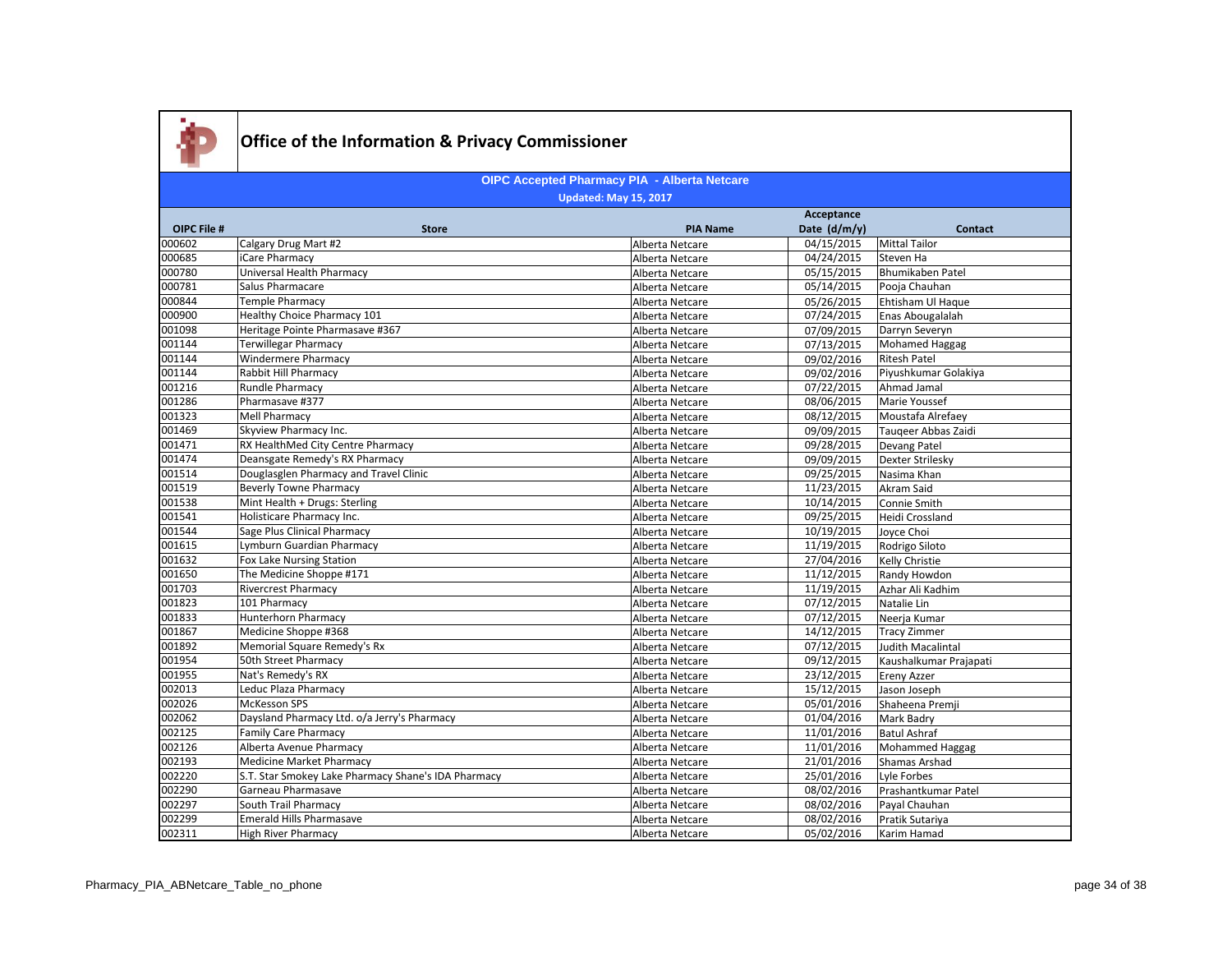

|                    |                                                    |                 | Acceptance            |                         |
|--------------------|----------------------------------------------------|-----------------|-----------------------|-------------------------|
| <b>OIPC File #</b> | <b>Store</b>                                       | <b>PIA Name</b> | Date (d/m/y)          | <b>Contact</b>          |
| 002326             | Universal Health Pharmacy 3                        | Alberta Netcare | 09/02/2016            | Kushali Patel           |
| 002341             | Medicine Shoppe #370                               | Alberta Netcare | 10/02/2016            | Ghada Haggag            |
| 002352             | <b>Advanced Care Pharmacy</b>                      | Alberta Netcare | 16/02/2016            | Kathy Pierini           |
| 002353             | Smart Pharmacy                                     | Alberta Netcare | 16/02/2016            | <b>Tamer Mahmoud</b>    |
| 002356             | Lynnwood Pharmsave                                 | Alberta Netcare | 16/02/2016            | Hassan Ibrahim          |
| 002356             | Lynnwood Pharmasave                                | Alberta Netcare | 16/02/2016            | Mr. Hassan Ibrahim      |
| 002357             | <b>Burnewood Pharmacy</b>                          | Alberta Netcare | 16/02/2016            | Muhammad Khan           |
| 002360             | Universal Health Pharmacy 2                        | Alberta Netcare | 29/02/2016            | Amit Patel              |
| 002361             | Hawkwood Medicine Shoppe 181                       | Alberta Netcare | 31/03/2016            | Krista MacLaughlin      |
| 002365             | Medicine Hat Co-op Ltd.                            | Alberta Netcare | $\frac{04}{27}{2016}$ | Paul D. Haynes          |
| 002386             | <b>Westmount Pharmacy</b>                          | Alberta Netcare | 17/02/2016            | Ahmed Shaldan El Nagar  |
| 002400             | Calgary Drug Mart #3                               | Alberta Netcare | 18/02/2016            | Marium Khalid           |
| 002421             | Remedy's Rx #360                                   | Alberta Netcare | 03/04/2016            | Daniel Gurney           |
| 002423             | <b>Carestar Pharmacy</b>                           | Alberta Netcare | 22/02/2016            | <b>Xiangning Chang</b>  |
| 002424             | Rite Choice Pharmacy Ltd.                          | Alberta Netcare | 29/02/2016            | Farrah Zia Ghumman      |
| 002429             | Beiseker Pharmacy                                  | Alberta Netcare | 02/23/2016            | Dhryvalkumar Prajapati  |
| 002435             | <b>Carewell Pharmacy</b>                           | Alberta Netcare | 02/24/2016            | David Mbong             |
| 002453             | Pharmsave #308                                     | Alberta Netcare | 03/08/2016            | <b>Elliott Fletcher</b> |
| 002523             | Pharmsave #345                                     | Alberta Netcare | 03/17/2016            | James Kitagawa          |
| 002536             | <b>Windermere Pharmacy</b>                         | Alberta Netcare | 03/10/2016            | Pankajkumar Nadoda      |
| 002543             | 17th Avenue Discount Pharmacy                      | Alberta Netcare | 03/17/2016            | Sved Haider             |
| 002544             | Willow Park Pharmasave 362                         | Alberta Netcare | 01/03/2016            | Amr Nasr                |
| 002631             | Hawkwood Medicine Shoppe 181                       | Alberta Netcare | 03/31/2016            | Krista MacLaughlin      |
| 002658             | <b>Grande Prairie Pharmacy</b>                     | Alberta Netcare | 04/04/2016            | Dave Huynh              |
| 002672             | Medicine Shoppe 372                                | Alberta Netcare | 04/05/2016            | Michael Rassin          |
| 002710             | Didsbury Pharmasave #387                           | Alberta Netcare | 10/05/2016            | Jody Keller             |
| 002716             | Irricana Remedy's Rx Pharmacy                      | Alberta Netcare | 29/04/2016            | Anamaria Muresan        |
| 002729             | <b>Wyckham Pharmacy</b>                            | Alberta Netcare | 04/14/2016            | Thomas Yeung            |
| 002782             | Pharmasave Pharmacies #302, #303, #304, #315, #336 | Alberta Netcare | 03/05/2016            | Joe Hanson              |
| 002787             | Inglewood Pharmacy                                 | Alberta Netcare | 05/16/2016            | Mohamed Galal           |
| 002790             | Spicer's Apothecary Limited, Pharmasave 364        | Alberta Netcare | 05/16/2016            | Jason Spicer            |
| 002793             | Strathmore Value Drug Mart                         | Alberta Netcare | 09/06/2016            | <b>Gordon Morck</b>     |
| 002814             | South Country Co-op Ltd. @ 13th Avenue Pharmacy    | Alberta Netcare | 04/27/2016            | Lana Perrault           |
| 002815             | South Country Co-op Ltd. @ Northlands Pharmacy     | Alberta Netcare | 04/27/2016            | Claudette Hoffart       |
| 002817             | South Country Co-op Ltd. @ Taber                   | Alberta Netcare | 04/27/2016            | Carin Jensen            |
| 002834             | Medicine Shoppe 372                                | Alberta Netcare | 16/05/2016            | <b>Maikel Abadir</b>    |
| 002835             | Strathmore Remedy's Rx Pharmacy                    | Alberta Netcare | 05/16/2016            | Ahmed Eltokhy           |
| 002840             | Chestermere Remedy's RX                            | Alberta Netcare | 04/29/2016            | Alim Mamdani            |
| 002851             | Forest Lawn Pharmacy                               | Alberta Netcare | 03/05/2016            | Farrukh Zaffar          |
| 002852             | Valley Ridge Pharmacy                              | Alberta Netcare | 03/05/2016            | Moeen Pasha             |
| 002860             | <b>Bridlewood Pharmacy</b>                         | Alberta Netcare | 05/04/2016            | David Mbong             |
| 002864             | Melrose Drug Ltd.                                  | Alberta Netcare | 05/04/2016            | <b>Denise Melrose</b>   |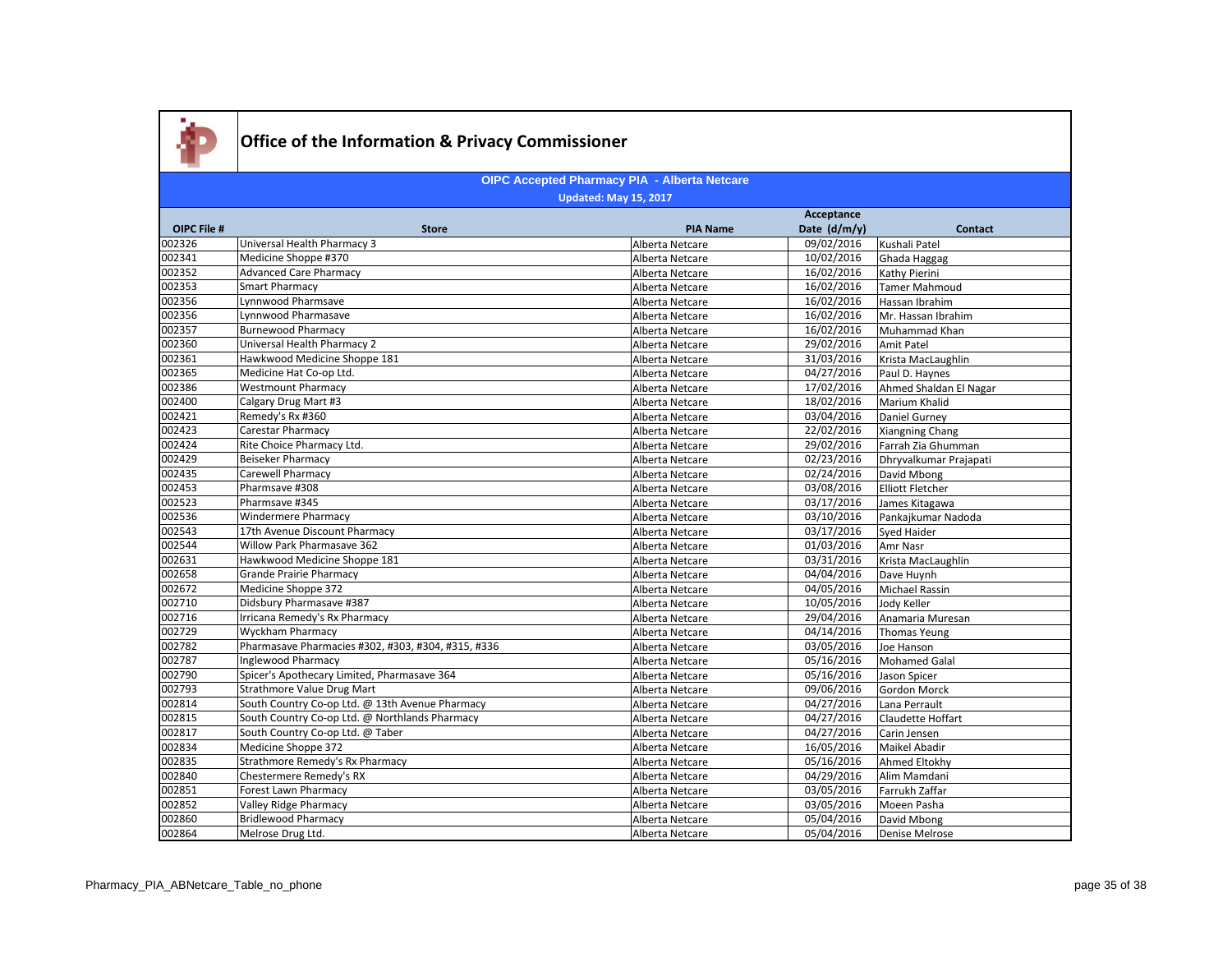

|                    |                                                          |                 | Acceptance     |                           |
|--------------------|----------------------------------------------------------|-----------------|----------------|---------------------------|
| <b>OIPC File #</b> | <b>Store</b>                                             | <b>PIA Name</b> | Date $(d/m/y)$ | <b>Contact</b>            |
| 002914             | Jackson's Pharmasave #327                                | Alberta Netcare | 13/05/2016     | <b>Brent Jackson</b>      |
| 002916             | 101 Pharmacy                                             | Alberta Netcare | 05/13/2016     | Natalie Lin               |
| 002949             | Pharmasave #325                                          | Alberta Netcare | 05/20/2016     | Peter Davey               |
| 002957             | Super Mark Drugs                                         | Alberta Netcare | 05/19/2016     | Kajal Jigneshkumar Pandya |
| 002991             | Red Deer Remedy's rx                                     | Alberta Netcare | 5/26/2016      | <b>Bonnie Mand</b>        |
| 003033             | <b>Britannia Pharmacy</b>                                | Alberta Netcare | 31/05/2016     | Debbie Boyle              |
| 003035             | Medical Pharmacy 61                                      | Alberta Netcare | 31/05/2016     | Liam O'Fee                |
| 003036             | Jubilee Family Clinic                                    | Alberta Netcare | 08/09/2016     | Ahmed Metwally            |
| 003054             | 101 Street People's Pharmacy                             | Alberta Netcare | 06/06/2016     | Carrie Blenkinsop         |
| 003084             | <b>Edgewater Pharmacy</b>                                | Alberta Netcare | 09/06/2016     | Samuel Geevarghese Rajan  |
| 003091             | Homesteader Remedy's Rx                                  | Alberta Netcare | 09/06/2016     | Joseph Bekheet            |
| 003095             | Co-op Pharmacy                                           | Alberta Netcare | 09/06/2016     | Abraham Kuriakose         |
| 003098             | Gleichen Clinic Pharmacy                                 | Alberta Netcare | 09/06/2016     | Michael Field             |
| 003099             | <b>Valley Medical Pharmacy</b>                           | Alberta Netcare | 09/06/2016     | Gerda Klassen             |
| 003128             | Northmount Pharmacy                                      | Alberta Netcare | 17/06/2016     | Syed Hasan                |
| 003136             | Dispensaries (1991) Limited                              | Alberta Netcare | 17/06/2016     | Darrin Berlin             |
| 003140             | Vista Remedy's Rx                                        | Alberta Netcare | 17/06/2016     | Rosevimin (Rose) Gamboa   |
| 003200             | Strathmore Remedy's Rx Pharmacy                          | Alberta Netcare | 27/06/2016     | Ahmed Eltokhy             |
| 003201             | Vegreville Value Drug Mart                               | Alberta Netcare | 27/06/2016     | <b>Curtis Hirsch</b>      |
| 003207             | <b>Eastside Pharmacy</b>                                 | Alberta Netcare | 28/06/2016     | Mahmoud Shehabeldin       |
| 003219             | Discovery Ridge Compounding Pharmacy & Travel Clinic     | Alberta Netcare | 29/06/2016     | Noha ElSayed              |
| 003220             | The Medicine Shoppe Pharmacy #377                        | Alberta Netcare | 29/06/2016     | Valaykumar Rajgor         |
| 003257             | Northmount Pharmacy                                      | Alberta Netcare | 11/07/2016     | Syed Hasan                |
| 003262             | GoodLife Pharmacy                                        | Alberta Netcare | 11/07/2016     | Mohammad Asila            |
| 003265             | <b>Beaumont Centre Pharmacy</b>                          | Alberta Netcare | 11/07/2016     | Daniel Szaszkiewicz       |
| 003312             | Cougar Ridge Pharmacy & Travel Clinic                    | Alberta Netcare | 17/07/2016     | Nadim Khan                |
| 003381             | MyHealthCare Pharmacy                                    | Alberta Netcare | 25/07/2016     | Janardhana (Reddy) Bade   |
| 003398             | Town and Country Pharmacy - Maskwacis                    | Alberta Netcare | 26/07/2016     | Mahmoud Ahmed             |
| 003431             | Capsule Pharmacy IDA                                     | Alberta Netcare | 28/07/2016     | Rahim Rajan               |
| 003438             | <b>Gibbons Guardian Pharmacy</b>                         | Alberta Netcare | 29/07/2016     | Marguerite Simpson        |
| 003445             | Signature Drug Mart                                      | Alberta Netcare | 29/07/2016     | Sidrah Imitiyaz           |
| 003467             | Cairn Pharmacy                                           | Alberta Netcare | 04/08/2016     | Charles Itsuokor          |
| 003468             | The Medicine Shoppe #383                                 | Alberta Netcare | 04/08/2016     | Sonia Chahal              |
| 003469             | <b>DD Pharmacv</b>                                       | Alberta Netcare | 04/08/2016     | <b>Esther Agbi</b>        |
| 003518             | The Medicine Shoppe #374                                 | Alberta Netcare | 15/08/2016     | D. Chad Baker             |
| 003634             | <b>Sundre Family Pharmacy</b>                            | Alberta Netcare | 06/09/2016     | Casey Leszynski           |
| 003646             | Amicus Remedy's Rx                                       | Alberta Netcare | 01/09/2016     | M. Aisha Okasha           |
| 003647             | Supreme Health Drug Therapy Management Clinic & Pharmacy | Alberta Netcare | 01/09/2016     | Pierre Rizk               |
| 003858             | Airdrie Medical Remedy's Rx                              | Alberta Netcare | 27/09/2016     | <b>Harsh Patel</b>        |
| 003859             | Revolution Remedy's Rx                                   | Alberta Netcare | 27/09/2016     | Danielle E. Andre         |
| 003894             | Renfrew Pharmacy                                         | Alberta Netcare | 30/09/2016     | Behnaz Dobakhti           |
| 003895             | Remedy's Rx #540 Aviation                                | Alberta Netcare | 30/09/2016     | Jing xi (Cathy) Ren       |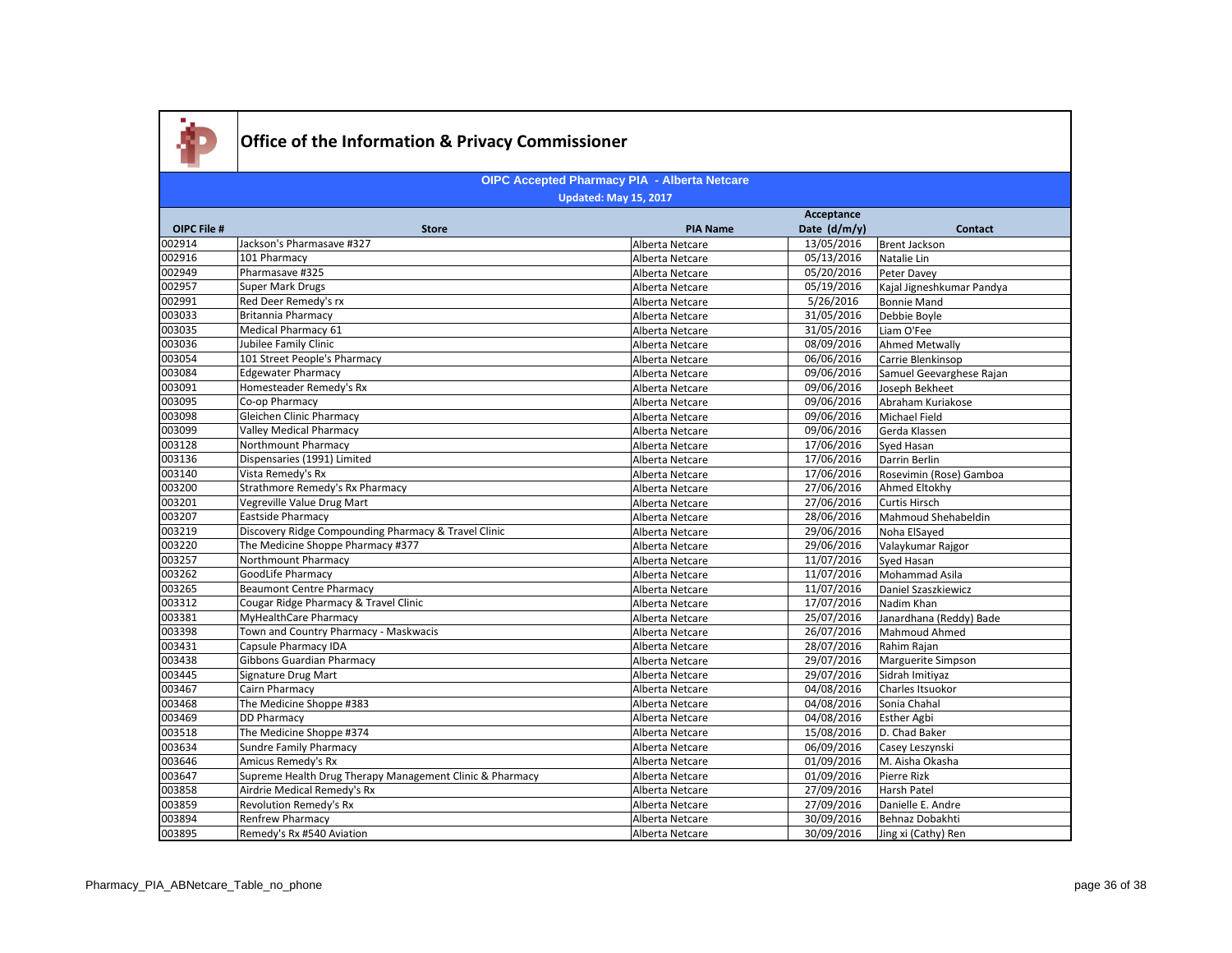

|                    |                                       |                 | Acceptance   |                                |
|--------------------|---------------------------------------|-----------------|--------------|--------------------------------|
| <b>OIPC File #</b> | <b>Store</b>                          | <b>PIA Name</b> | Date (d/m/y) | <b>Contact</b>                 |
| 003958             | Westmount Remedy's Rx Pharmacy        | Alberta Netcare | 06/10/2016   | <b>Marc Brinas</b>             |
| 003962             | <b>Enoch Health Services Pharmacy</b> | Alberta Netcare | 06/10/2016   | Patrick Kelly                  |
| 004163             | <b>Health Aid Pharmacy</b>            | Alberta Netcare | 10/27/2016   | Salam Shartooh                 |
| 004166             | Chinatown iPharmacy                   | Alberta Netcare | 10/27/2016   | <b>Ahmed Metwally</b>          |
| 004238             | The Medicine Shoppe #380              | Alberta Netcare | 11/07/2016   | Daryl Balog                    |
| 004240             | Glenbrook Pharmacy                    | Alberta Netcare | 11/07/2016   | Mostafa Elshafie               |
| 004241             | Catalyst Pharmach                     | Alberta Netcare | 11/07/2016   | Ahmed Aboelsaoud               |
| 004242             | <b>Rx Pharmacy Solutions</b>          | Alberta Netcare | 11/07/2016   | Stephanie Gysel                |
| 004243             | Landmark Pharmacy                     | Alberta Netcare | 11/07/2016   | Janice Chua                    |
| 004553             | Sunridge Pharmacy                     | Alberta Netcare | 19/12/2016   | Naser Ghasemlou                |
| 004582             | <b>Hollick Kenyon Pharmacy</b>        | Alberta Netcare | 20/12/2016   | Linda Harrison                 |
| 004594             | Community Members Pharmacy            | Alberta Netcare | 21/12/2016   | Cole Mondor                    |
| 004600             | The Medicine Shoppe #188              | Alberta Netcare | 22/12/2016   | Conrad Lewandowski             |
| 004607             | Inglewood Medical Center              | Alberta Netcare | 03/04/2017   | Tamer Abdou                    |
| 004669             | <b>Bow Island Apple Drugs</b>         | Alberta Netcare | 06/01/2017   | Taria Gouw                     |
| 004705             | Leduc Remedy's Rx Pharmacy            | Alberta Netcare | 16/01/2017   | Kevin Tonn                     |
| 004866             | <b>Essence Pharmacy</b>               | Alberta Netcare | 31/01/2017   | Janardhana (Reddy) Bade        |
| 004867             | Amenity Health Care                   | Alberta Netcare | 31/01/2017   | Pola Demian                    |
| 004870             | Future Drug Mart 3                    | Alberta Netcare | 31/01/2017   | Harshil Patel                  |
| 004871             | Centre Pharmacy                       | Alberta Netcare | 31/01/2017   | Khalil Raghavji                |
| 004875             | Coach Hill Pharmacy                   | Alberta Netcare | 31/01/2017   | Misbah Naveed                  |
| 004876             | <b>Tellier Pharmacy</b>               | Alberta Netcare | 31/01/2017   | Paul Tellier                   |
| 004877             | Peace River Value Drug Mart           | Alberta Netcare | 31/01/2017   | Patrick Kinshella              |
| 005074             | <b>Wellington Pharmacy</b>            | Alberta Netcare | 01/03/2017   | Nagy Ghanem                    |
| 005075             | J L Pharmacare Pharmacy Ltd.          | Alberta Netcare | 03/01/2017   | Jeff Luong                     |
| 005078             | McLennan IDA Pharmacy                 | Alberta Netcare | 01/03/2017   | Barbara Gardecki               |
| 005079             | Alpha Care Pharmacy                   | Alberta Netcare | 01/03/2017   | Devangkumar Choxi              |
| 005096             | Pharmachoice Turner Valley Pharmacy   | Alberta Netcare | 06/03/2017   | Yasser Mahmoud                 |
| 005099             | The Medicine Shoppe #388              | Alberta Netcare | 06/03/2017   | Andrew Chiew                   |
| 005101             | The Medicine Shoppe #384              | Alberta Netcare | 06/03/2017   | Amelia Niamath                 |
| 005104             | ForMe Pharmacy                        | Alberta Netcare | 06/03/2017   | Anne Bernardo                  |
| 005105             | New Brighton Remedy's Rx              | Alberta Netcare | 06/03/2017   | <b>Emmanuel Abad Dela Cruz</b> |
| 005106             | The Medicine Shoppe #381              | Alberta Netcare | 06/03/2017   | Curtis Crough                  |
| 005107             | Vista Heights Pharamcy                | Alberta Netcare | 06/03/2017   | Qaeedjohar Essaji              |
| 005108             | Midlake Pharmacy                      | Alberta Netcare | 06/03/2017   | Fayyaz Ahmad                   |
| 005109             | Kingsridge Pharmacy                   | Alberta Netcare | 06/03/2017   | Priyanka Chaudhari             |
| 005110             | <b>Three Sisters Pharmacy</b>         | Alberta Netcare | 06/03/2017   | Sagarkumar Thumar              |
| 005137             | Seton RemedysRx Pharmacy              | Alberta Netcare | 09/03/2017   | Neilin Nazarali                |
| 005167             | The Medicine Shoppe #242              | Alberta Netcare | 14/03/2017   | Jalpeshkumar Bhuva             |
| 005170             | Crossfield Pharmacy                   | Alberta Netcare | 14/03/2017   | Yatri Thakkar                  |
| 005236             | Wetaskiwin Drug Store                 | Alberta Netcare | 22/03/2017   | Anilkumar Patel                |
| 005282             | <b>Grandin Prescription Centre</b>    | Alberta Netcare | 28/03/2017   | <b>Ryan Diprose</b>            |